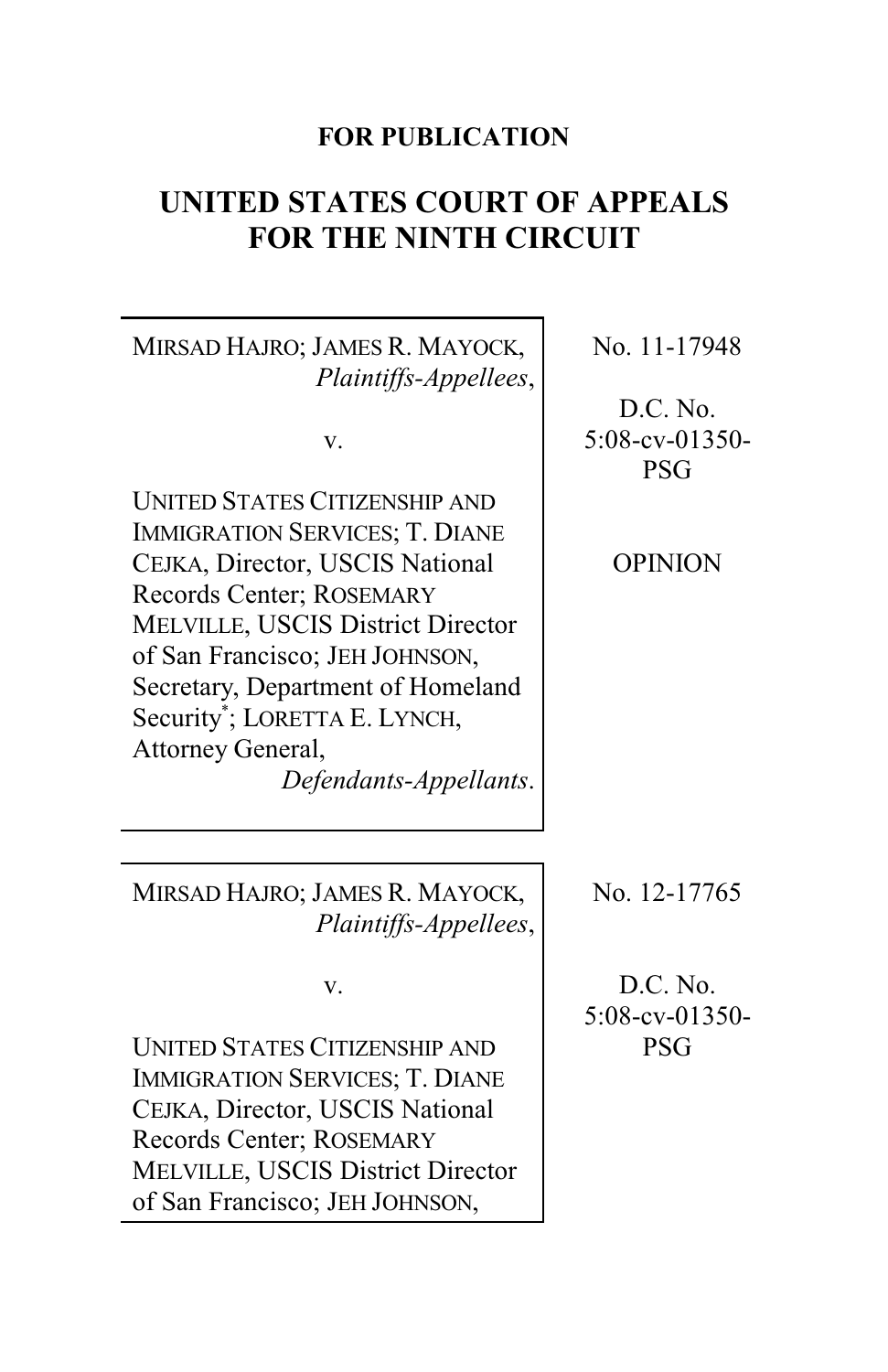Secretary, Department of Homeland Security; LORETTA E. LYNCH, Attorney General, *Defendants-Appellants*.

> Appeal from the United States District Court for the Northern District of California Paul S. Grewal, Magistrate Judge, Presiding

Argued and Submitted February 3, 2015–San Francisco, California

Filed October 23, 2015

Before: Richard C. Tallman and Johnnie B. Rawlinson, Circuit Judges, and Stephen Joseph Murphy, District Judge.**\*\***

Opinion by Judge Tallman; Partial Concurrence and Partial Dissent by Judge Rawlinson

<sup>\*</sup> Jeh Johnson is substituted for Michael Chertoff as Secretary, Department of Homeland Security and Loretta E. Lynch is substituted for Eric H. Holder, Jr., as Attorney General. Fed. R. App. P. 43(c)(2).

**<sup>\*\*</sup>** The Honorable Stephen Joseph Murphy III, United States District Judge for the Eastern District of Michigan, sitting by designation.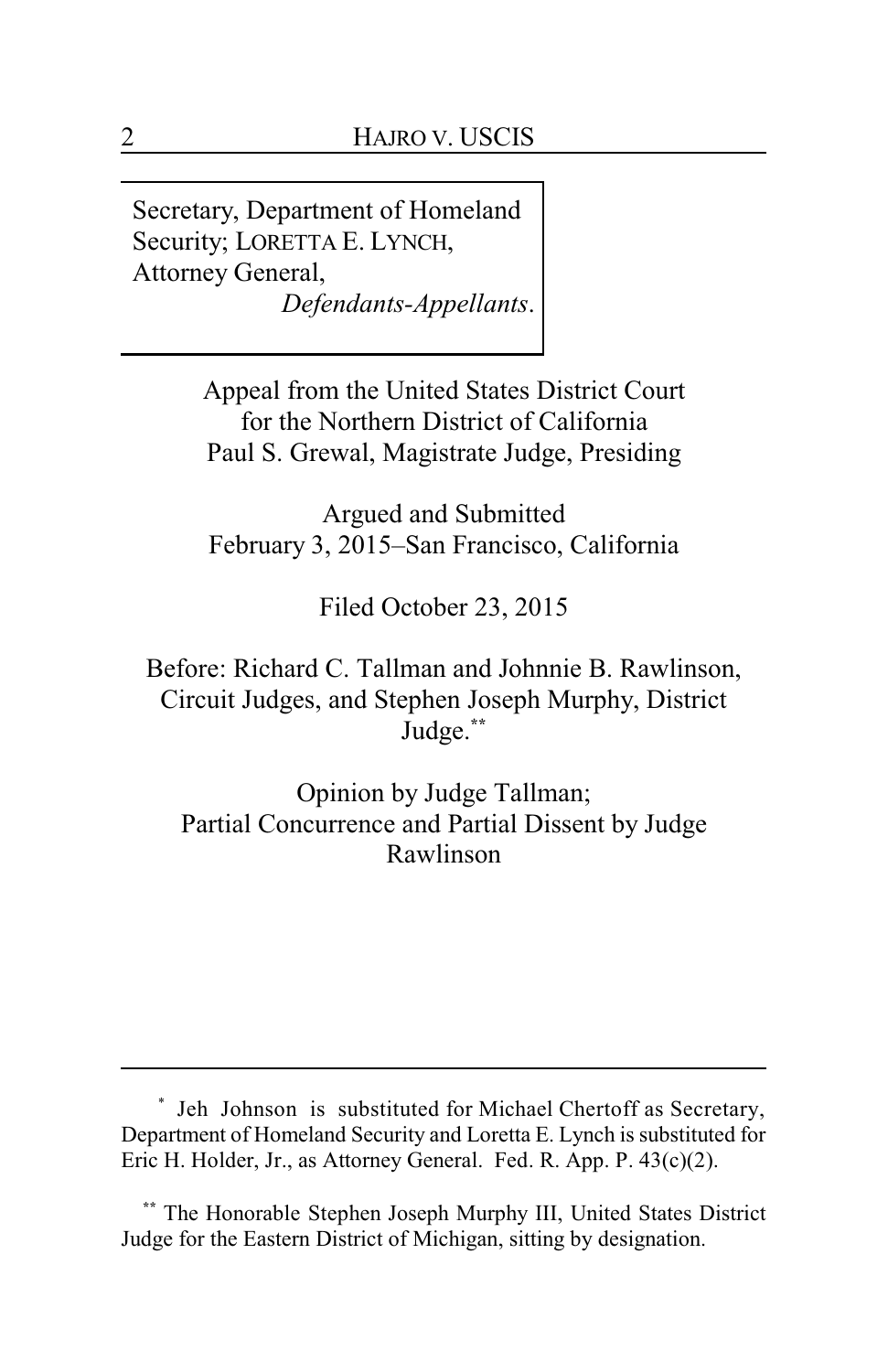# **SUMMARY\*\*\***

# **Freedom of Information Act**

The panel vacated the district court's permanent injunction; reversed the district court's summary judgment order; vacated the attorneys' fees award; and remanded for further proceedings in a Freedom of Information Act action brought against the United States Citizenship and Immigration Services ("USCIS") by permanent resident Misrad Hajro and his attorney James Mayock.

The district court found that USCIS engaged in a pattern or practice of violating the Freedom of Information Act's time limits, and entered summary judgment in favor of the plaintiffs. The USCIS challenged the district court's jurisdiction to enforce a 1992 Settlement Agreement entered into by Mayock and USCIS's predecessor agency, the Immigration and Naturalization Service, concerning processing of FOIA requests. The district court entered the summary judgment order, USCIS filed its notice of appeal, and then the district court entered a permanent injunction.

The panel held that this court had jurisdiction to review the summary judgment order, but dismissed USCIS's challenge to the scope of the permanent injunction order for lack of jurisdiction under Fed. R. App. P. 4(a)(2).

Reviewing the summary judgment order, the panel held that the jurisdictional rule announced in *Kokkonen v.*

This summary constitutes no part of the opinion of the court. It has been prepared by court staff for the convenience of the reader.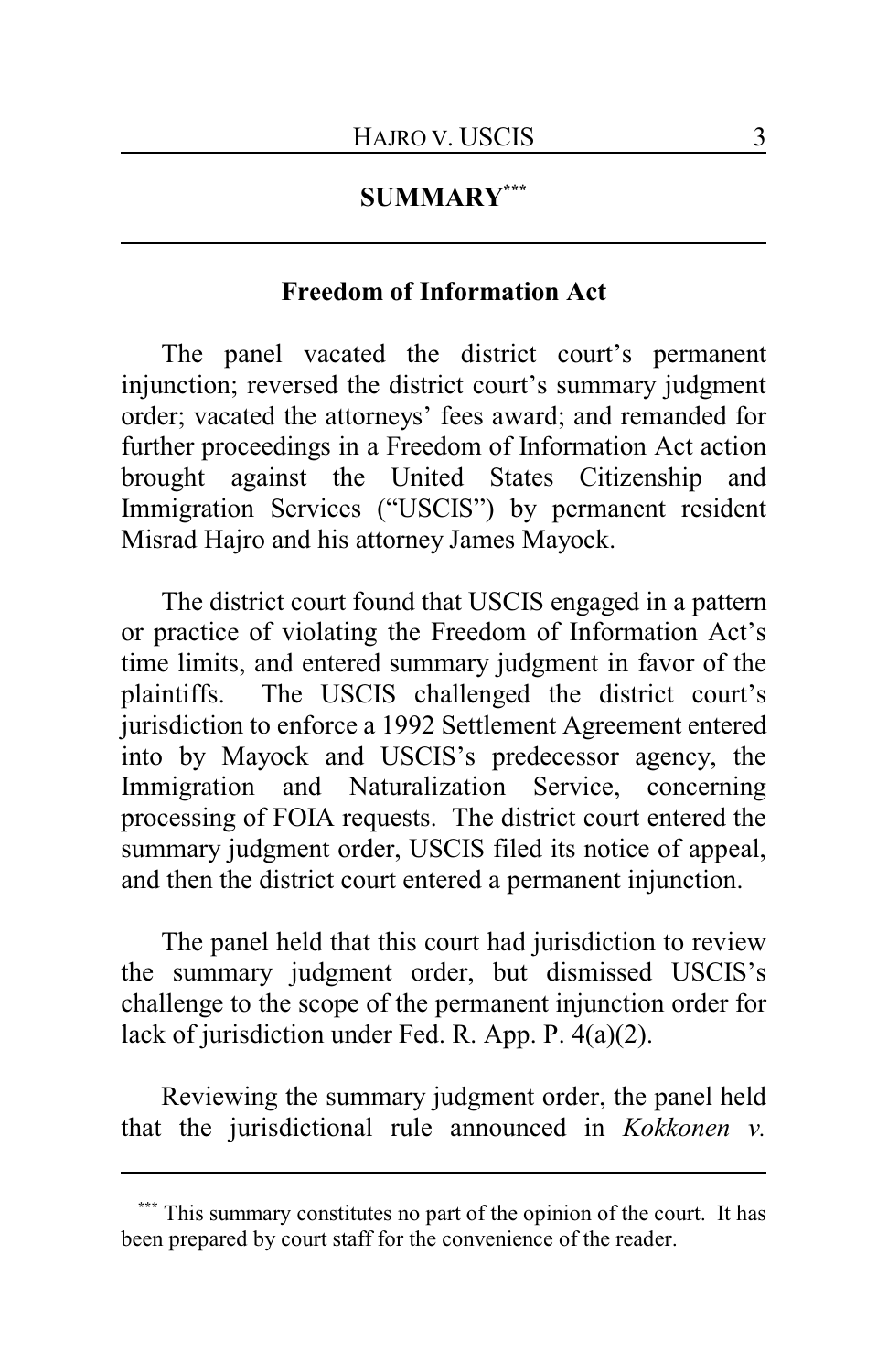*Guardian Life Ins. Co.*, 511 U.S. 375 (1994) (holding that if a district court wished to retain jurisdiction to later enforce the terms of a settlement agreement, the order dismissing a case with prejudice must incorporate the terms of the settlement agreement or expresslyretain jurisdiction), applied retroactively to the 1992 Settlement Agreement. The panel held that because *Kokkonen* applied retroactively and the 1992 district court order did not retain jurisdiction over the prior lawsuit's Settlement Agreement, the district court did not have the inherent power to enforce the terms of the Settlement Agreement. The panel also held that while the district court may assert supplemental jurisdiction over the Settlement Agreement claims, plaintiffs failed to show an "unequivocally expressed" waiver of sovereign immunity. The panel therefore reversed summary judgment in favor of plaintiffs as to Claims One and Two.

The panel held that the factual record was not sufficiently developed to determine whether plaintiff Mayock had standing to bring a FOIA pattern or practice claim. The panel also held that plaintiff Hajro lost standing to bring a pattern or practice claim during the pendency of this appeal when he was granted his citizenship, because the probability that USCIS's delays would impair Hajro's lawful access to information in the future was now remote. The panel, therefore, reversed and remanded for further fact finding as to Mayock's standing and dismissed Hajro's claim as moot.

Judge Rawlinson concurred in part and dissented in part. Judge Rawlinson agreed with the majority except as to the issue of Mayock's standing. Judge Rawlinson would reverse the district court's ruling that Mayock had standing to pursue an action in his own right, and remand for dismissal of all claims.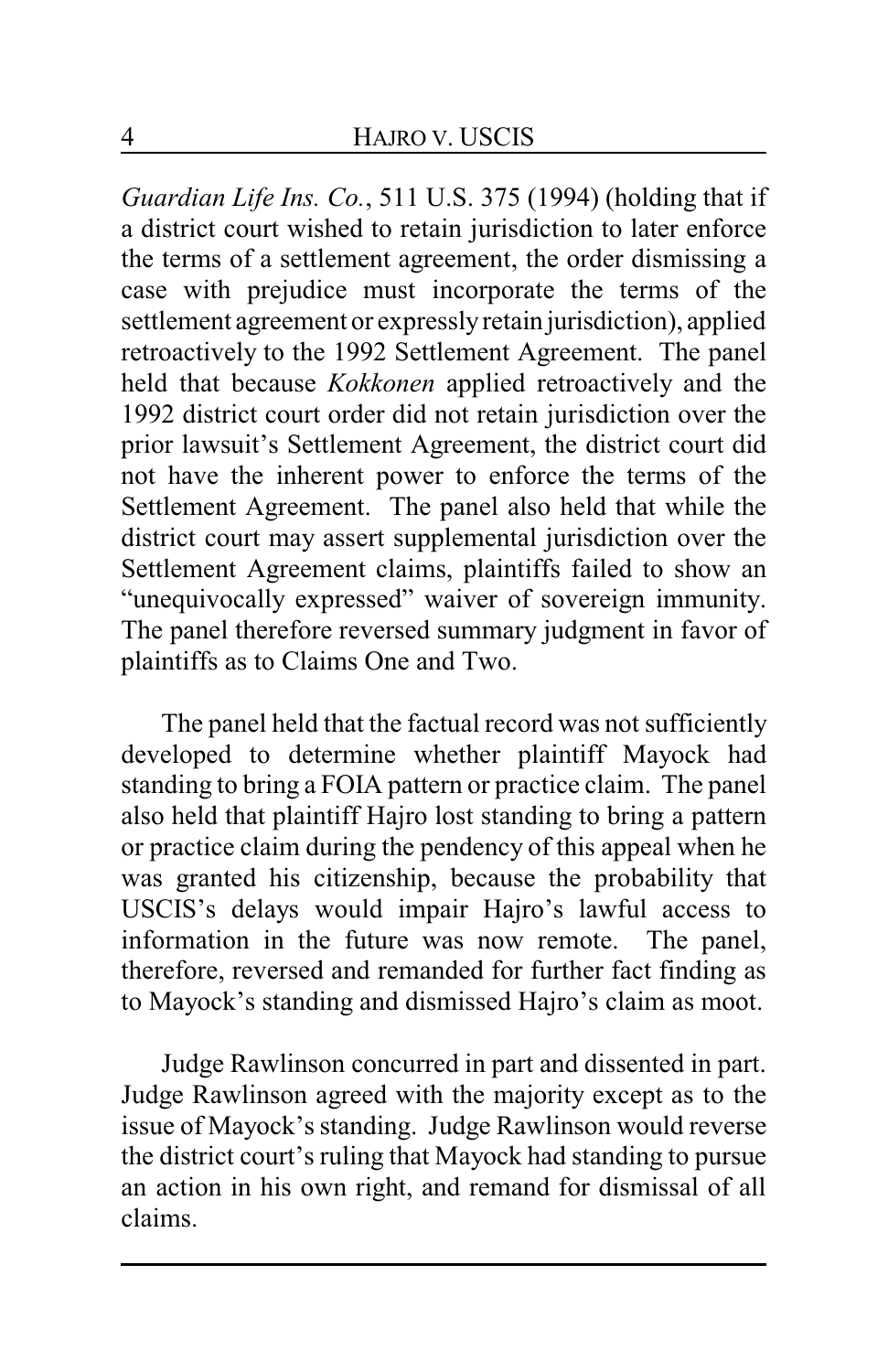# **COUNSEL**

Mark W. Pennak (argued), Appellate Staff Attorney; Leonard Schaitman, Assistant Director; Melinda Haag, United States Attorney; Stuart F. Delery, Assistant Attorney General, Department of Justice, Washington, D.C.; Ila C. Deiss, Assistant United States Attorney, San Francisco, California, for Defendants-Appellants.

Kip Evan Steinberg (argued), San Rafael, California; Robert H. Gibbs and Robert Pauw, Gibbs Houston Pauw, Seattle, Washington, for Plaintiffs-Appellees.

Russell Abrutyn, Marshal E. Hyman & Associates, Troy, Michigan; Aaron C. Hall, Joseph Law Firm, P.C., Aurora, Colorado, for Amicus Curiae American Immigration Lawyers Association.

### **OPINION**

TALLMAN, Circuit Judge:

United States Citizenship and Immigration Services and federal officer co-defendants (collectively "USCIS") challenge the district court's grant of summary judgment, a permanent injunction, and an attorneys' fees award in favor of Plaintiffs Mirsad Hajro and James R. Mayock. The district court found that USCIS engaged in a pattern or practice of violating the Freedom of Information Act's ("FOIA") time limits, 5 U.S.C. § 552(a)(6)(A), (B), (C) (2012). The statutory time limits require an agency to determine within twenty days whether to comply with a FOIA request or, in the alternative, notify the requester of any "unusual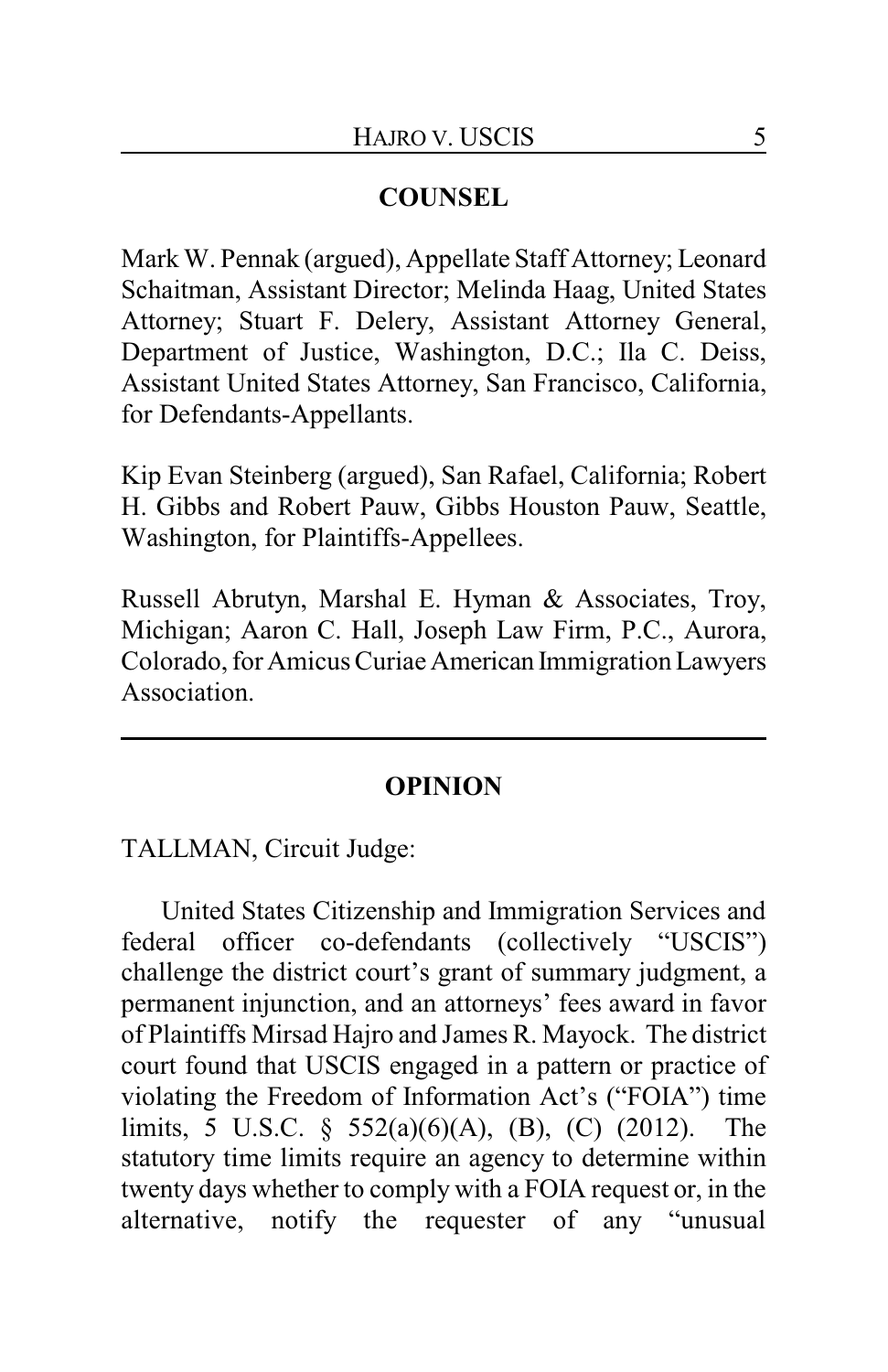circumstances" requiring an extension in responding to the request. *See* 5 U.S.C. § 552(a)(6)(A), (B). If the agency fails to comply with either, a FOIA requester can proceed directly to district court where the agency must show "exceptional circumstances" justifying its untimeliness and due diligence in remedying the violation. *See* 5 U.S.C. § 552(a)(6)(C). USCIS also challenges the district court's jurisdiction to enforce a 1992 Settlement Agreement entered into by attorney James Mayock and USCIS's predecessor agency, the Immigration and Naturalization Service ("INS").

We have jurisdiction under 28 U.S.C. § 1291 to review the summaryjudgment order. We dismiss USCIS's challenge to the permanent injunction for lack of jurisdiction given its prematurely filed notice of appeal. We hold that while the district court may assert supplemental jurisdiction over the Settlement Agreement claims, Plaintiffs have failed to show an "unequivocally expressed" waiver of sovereign immunity. We clarify the standing requirements to assert a FOIA pattern or practice claim. As such, we vacate the injunction and remand with instructions to conduct further proceedings on an open record to determine in the first instance whether Mayock has standing to bring a pattern or practice claim under this standard. We also find Hajro's pattern or practice claim moot. Therefore, the summary judgment order is reversed and remanded. We vacate and remand the attorneys' fees award for further consideration in light of this opinion.

### **I**

### **A**

James Mayock has been an immigration attorney for over thirty years. As part of Mayock's ongoing immigration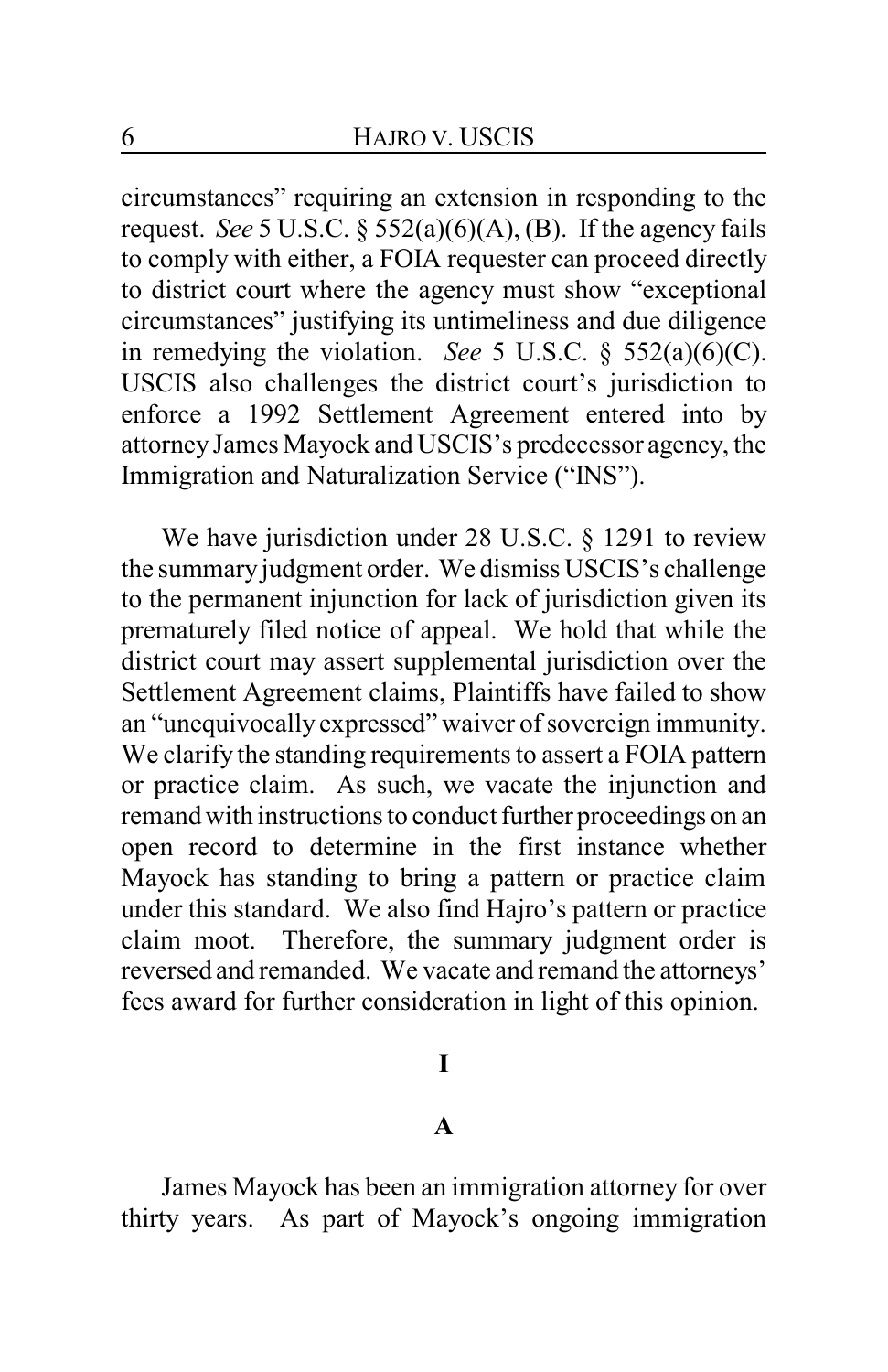caseload, he files requests under FOIA to obtain the alien registration files for his clients. Mayock's declaration states that USCIS has never produced the requested records within FOIA's statutory twenty-day time limit. *See* 5 U.S.C.  $§$  552(a)(6)(A). Nor has the government provided written notice setting forth any "unusual circumstances" for an extension of time beyond the statutory limit. *See* 5 U.S.C.  $§$  552(a)(6)(B). In support of his pattern or practice claim, Mayock provided a recent FOIA response addressed to another attorney at Mayock's law firm. USCIS responded almost eight months after the initial request was placed. Mayock also provided declarations from twenty-six other immigration attorneys who have encountered similar, routine delays. All twenty-six attorneys included copies of their own delayed FOIA requests from recent years. USCIS did not rebut this evidence before the district court. *Hajro v. U.S. Citizenship & Immigration Servs.* ("*Hajro I*"), 832 F. Supp. 2d 1095, 1105 (N.D. Cal. 2011).

In addition to the present lawsuit, Mayock previously filed a lawsuit against the INS, USCIS's predecessor agency, about twenty-five years ago. Mayock similarly alleged that INS had a pattern or practice of violating various provisions of FOIA. Mayock, together with other immigration attorneys, submitted declarations to demonstrate that INS often took months to respond to FOIA requests, far in excess of the statutory time limit, then ten days. *See* 5 U.S.C.  $§$  552(a)(6)(i) (1988). The district court agreed and granted summary judgment in favor of Mayock, directing INS to issue the appropriate notices for extension of time required by FOIA and enjoining the San Francisco District Office of the INS from failing to comply with the statutory timing requirements. *Mayock v. Nelson*, 714 F. Supp. 1558 (N.D.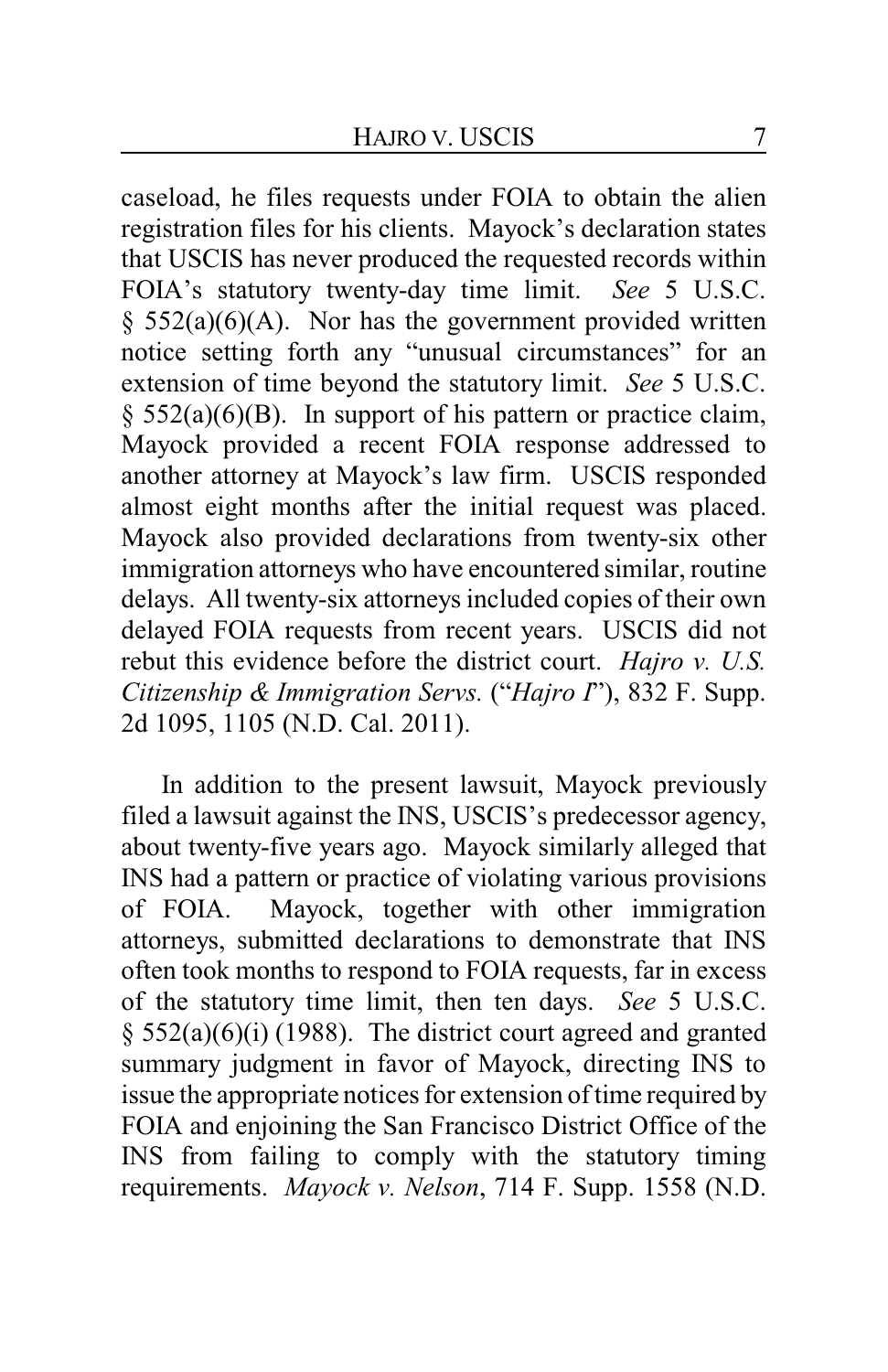Cal. 1989), *rev'd and remanded*, 938 F.2d 1006 (9th Cir. 1991).

On appeal, we reversed and remanded. We held that the district court had overlooked the existence of genuine issues of material fact as to whether increasing workloads at INS offices created "exceptional circumstances" justifying its failure to respond within the statutory time limits, and whether the agency had demonstrated "due diligence" in responding to requests for information urgently needed by aliens who faced pending deportation or exclusion proceedings. *See Mayock v. Nelson*, 938 F.2d 1006, 1007–08 (9th Cir. 1991).

Upon remand, the parties entered into a settlement agreement ("the Settlement Agreement"), in which INS agreed to implement expedited processing of a FOIA request where the requester demonstrates that an individual's life or personal safety would be jeopardized; or where the requester's substantial due process rights would be impaired by the failure to process a request immediately. The district court dismissed the case with prejudice but the parties subsequently filed the Settlement Agreement with the court in 1992. The district court's dismissal order did not expressly retain jurisdiction of the Settlement Agreement nor did it incorporate its terms into the order.

#### **B**

Mirsad Hajro was a permanent resident of the United States who applied for naturalization in 2003. In October 2007, USCIS notified Hajro that his naturalization application had been denied based on evidence in his alien registration file that allegedly revealed false testimony regarding his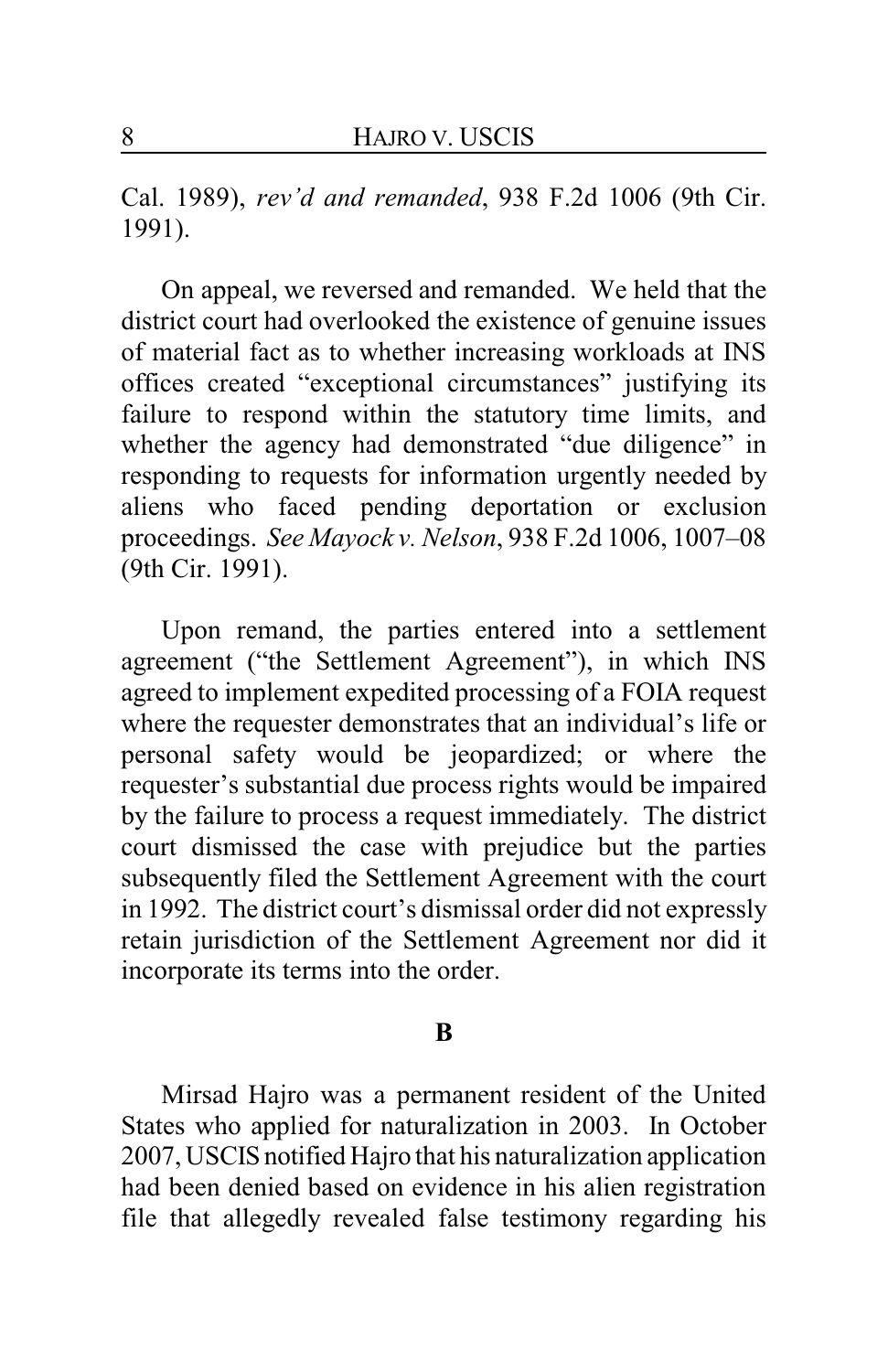foreign military service. As part of his appeal from the denial of his application for citizenship, Hajro filed a FOIA request with the USCIS National Records Center in November 2007 seeking a copy of his alien registration file. Hajro requested expedited processing of his FOIA request under the terms of the 1992 Settlement Agreement.

Since 2007 USCIS has used a three-track system for processing FOIA requests: "Track 1" for simple requests, "Track 2" for complex inquiries that require additional time, and "Track 3" for expedited processing for individuals subject to removal proceedings and scheduled for a hearing before an immigration judge. Special FOIA Processing Track, 72 Fed. Reg. 9017–01 (Feb. 28, 2007). In responding to Hajro's FOIA request, USCIS denied Hajro's expedited request and processed his request under Track 2. USCIS's letter did not include notice of any "unusual circumstances" justifying an extension of the current twenty-day time limit. *See* 5 U.S.C. § 552(a)(6)(A), (B).

It is undisputed that USCIS failed to issue Hajro's FOIA request within the twenty-day time limit. *Hajro I*, 832 F. Supp. 2d at 1101. As a result of the delay, Hajro appealed the denial of his naturalization application without the evidence relied upon by USCIS in denying it.**<sup>1</sup>** *Id.* at 1112.

**<sup>1</sup>** On March 4, 2008, the National Records Center identified 442 pages responsive to Hajro's request, and forwarded 356 pages in their entirety and 8 pages in part. USCIS withheld 78 pages. After Hajro's FOIA administrative appeal, on July 31, 2008, USCIS released an additional 12 pages and 1 page in part. The district court determined that "none of the documents released [] by USCIS contain[ed] even a factual reference to his purportedly inconsistent or misleading statements." *Hajro I*, 832 F. Supp. 2d at 1112.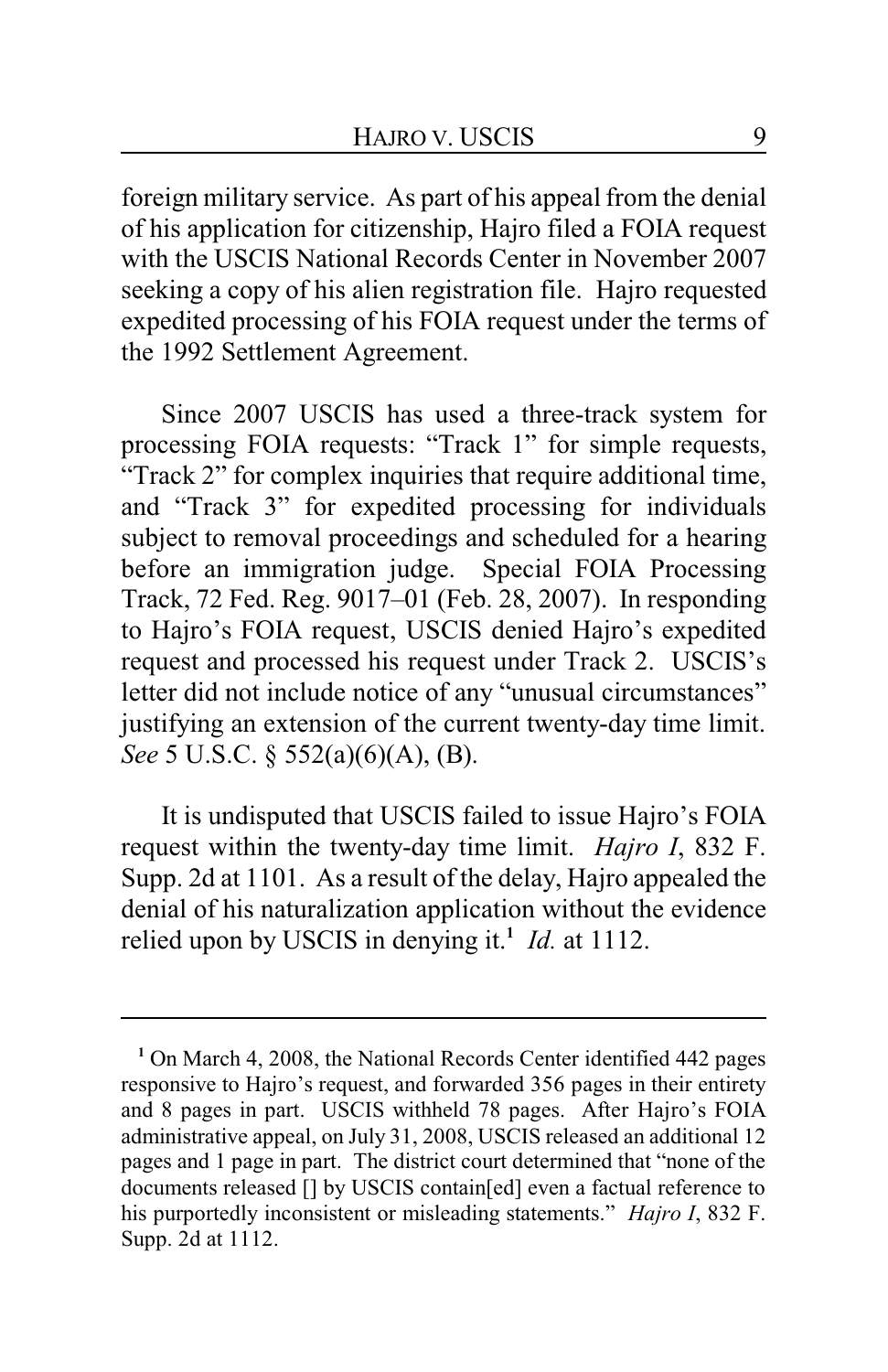While this appeal was pending, Hajro successfully challenged USCIS's denial of citizenship and he has since been naturalized as a U.S. citizen. *See Hajro v. Barrett*, 849 F. Supp. 2d 945 (N.D. Cal. 2012).

## **C**

Mayock and Hajro initiated this action in March 2008. They sought declaratoryand injunctive relief under FOIA and the Administrative Procedures Act ("APA"), and enforcement of the 1992 Settlement Agreement. Plaintiffs' First Amended Complaint ("FAC"), filed June 10, 2008, asserts nine causes of action:

> (1) "Track 3" of Defendants' current, multi-track policy violates the Settlement Agreement;

> (2) Defendants' denial of Hajro's request for expedited processing also violates the Settlement Agreement;

> (3) The timing by which Defendants provided Hajro with the material responsive to his FOIA request violated FOIA Section 552(a)(6)(A) and 6 C.F.R. § 5.6(b);

> (4) Defendants' failure to notify Hajro of the "unusual circumstances" that prevented USCIS from processing his FOIA request within the 20-day statutory limit violated 6 C.F.R.  $\S$  5.5(c)(1);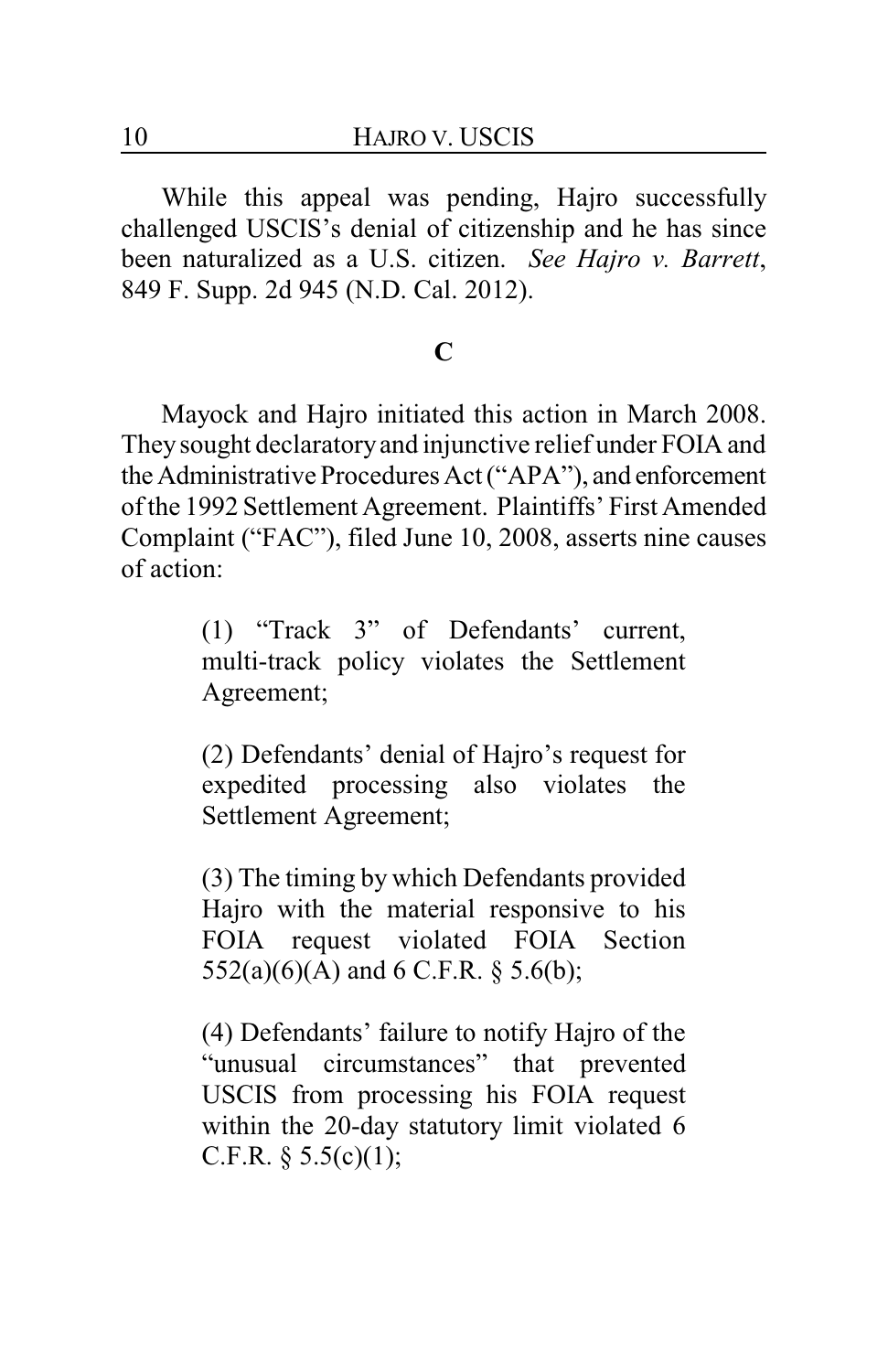(5) Defendants have a pattern or practice of failing to comply with the timing requirements set forth by FOIA Sections  $552(a)(6)(A), (B), (C);$ 

(6) Defendants unlawfully withheld the information requested by Hajro in violation of [] [5 U.S.C.] Section 551 *et seq*. and 555(b), as well as Sections 702, 704, and 706 of the APA;

(7) Such withholding of nonexempt material violated Hajro's due process rights because it interfered with his ability to adequatelyappeal his naturalization denial and violated his right to a fair hearing . . . ;

(8) Defendants' implementation of the "Track 3" policy violates the Fifth Amendment guarantee of Equal Protection; and

(9) Adoption of the "Track 3" policy without notice and comment rulemaking procedure violated Section 553 of the APA.

*Hajro I*, 832 F. Supp. 2d at 1102–03.

USCIS moved for summary judgment on the FAC in its entirety. Plaintiffs opposed Defendants' motion and themselves moved for summary judgment.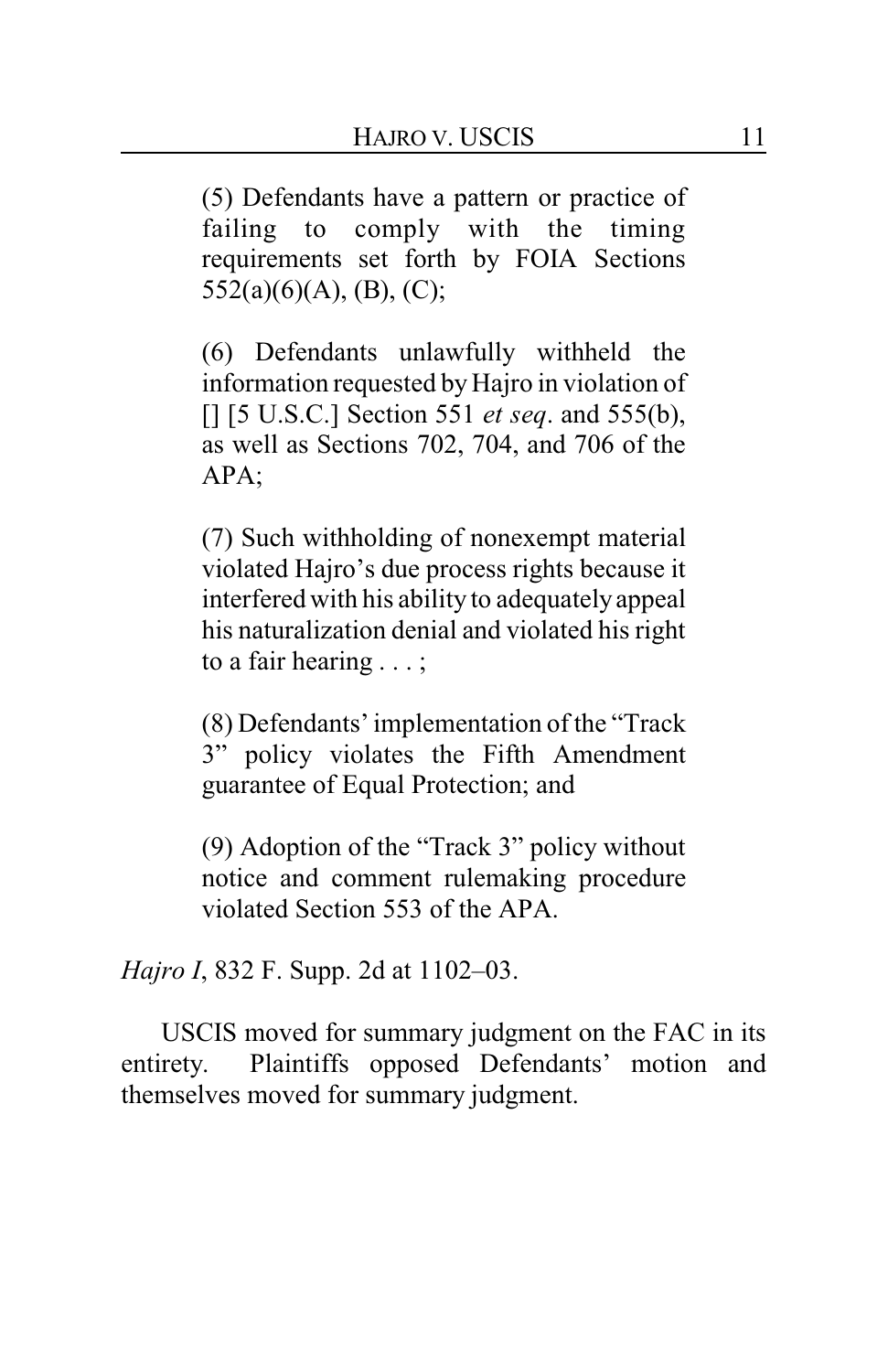On October 13, 2011, the district court filed its summary judgment order. *Hajro I*, 832 F. Supp. 2d 1095. The district court ruled in Plaintiffs' favor as to all but Claim Eight.**<sup>2</sup>**

On December 12, 2011, USCIS filed a notice of appeal (No. 11-17948) citing the summary judgment order. After receiving input from both parties in drafting the form of an injunction, the district court issued its final judgment order and entered a permanent injunction on May 7, 2012. USCIS did not amend its notice of appeal to include the permanent injunction.

On October 15, 2012, the district court granted in part Plaintiffs' motion for attorneys' fees and costs. *Hajro v. USCIS* ("*Hajro II*"), 900 F. Supp. 2d 1034 (N.D. Cal. 2012). Defendants filed a timely notice of appeal (No. 12-17765) challenging that decision on December 14, 2012.

Our Appellate Commissioner, in an order dated January 4, 2014, asked both parties to address whether we have jurisdiction over the summary judgment and permanent injunction appeal (No. 11-17948) in light of the fact that USCIS filed its notice of appeal after the summary judgment order but before entry of the actual permanent injunction.

USCIS now challenges onlyClaims One and Two related to the 1992 Settlement Agreement, Claim Five—the pattern or practice claim—and the scope of the permanent injunction.

**<sup>2</sup>** It granted summary judgment in favor of former Attorney General Eric Holder with respect to all nine causes of action; and in favor of former Homeland Security Secretary Janet Napolitano, T. Diane Cejka, and Rosemary Melville as to the third, fourth, fifth, and sixth causes of action.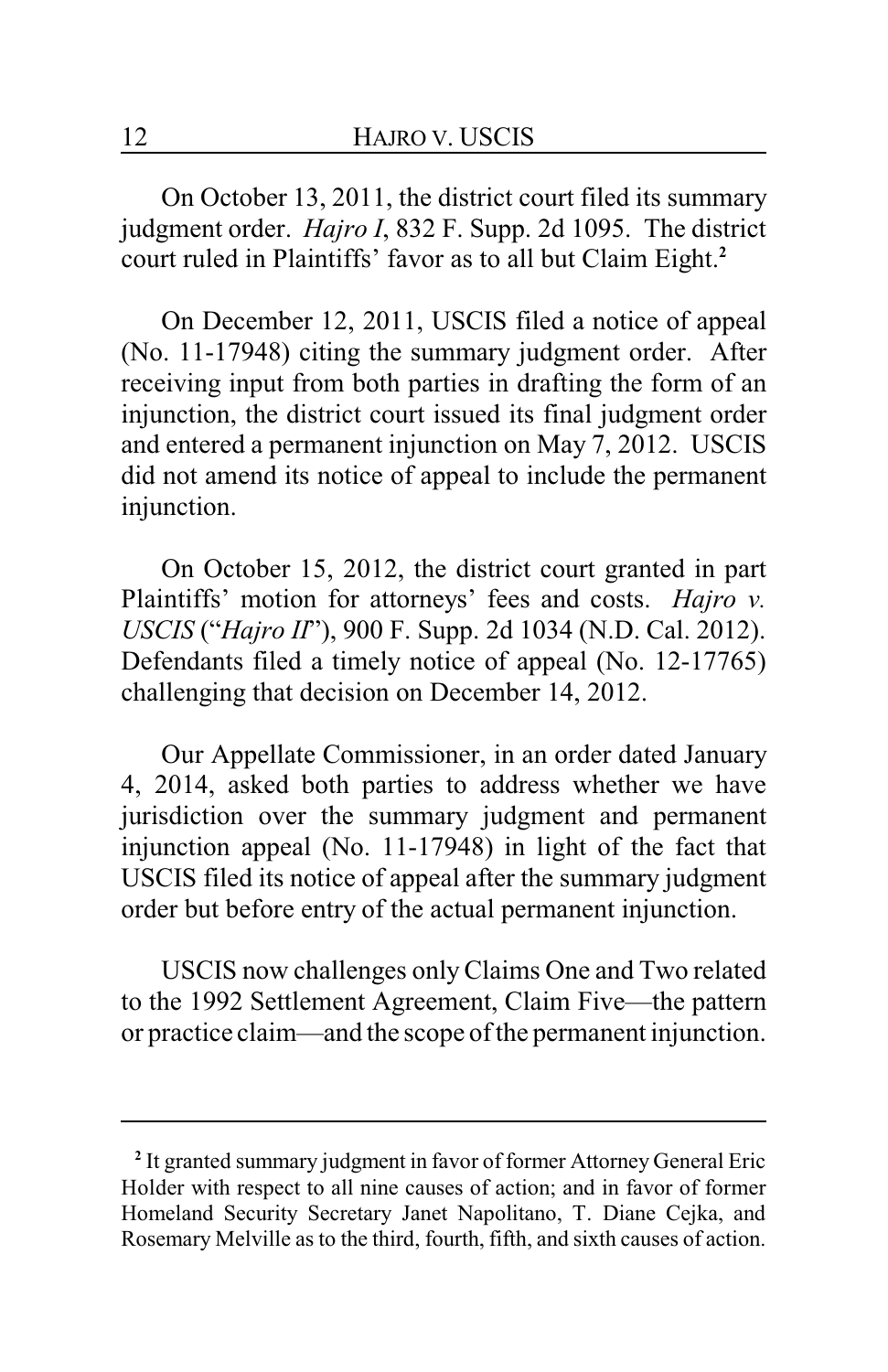# **II**

We hold that we have jurisdiction to review the summary judgment order, but dismiss USCIS's challenge to the permanent injunction for lack of jurisdiction under Federal Rule of Appellate Procedure ("FRAP") 4(a)(2).

The requirement to file a notice of appeal is "mandatory and jurisdictional." *Browder v. Dir., Dep't of Corr. of Ill.*, 434 U.S. 257, 264 (1978). The government must file a notice of appeal within sixty days of the date of a final judgment or an appealable order. FRAP  $4(a)(1)(B)$ . However, a party may prematurely appeal under FRAP 4(a)(2):

> A notice of appeal filed after the court announces a decision or order—but before the entry of the judgment or order—is treated as filed on the date of and after the entry.

The issue here is whether USCIS's December 12, 2011, notice of appeal can be treated as filed on May 7, 2012—the date the district court filed its final judgment and permanent injunction—such that USCIS can challenge *both* the summary judgment order and the permanent injunction.

Two cases govern this jurisdictional issue. First, the U.S. Supreme Court in *FirsTier Mortgage Co. v. Investors Mortgage Ins. Co.*, held that FRAP 4(a)(2) "permits a notice of appeal from a nonfinal decision to operate as a notice of appeal from the final judgment only when a district court announces a decision that *would be* appealable if immediately followed by the entry of judgment." 498 U.S. 269, 276 (1991) (emphasis in original). There, the appellant filed a notice of appeal after the district court orally ruled from the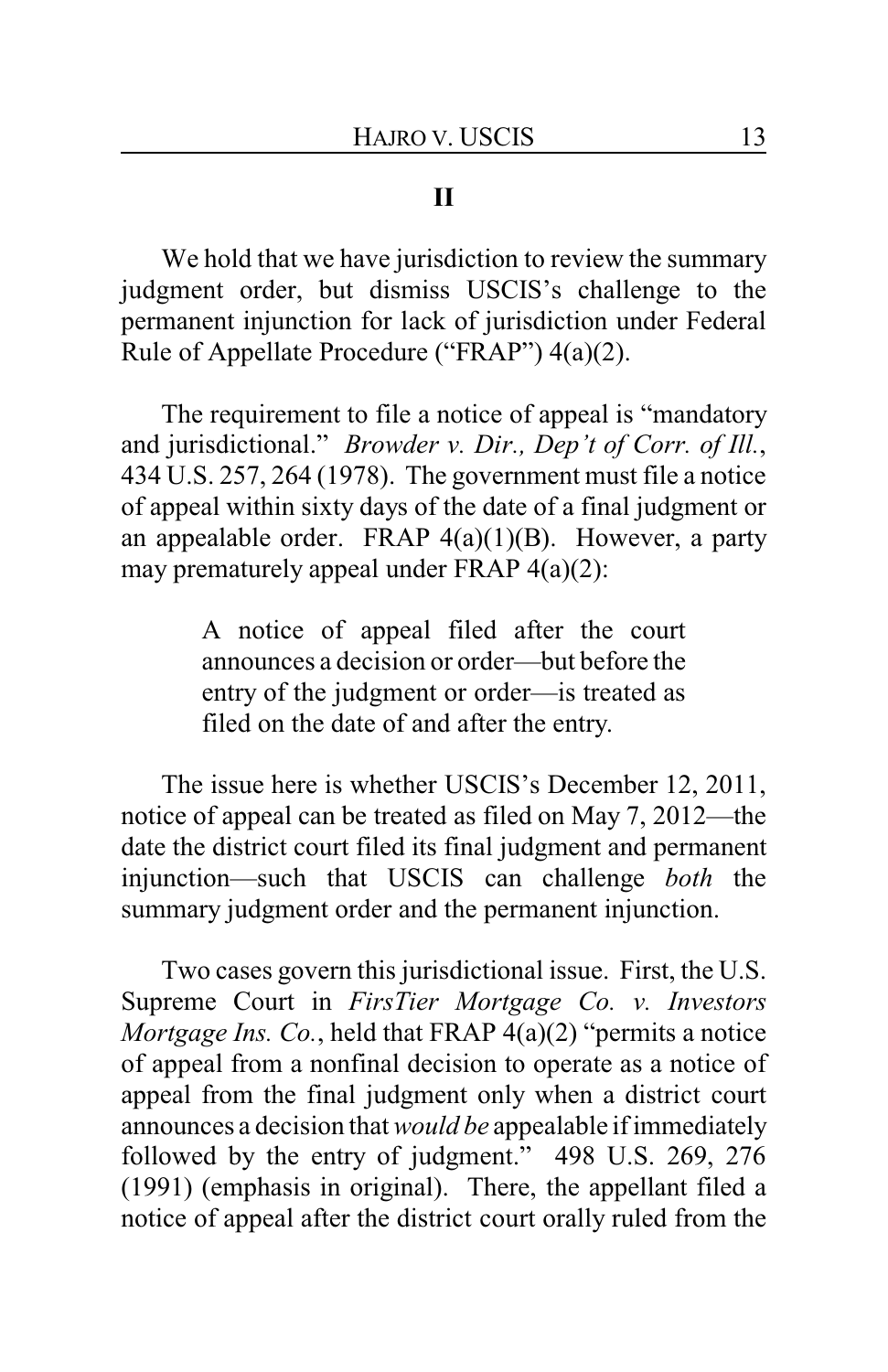bench that it was granting respondent's summary judgment motion while simultaneously asking the parties for suggested findings of fact and conclusions of law for its formal order. *Id.* at 270–71. The Supreme Court concluded that FRAP 4(a)(2) rescued the premature notice of appeal, stating that "Rule 4(a)(2) was intended to protect the unskilled litigant who files a notice of appeal from a decision that he reasonably but mistakenly believes to be a final judgment . . . ." *Id.* at 276.

While other circuits have generously interpreted FRAP 4(a)(2) and *FirsTier*, the Ninth Circuit has narrowly construed both. *Compare Capitol Sprinkler Inspection, Inc. v. Guest Servs., Inc.*, 630 F.3d 217, 223 (D.C. Cir. 2011) (emphasizing objective "immediately appealable" standard regardless of counsel's subjective reasonableness in filing the notice of appeal), *with Kendall v. Homestead Dev. Co.* (*In re Jack Raley Constr., Inc.*), 17 F.3d 291, 294 (9th Cir. 1994) (concluding appellants had no reasonable belief that notice of appeal was effective especially where they requested permission to brief and argue remaining issue); *Kennedy v. Applause, Inc.*, 90 F.3d 1477, 1482–83 (9th Cir. 1996). *Cf. Brown v. Columbia Sussex Corp.*, 664 F.3d 182, 188–89 (7th Cir. 2011) (reading *FirsTier* "to hold that Rule 4(a)(2) will save a premature notice if, *regarding the claim being appealed*, the entry of judgment is all that is left for the court to do" (emphasis in original)). As USCIS notes, there are many similarities between *FirsTier* and this case that may have warranted a different outcome had we decided this case solely on FRAP 4(a)(2) and *FirsTier*. However, our case law post-*FirsTier* is clear: "a premature notice of appeal is valid under FRAP  $4(a)(2)$  when '[a]ll that remained was the clerk's ministerial task of entering a Rule 58 judgment.'" *Kennedy*,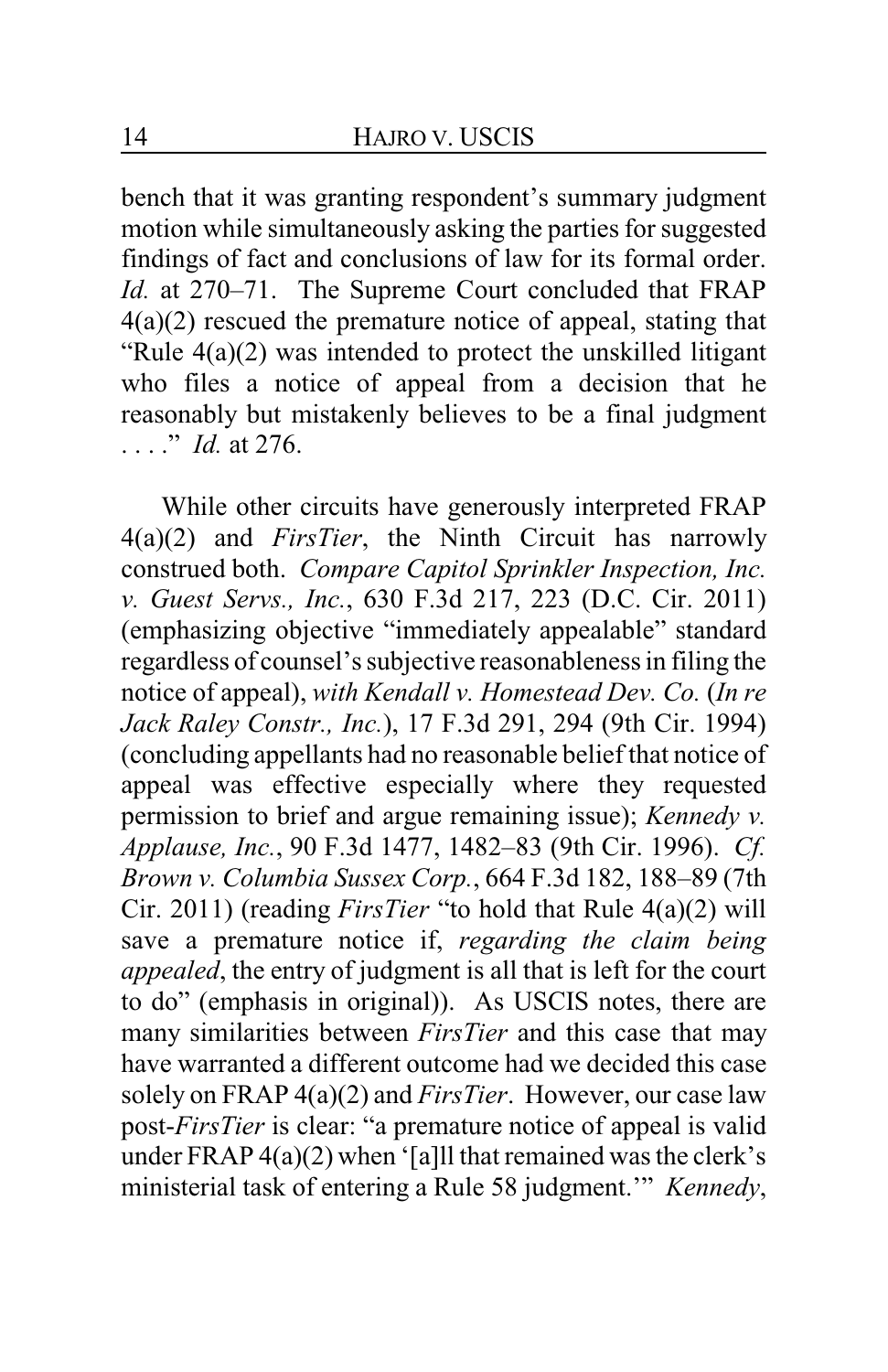90 F.3d at 1483 (quoting *In re Jack Raley Constr., Inc.*, 17 F.3d at 294).

In *Kennedy*, we addressed the merits of the summary judgment order but dismissed the appellant's challenge to the district court's award of attorneys' fees for want of jurisdiction. 90 F.3d at 1479. After the district court granted defendant Applause's summary judgment motion, Kennedy filed a notice of appeal. *Id.* at 1480. Subsequently, Applause moved for attorneys' fees and Rule 11 sanctions. *Id.* The district court denied the Rule 11 motion for sanctions, but granted in part Applause's motion for attorneys' fees without determining the amount of fees and costs. *Id.* Prior to the determination of the fees, Kennedy filed a "Notice of Amended Appeal" from the order. *Id.* Because Kennedy filed the notice of appeal before the district court calculated the fees and costs, we addressed the merits of Kennedy's claim based on the summary judgment order, but dismissed the challenge to the attorneys' fees award as premature. *Id.* at 1482.

We reasoned that, because the amount of fees had yet to be determined and the court had requested further submissions from both parties to finalize the fee amount, the district court's order was not one "that *would be* appealable if immediately followed by the entry of judgment." *Id.* at 1483 (quoting *FirsTier*, 498 U.S. at 276). In other words, more than a ministerial task remained. *Id.* (citing *In re Jack Raley Constr., Inc.*, 17 F.3d at 294).

Here, the district court's October 13, 2011, summary judgment order addressed both cross-motions for summary judgment and all of Plaintiffs' claims. *Hajro I*, 832 F. Supp. 2d at 1099–1100. Because the district court disposed of all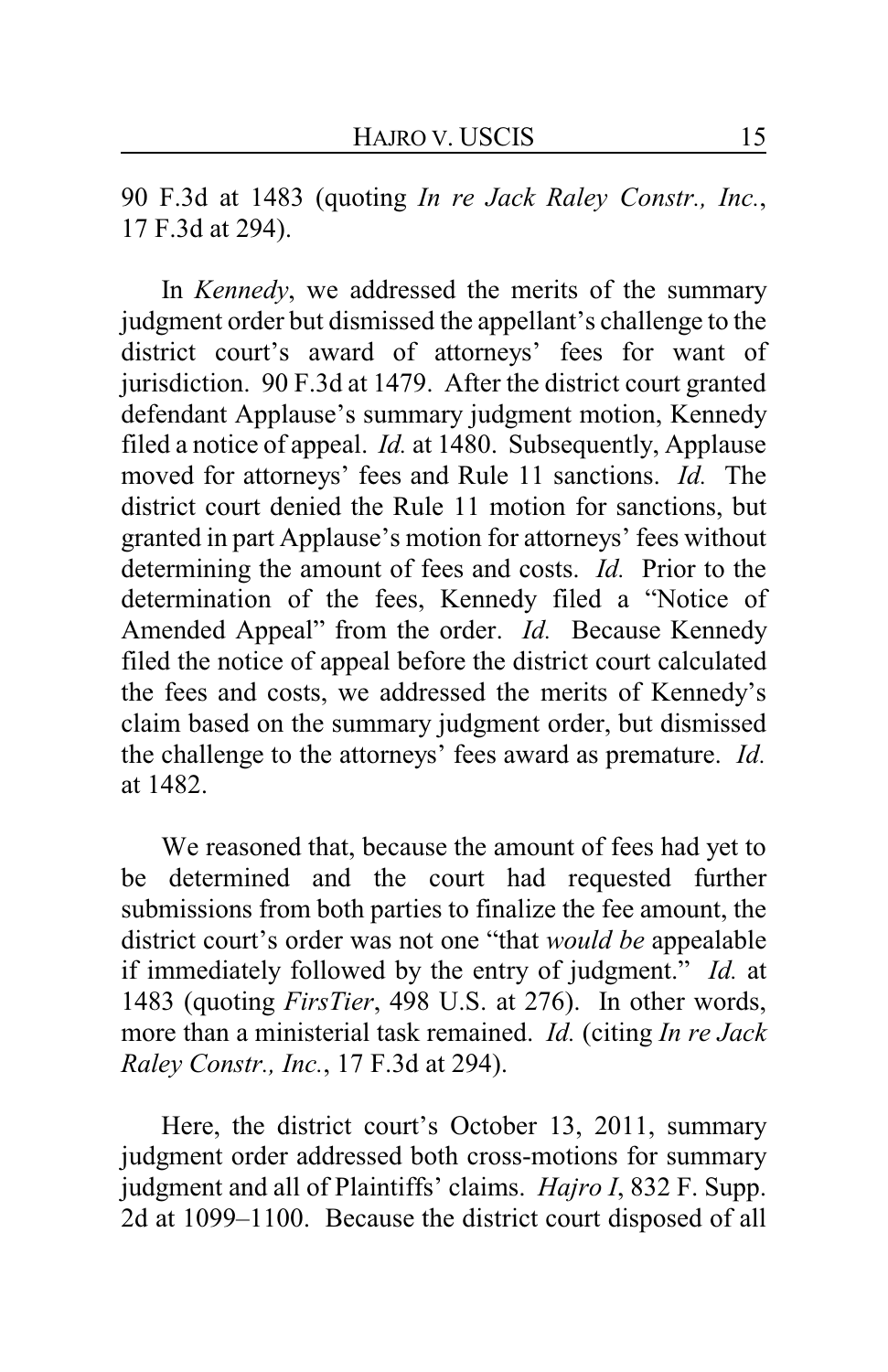claims, we find that the summary judgment order "would be" immediately appealable if immediately followed by the entry of judgment. However, like *Kennedy*, the district court requested proposed forms of injunction from both parties in order to craft the permanent injunction. USCIS could not have "reasonably but mistakenly believe[d]" their notice of appeal included the permanent injunction when the parties continued to debate the final language and scope of the injunction. *FirsTier*, 498 U.S. at 276. The claim USCIS now appeals—the scope of the permanent injunction—would not be immediately appealable because the scope and language of the injunction were not yet final when the government filed the notice of appeal. The issuance of the permanent injunction where the parties continued to debate the language was not merely ministerial.

To be clear, a significant amount of overlap exists between the summary judgment order and the permanent injunction. For example, both orders assert subject matter jurisdiction over the Settlement Agreement and provide relief for Plaintiffs' pattern or practice claim.**<sup>3</sup>** However, the

[P]artial summary judgment is GRANTED in favor of Plaintiffs on Plaintiffs' claims for injunctive relief requiring USCIS to: 1) provide a copy of a requestor's file within the twenty-day time limit mandated by 5 U.S.C.  $\S$  552(a)(6)(A); and 2) give the written notice mandated by 5 U.S.C.  $\S$  552(a)(6)(B) if an extension of time is needed due to "unusual circumstances"...

[P]artial summary judgment is GRANTED in favor of Plaintiffs on Plaintiffs' claim that USCIS's Track 3

**<sup>3</sup>** For example, compare part of the Summary Judgment Order with the first two paragraphs of the Permanent Injunction. The Summary Judgment Order provides, in part: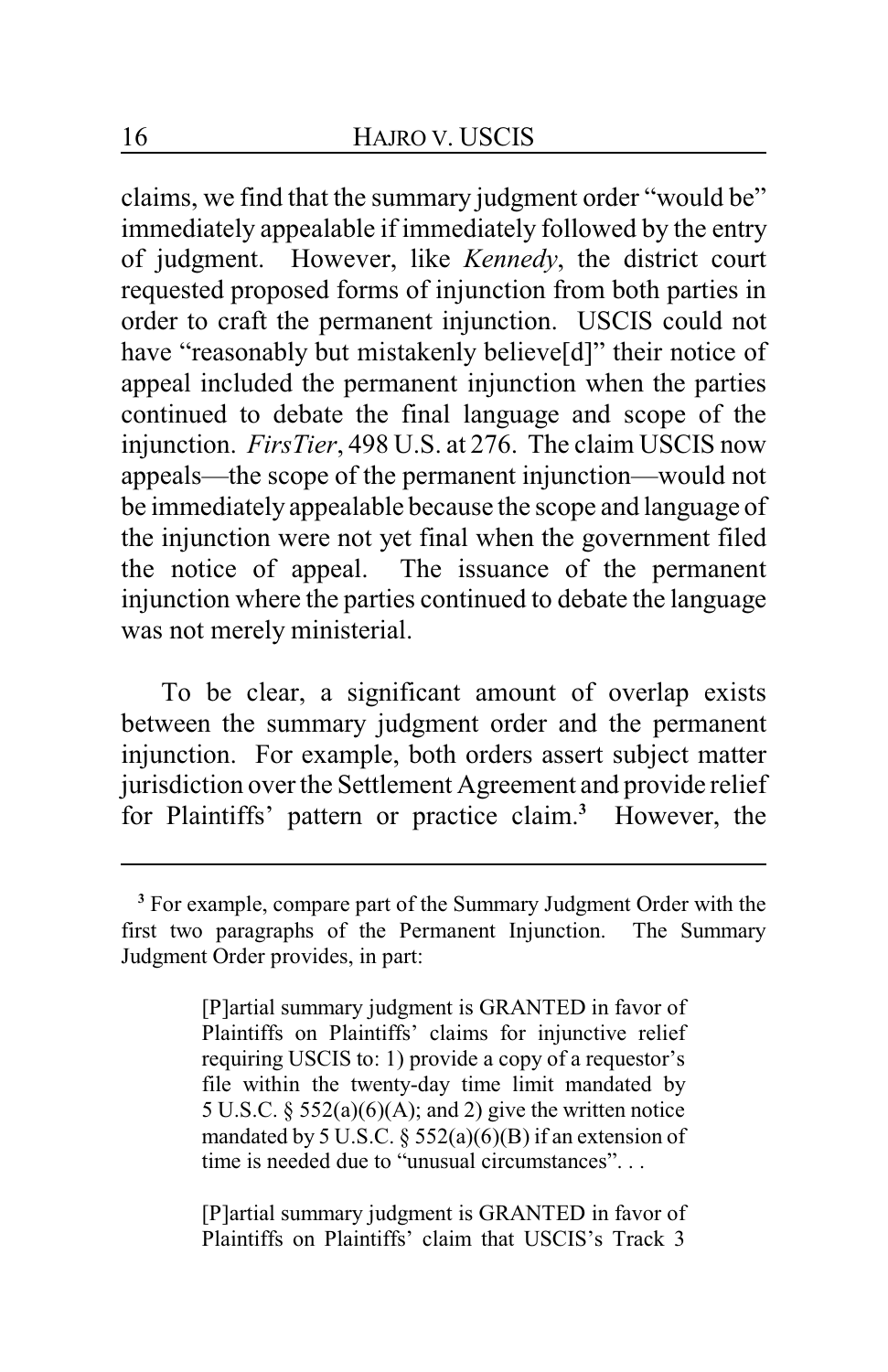nationwide scope of the permanent injunction became

FOIA processing policy and regulation violates the Settlement Agreement and was promulgated in violation of the APA and FOIA . . .

*Hajro I*, 832 F. Supp. 2d at 1099–100. The Permanent Injunction provides, in part:

> Having determined [] [USCIS] to be in violation of certain provisions of the [FOIA] for the reasons set forth in the court's order of October 13, 2011 on cross-motions for summary judgment, including FOIA's timing provisions as set forth in 5 U.S.C.  $§$  552(a)(6), the court hereby orders that:

> 1) USCIS shall comply with the requirements set forth in 5 U.S.C. § 552(a)(6)(A) and (B).

> a) USCIS shall provide a copy of a requestor's alien registration file within the twenty–business–day time limit mandated by 5 U.S.C.  $\S$  552(a)(6)(A)(i).

> b) USCIS shall make a determination with respect to any FOIA appeal within the twenty–business–day time limit mandated by 5 U.S.C.  $\S$  552(a)(6)(A)(ii).

> c) USCIS shall issue the written notice mandated by 5 U.S.C. § 552(a)(6)(B) to a requestor if an extension of an additional ten business days is needed due to "unusual circumstances." This written notice must set forth the unusual circumstances, as defined in 5 U.S.C.  $\S$  552(a)(6)(B)(iii) for such extension and setting a new response date. The final response date shall be within 30 business days of the original request date.

> 2) USCIS shall follow, implement, and execute the terms of the 1992 Mayock Settlement Agreement. . . .

*Id.* at 1120.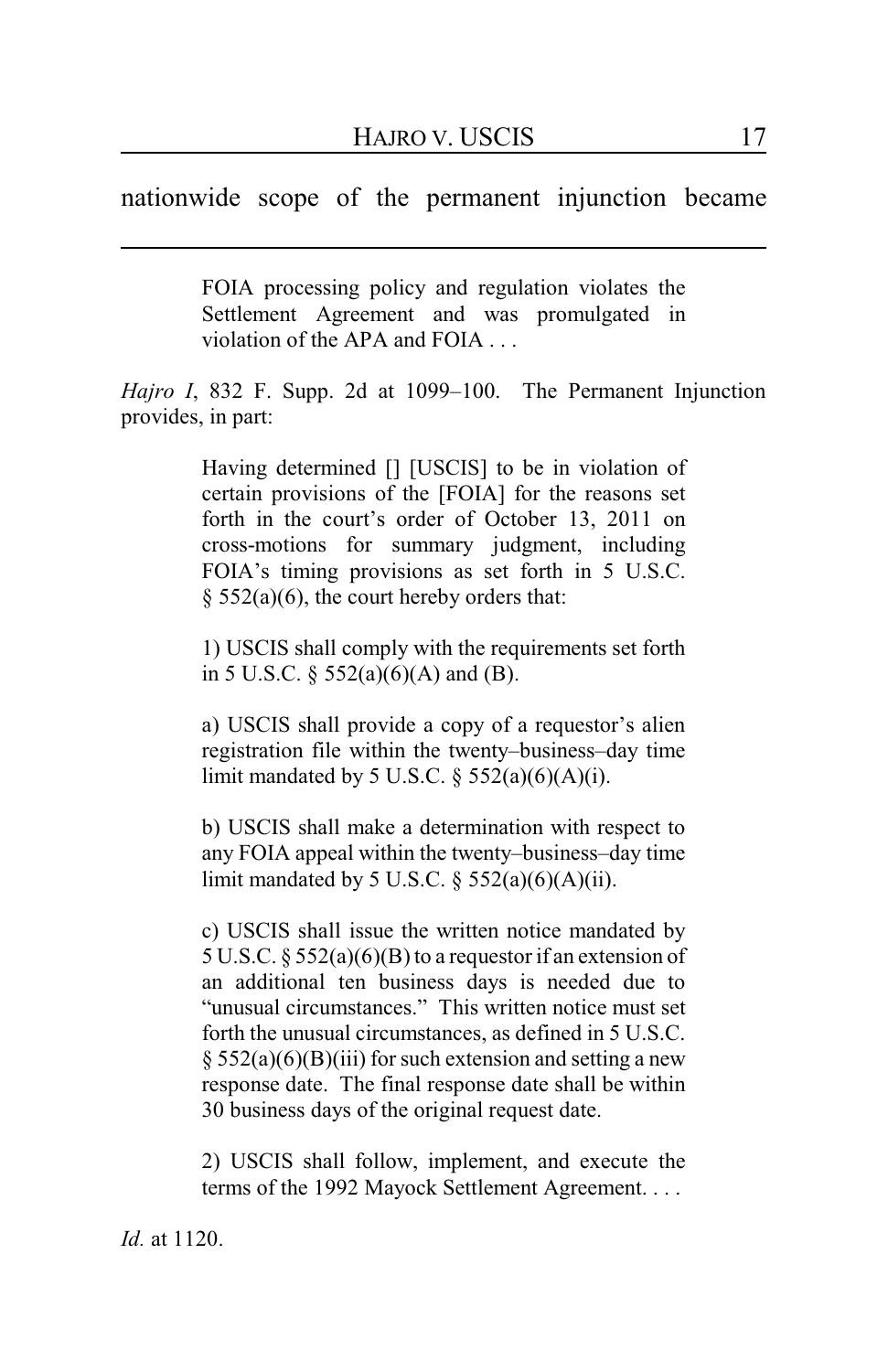apparent only after the district court issued the permanent injunction on May 7, 2012.**<sup>4</sup>** While we do not exercise jurisdiction directly over the district court's permanent injunction nor opine on its scope, our reversal of the summary judgment order will inevitably undermine the justification for the permanent injunction.**<sup>5</sup>**

In sum, we have jurisdiction to review the summary judgment order, but dismiss USCIS's challenge to the scope of the permanent injunction for lack of jurisdiction. Nonetheless, because we reverse and remand the summary judgment order, we must vacate the current injunction.

### **III**

In a FOIA case, instead of determining whether a genuine issue of material fact exists, we employ a special two-step standard to review the grant of summary judgment. *See Ctr. for Biological Diversity v. U.S. Dep't of Agric.*, 626 F.3d 1113, 1116 (9th Cir. 2010). First, we ask whether an adequate factual basis supports the district court's ruling de

**<sup>4</sup>** The permanent injunction's final paragraph states: "4) USCIS shall issue a written notice to the USCIS National Records Center describing the terms of this permanent injunction and instructing the National Records Center regarding compliance with the terms of this injunction." *Hajro I*, 832 F. Supp. 2d at 1120.

**<sup>5</sup>** In crafting a permanent injunction of national consequence, the district court must consider the likelihood of recurrence, the effect on the public of disclosure or nondisclosure, the agency's good faith intent to comply, and the character of past violations. *Long v. I.R.S.*, 693 F.2d 907, 909 (9th Cir. 1982) (citing *GSA v. Benson*, 415 F.2d 878, 880 (9th Cir. 1969) and *United States v. W.T. Grant Co.*, 345 U.S. 629, 633 (1952)); *see, e.g.*, *S. Yuba River Citizens League v. Nat'l Marine Fisheries Serv.*, No. CIVS-06-2845 LKK/JFM, 2008 WL 2523819 (E.D. Cal. June 20, 2008).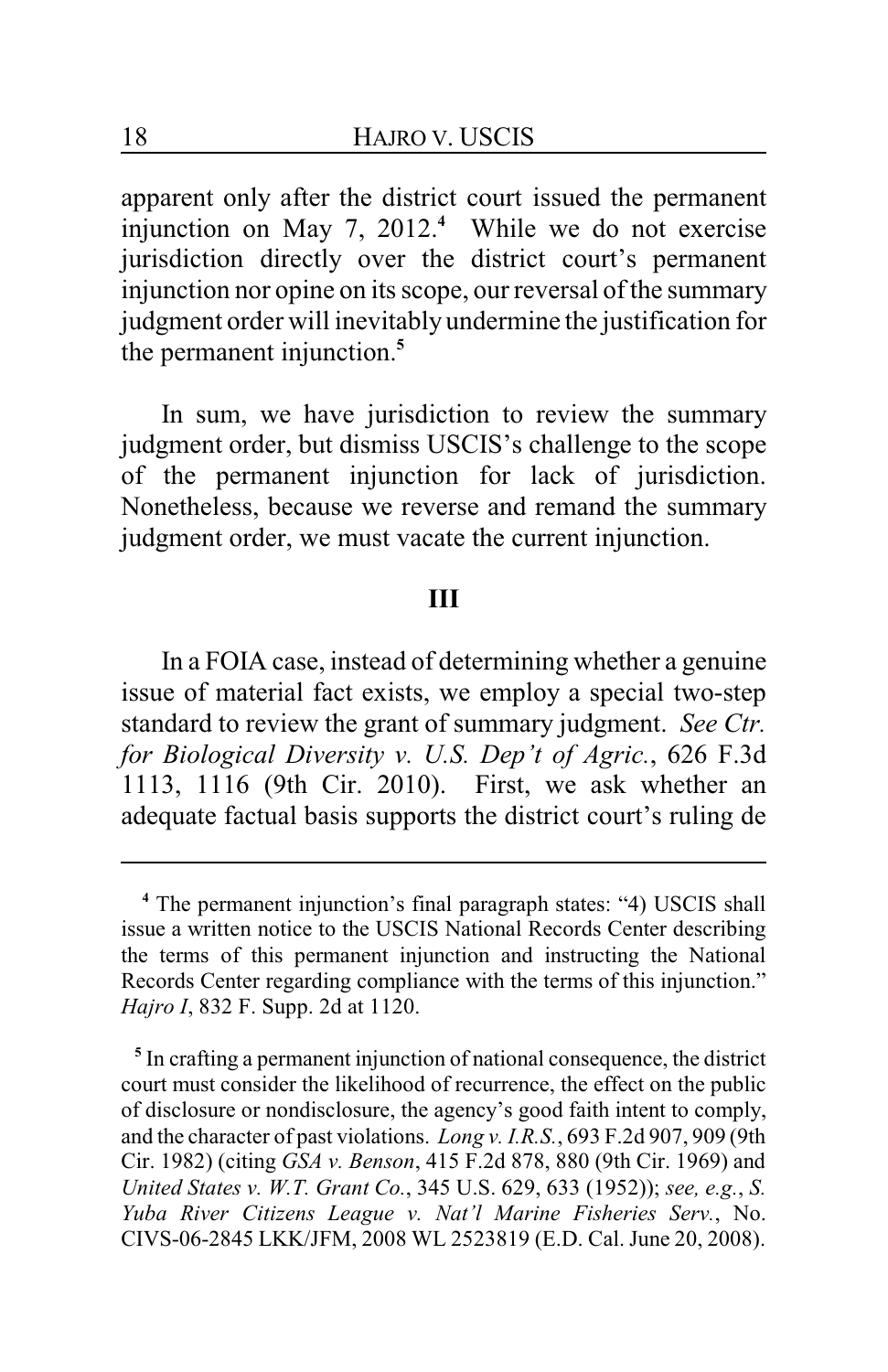novo. *Pac. Fisheries, Inc. v. United States*, 539 F.3d 1143, 1149 (9th Cir. 2008). Second, "[i]f we determine that an adequate factual basis exists to support the district court's decision, we review the district court's conclusions under either the clearly erroneous or de novo standard of review, depending on whether the district court's conclusions are primarily factual or legal." *Id.*

The district court's determination whether a party has standing, and whether there is subject matter jurisdiction, is reviewed de novo. *See San Luis & Delta-Mendota Water Auth. v. United States*, 672 F.3d 676, 699 (9th Cir. 2012); *Schnabel v. Lui*, 302 F.3d 1023, 1029 (9th Cir. 2002). The district court's factual findings on jurisdictional issues are reviewed for clear error. *See Schnabel*, 302 F.3d at 1029.

#### **IV**

Reviewing the summary judgment order, we hold (1) that the jurisdictional rule announced in *Kokkonen v. Guardian Life Ins. Co.*, 511 U.S. 375 (1994), applies retroactively to the 1992 Settlement Agreement; and (2) that while the district court may assert supplemental jurisdiction over the Settlement Agreement claims, Plaintiffs have failed to show an "unequivocallyexpressed" waiver of sovereign immunity. **6** As such, we must reverse the summary judgment order as to Claims One and Two. While we recognize the harsh

**<sup>6</sup>** USCIS acknowledges that it did not raise this jurisdictional issue before the district court. However, failure to challenge the district court's jurisdiction below does not ordinarily constitute waiver. *See Attorneys Trust v. Videotape Computer Prods., Inc.*, 93 F.3d 593, 594–95 (9th Cir. 1996). A jurisdictional issue may be raised for the first time on appeal regardless of its "constitutional magnitude." *Clinton v. City of New York*, 524 U.S. 417, 428 (1998).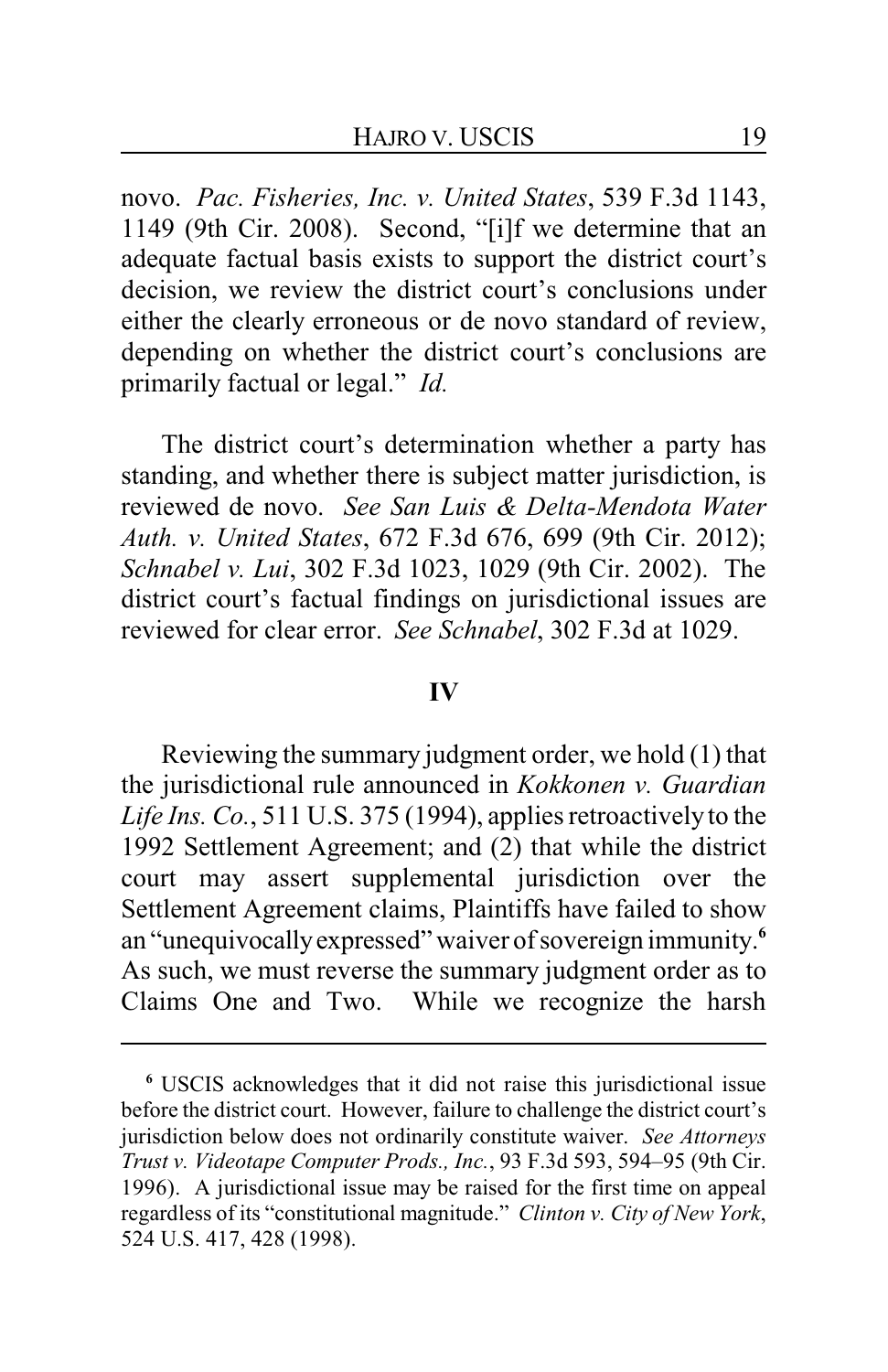consequence, especially considering the parties relied on Ninth Circuit case law as it stood in 1992, "we simply cannot waive sovereign immunity where Congress has not." *United States v. Park Place Assocs., Ltd.*, 563 F.3d 907, 935 (9th Cir. 2009); *United States ex rel. Haight v. Catholic Healthcare W.*, 602 F.3d 949, 953 (9th Cir. 2010) (a rule given strict retroactive effect by the Supreme Court must be applied to all cases "no matter how inequitable the result").

#### **A**

Under the Supreme Court's decision in *Kokkonen v. Guardian Life Ins. Co.*, a district court does not have the inherent power to enforce the terms of a settlement agreement under the doctrine of ancillary jurisdiction. 511 U.S. 375. If a district court wishes to retain jurisdiction to later enforce the terms of a settlement agreement, the order dismissing a case with prejudice must incorporate the terms of the settlement agreement or expressly retain jurisdiction. *Id.* at 380–81. Here, the parties do not dispute that the district court's 1992 order did neither.

Instead, Plaintiffs argue that *Kokkonen*, decided in 1994, should not be applied retroactively to the Settlement Agreement, filed in 1992. Plaintiffs cite *Chevron Oil v. Huson*, 404 U.S. 97 (1971), for the proposition that whether a Supreme Court decision applies retroactively depends on a three-prong test.**<sup>7</sup>** Plaintiffs misunderstand the law.

**<sup>7</sup>** The three-prong test considers: (1) the history of the decision in question—i.e., whether it overrules past precedent or decides an issue of first impression; (2) whether retroactivity would advance or hinder the new rule's application; and (3) the extent of any inequity that would result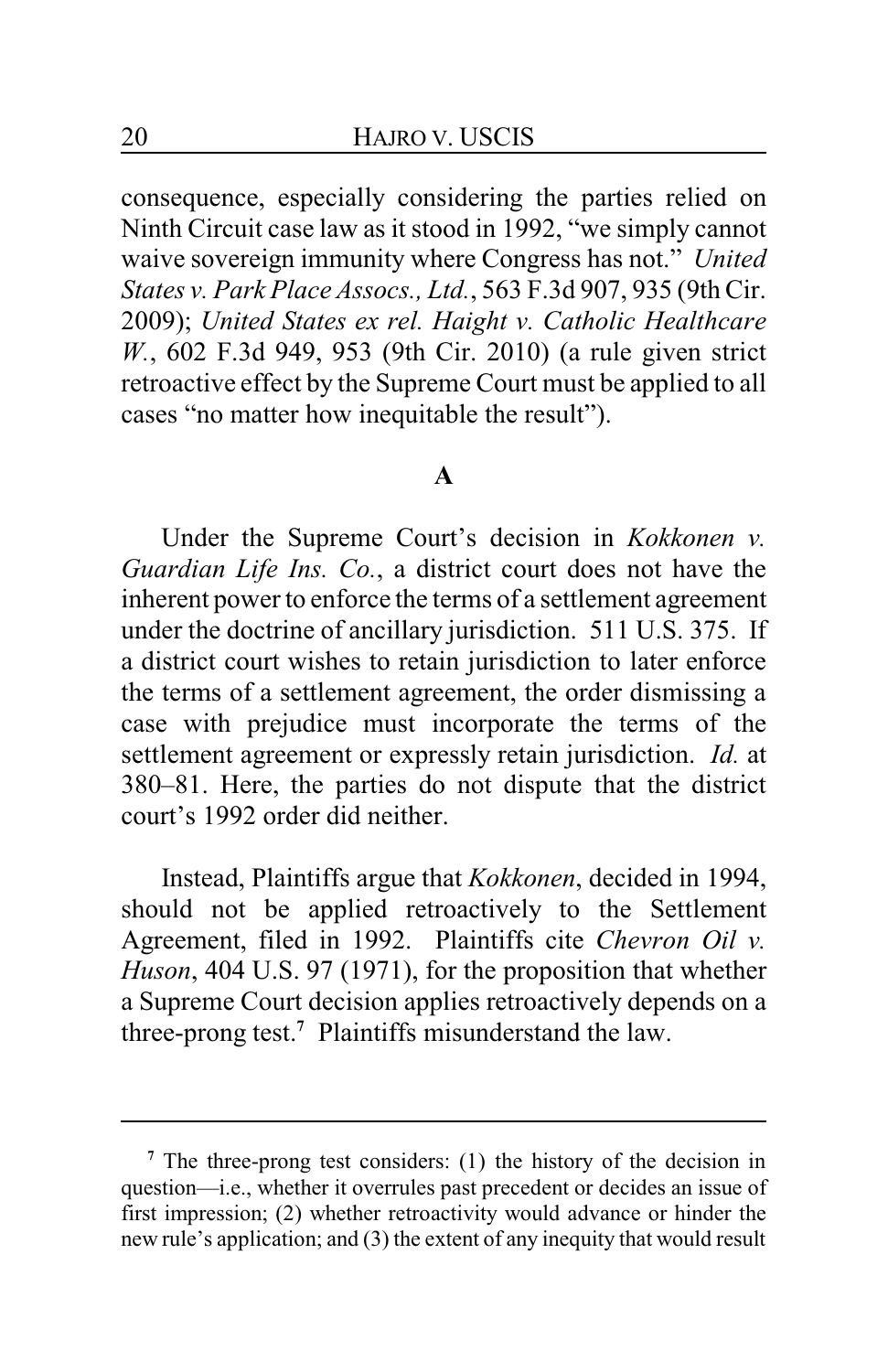When the Supreme Court announces a new rule and retroactively applies it to the case before it, all courts must apply the rule retroactively. *Harper v. Va. Dep't of Taxation*, 509 U.S. 86, 90 (1993); *Catholic Healthcare W.*, 602 F.3d at 953; *Nitco Holding Corp. v. Boujikian*, 491 F.3d 1086, 1089 (9th Cir. 2007); *see also* Christopher A. Goelz et al., *Ninth Circuit Civil Appellate Practice* ¶8:815 (The Rutter Group 2015). Silence on the issue indicates that the decision is to be given retroactive effect. *Harper*, 509 U.S. at 97–98; *Gonzales v. U.S. Dep't of Homeland Sec.*, 659 F.3d 930, 938–39 (9th Cir. 2011). Otherwise, the retroactivity depends on the three-prong test from *Huson*.

Furthermore, where a Supreme Court decision affects our jurisdiction to hear certain claims, the jurisdictional ruling has retroactive effect. *Firestone Tire & Rubber Co. v. Risjord*, 449 U.S. 368, 379 (1981); *Austin v. City & Cnty of Honolulu*, 840 F.2d 678, 682 (9th Cir. 1988) (jurisdictional rulings "may never be made prospective only"); *see Catholic Healthcare W.*, 602 F.3d at 953. Here, the Supreme Court's rule announced in *Kokkonen*—that a district court does not have the inherent power to enforce the terms of a settlement agreement under the doctrine of ancillary jurisdiction explicitly deals with the jurisdiction of federal courts. Moreover, the *Kokkonen* court applied this new jurisdictional rule to the parties before it. Therefore, we hold the *Kokkonen* rule applies retroactively to the 1992 Settlement Agreement.

from retroactive application. *Huson*, 404 U.S. at 106–07; *Holt v. Shalala*, 35 F.3d 376, 380 (9th Cir. 1994).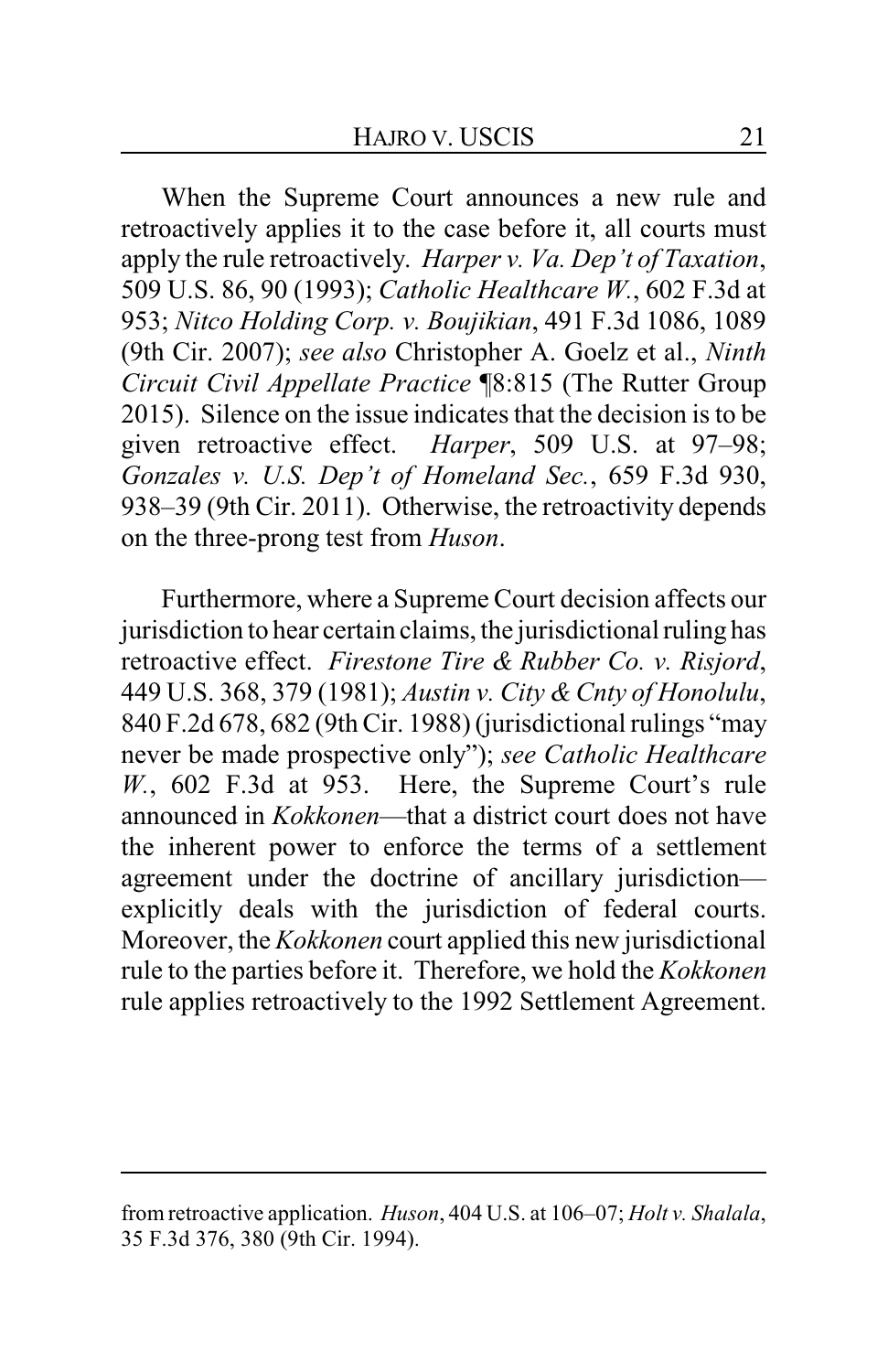#### **B**

Next, Plaintiffs contend that, even if *Kokkonen* applies, the district court may assert supplemental jurisdiction under 28 U.S.C. § 1367 over two contract claims because they are part of a common nucleus of operative fact related to seven other federal claims.**<sup>8</sup>** Unlike *Kokkonen*, where the parties asserted diversity jurisdiction to get into federal court, here the jurisdictional basis is primarily a federal question under the FOIA statute. This is persuasive, but the federal

Second, Plaintiffs point out that the Settlement Agreement and parties contemplated that the district court would enforce the terms of the Agreement. However, unlike personal jurisdiction, "no action of the parties can confer subject-matter jurisdiction upon a federal court." *Ins. Corp. of Ireland, Ltd. v. Compagnie des Bauxites de Guinee*, 456 U.S. 694, 702 (1982); *see also Janakes v. U.S. Postal Serv.*, 768 F.2d 1091, 1095 (9th Cir. 1985) ("[P]arties cannot by stipulation or waiver grant or deny federal subject matter jurisdiction.").

**<sup>8</sup>** Plaintiffs make two additional creative but unpersuasive arguments. First, Plaintiffs argue that the district court had subject matter jurisdiction under 28 U.S.C. § 1331 to review the Settlement Agreement because the Agreement was part of "separate guidance" adopted by USCIS under a federal regulation. *See* Freedom of Information Act and Privacy Act Procedures, 68 Fed. Reg. 4056-01 (Jan. 27, 2003). To find jurisdiction on this ground, we would have to make two inferential leaps. First, we would have to accept that the federal regulation cited by Plaintiffs referencing "separate guidance" adopted by the Department of Homeland Security ("DHS") includes the 1992 Settlement Agreement. Then, we would have to infer that since the federal regulation incorporates the 1992 Settlement Agreement, it arises under the FOIA statute. Besides Plaintiffs' assertion that the Settlement Agreement is "separate guidance" adopted by USCIS, there is no evidence or case law presented that DHS's reference to "separate guidance" intended to include all settlement agreements the agency entered into with private parties. The connection is too attenuated to serve as a basis for jurisdiction.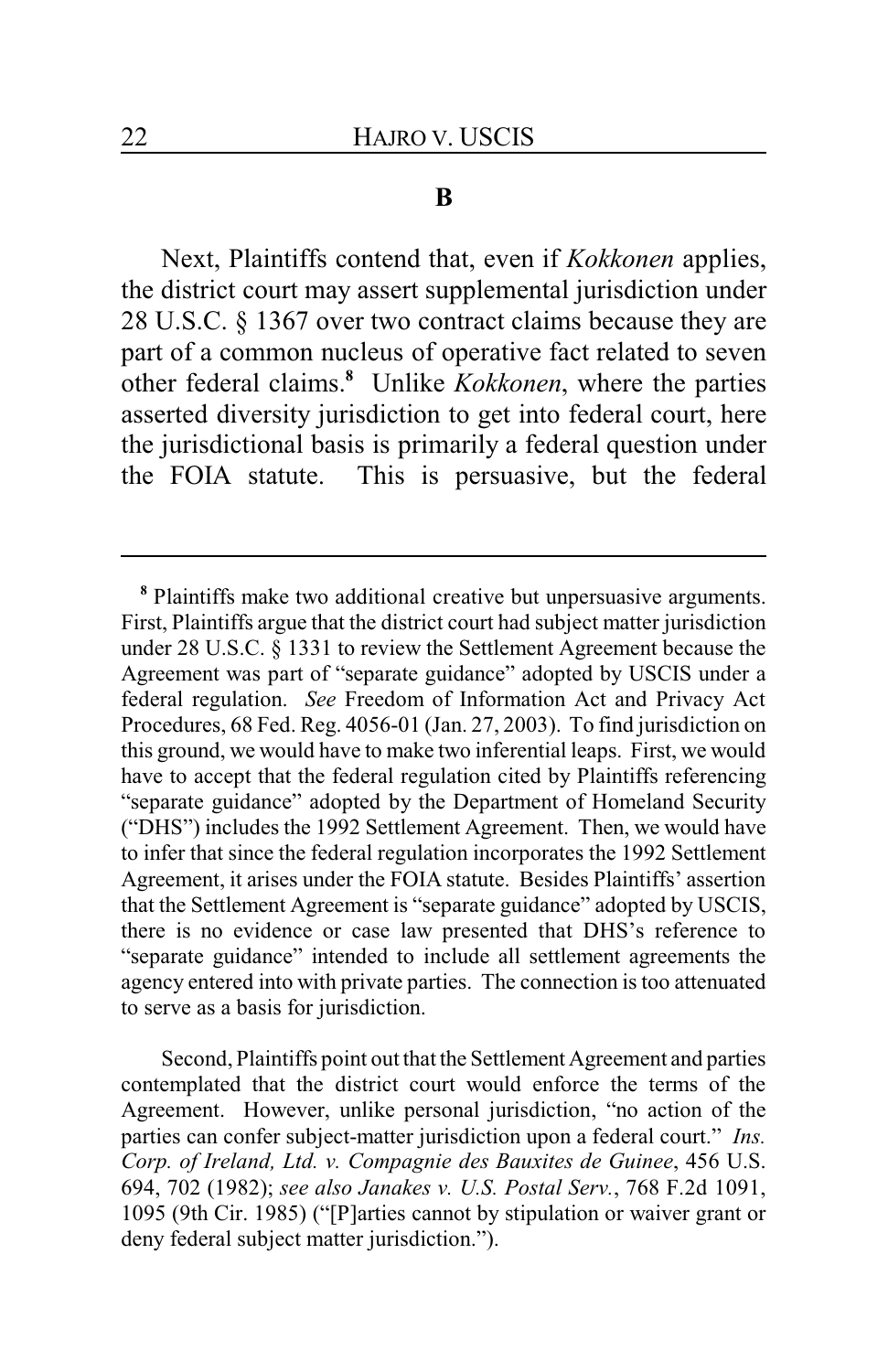government is not your typical defendant—a party also needs permission from Congress to sue the government.

Although some Ninth Circuit cases have conflated the two, sovereign immunity and subject matter jurisdiction present distinct issues. *See Park Place Assocs., Ltd.*, 563 F.3d at 923 (9th Cir. 2009) (citing cases conflating the two issues); *Arford v. United States*, 934 F.2d 229, 231 (9th Cir. 1991); *see also Specific Relief v. Money Damages: Subcontractors Caught in the Web of Sovereign Immunity*, 13 No. 5 Nash & Cibinic Rep. ¶ 25. A waiver of sovereign immunity means the United States is amenable to suit in a court properly possessing jurisdiction; it does not guarantee a forum. *See Alvarado v. Table Mountain Rancheria*, 509 F.3d 1008, 1016 (9th Cir. 2007) ("To confer subject matter jurisdiction in an action against a sovereign, in addition to a waiver of sovereign immunity, there must be statutory authority vesting a district court with subject matter jurisdiction.").

Conversely, if the district court here wished to avail itself of 28 U.S.C. § 1367, it would need a congressional waiver of sovereign immunity to enforce the 1992 Agreement against the federal government.**<sup>9</sup>** *Park Place Assocs., Ltd.*, 563 F.3d

**<sup>9</sup>** USCIS's invocation of the Tucker Act is a red herring. The Tucker Act does not apply to contract claims primarily seeking injunctive relief. *Dep't of the Army v. Blue Fox, Inc.*, 525 U.S. 255 (1999). Plaintiffs themselves concede the Settlement Agreement primarily contemplates injunctive relief. The Tucker Act, 28 U.S.C. § 1491 (2000), grants subject matter jurisdiction to the Court of Federal Claims. This jurisdictional grant is limited to *monetary claims* based on contracts with the United States and *money-mandating* constitutional provisions, statutes, regulations, or executive orders. *United States v. Mitchell*, 463 U.S. 206, 215–18 (1983). "FOIA claims are not within the subject matter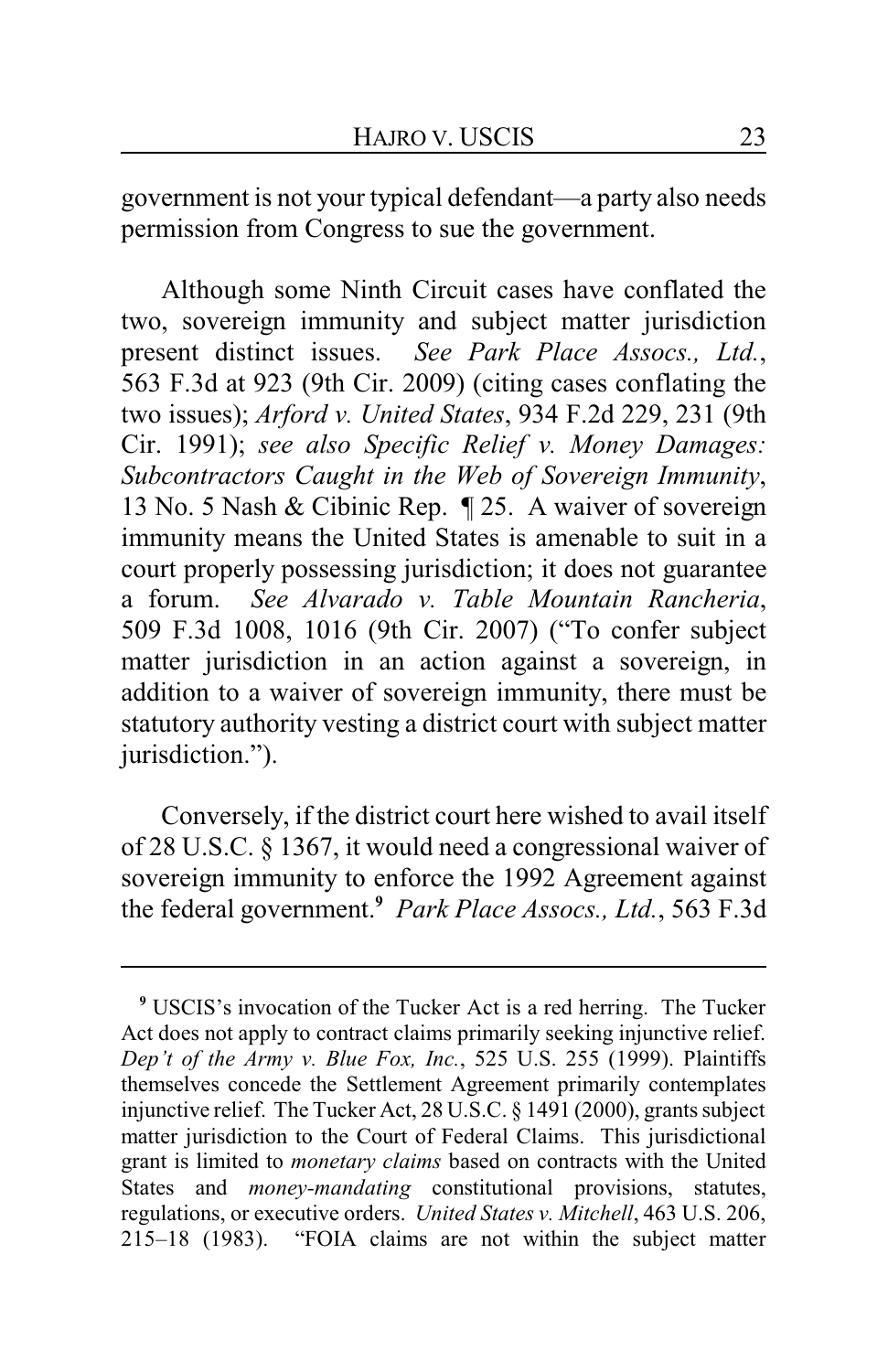907; *see also Dep't of the Army v. Blue Fox, Inc.*, 525 U.S. 255 (1999). The issue then becomes what Congress contemplated by inserting its waiver provision in FOIA and whether that waiver can include a contract entered into between a private party and a federal agency related to FOIA litigation.

We begin our inquiry with the Supreme Court's instruction that "a waiver of sovereign immunity is to be strictly construed, in terms of its scope, in favor of the sovereign." *Blue Fox, Inc.*, 525 U.S. at 261 (citing *Lane v. PenÞa*, 518 U.S. 187, 192 (1996), and *Library of Congress v. Shaw*, 478 U.S. 310, 318 (1986)). The Supreme Court has frequently cautioned against finding implied waivers of sovereign immunity. *Id.*

Plaintiffs have the burden of meeting this high standard—such a waiver must be "unequivocally expressed" in the statutory text. *Id.* FOIA's waiver of immunity and jurisdictional grant provides that district courts have "jurisdiction to enjoin the agency from withholding agency records and to order the production of any agency records improperly withheld from the complainant." *See* 5 U.S.C.  $§$  552(a)(4)(B).

Beginning with the plain language in  $\S 552(a)(4)(B)$ , "to enjoin" is defined as "[t]o legally prohibit or restrain by injunction. To prescribe, mandate, or strongly encourage." *Enjoin,* Black's Law Dictionary (10th ed. 2014). The plain language clearly contemplates declaratory and injunctive

jurisdiction of the Court of Federal Claims because FOIA does not mandate money damages." *Clark v. United States*, 116 F. App'x 278, 279 (Fed. Cir. 2004) (referencing 5 U.S.C. § 552(a)(4)(B) (2000)).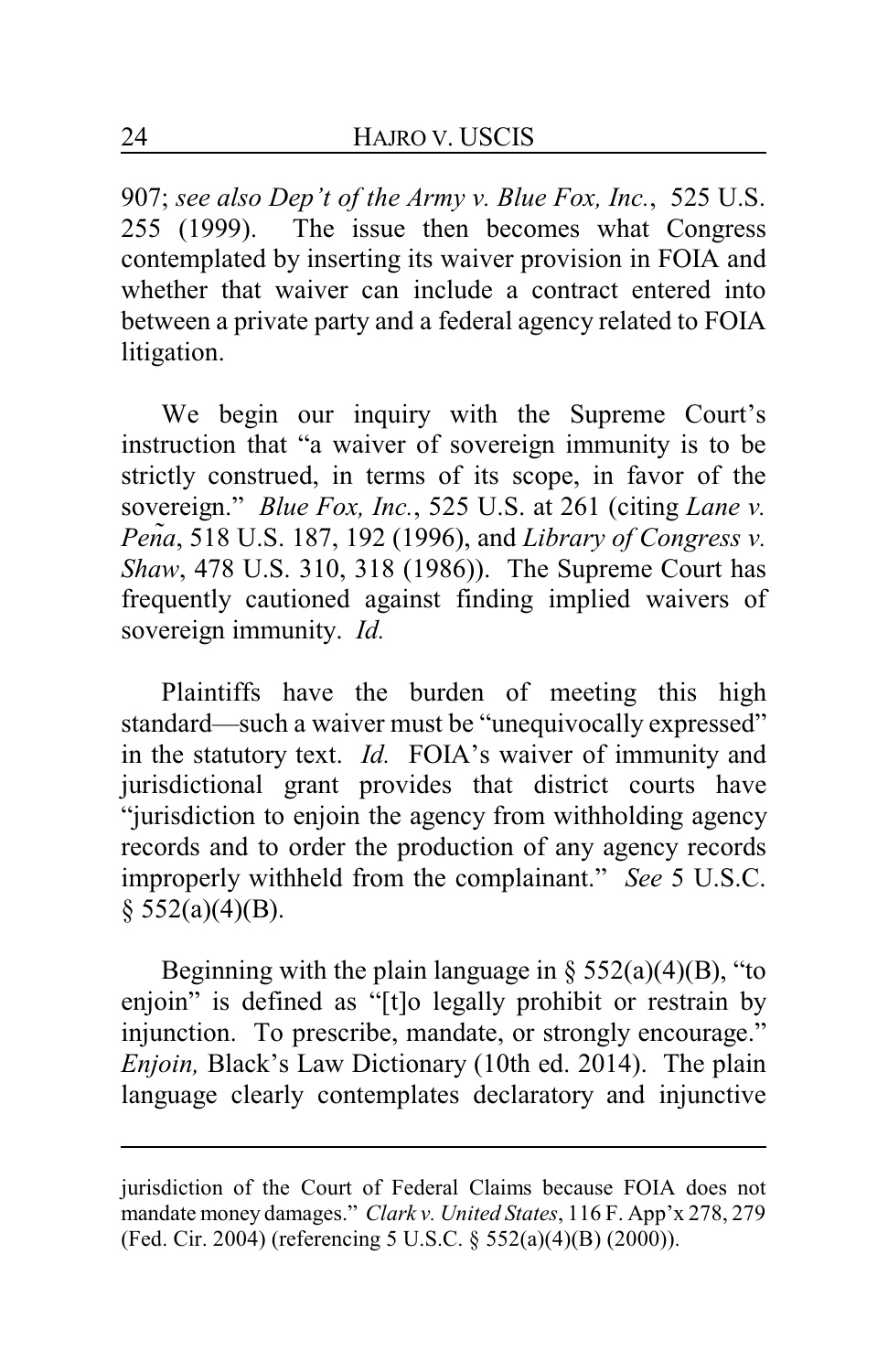relief, which is what Plaintiffs seek. However, Plaintiffs' cause of action (a contract claim) is not "unequivocally expressed" in the statute. Mayock is not seeking to enforce the statutory mandate to provide timely FOIA disclosures itself, rather he seeks enforcement of his own private agreement with a federal agency related to FOIA requests. As mentioned above, *supra* note 8, aside from a citation to a federal regulation that may or may not apply, Mayock provides no support for this argument. Furthermore, a review of the legislative history of  $\S$  552(a)(4)(B) does not support a finding that an agency settlement agreement related to FOIA disclosures was contemplated by Congress as an "improper" withholding.<sup>10</sup> Strictly construing the waiver of immunity in favor of the sovereign, we find no waiver of sovereign immunity to enforce the terms of the Settlement Agreement under a theory of supplemental jurisdiction. *Blue Fox, Inc.*, 525 U.S. at 261.

In sum, because *Kokkonen* applies retroactively and the 1992 district court order did not retain jurisdiction over the prior lawsuit's Settlement Agreement, the district court does not have the inherent power to enforce the terms of the Settlement Agreement. Even asserting supplemental jurisdiction over the contract claims, Plaintiffs' suit to enforce the contract still fails as they have not met their burden of proving an "unequivocally expressed" congressional waiver

**<sup>10</sup>** *See* H.R. Rep. No. 92-1419, at 70–73 (1972) (discussing court's interpretation of FOIA and amendments clarifying that courts have the authority to review *in camera* documents when an agency asserts the exemption based on national defense or foreign policy); H.R. Rep. No. 93- 876, at 5–6 (1974); S. Rep. No. 93-1200 (1974); H.R. Rep. No. 104-795, at 7–11. (1996) (discussing the evolution of the Freedom of Information Act; no mention of settlement agreements).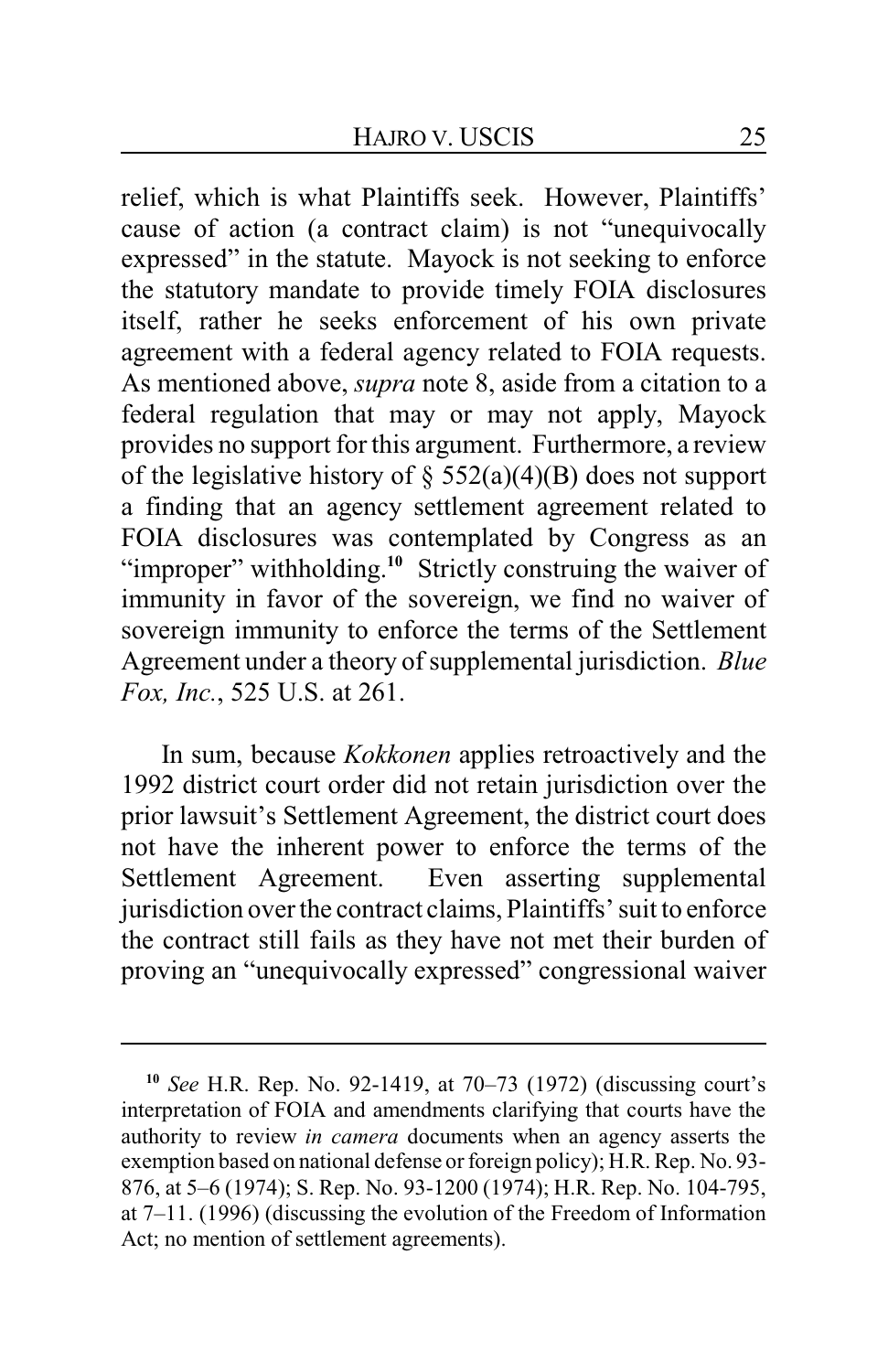of sovereign immunity. Therefore, we reverse summary judgment in favor of Plaintiffs as to Claims One and Two.

#### **V**

USCIS also challenges the district court's finding that Hajro and Mayock satisfied the standing elements to bring a pattern or practice claim. Because USCIS has not appealed the district court's finding with respect to Hajro's specific FOIA request (Claims Three, Four, and Six), we limit our review to the pattern or practice claim (Claim Five). We hold that the factual record is not sufficiently developed to determine whether Mayock has standing to bring a pattern or practice claim, satisfying the personal harm and future harm prongs under our clarified standard. Mayock's single FOIA request addressed to another lawyer at his firm is insufficient to prove the personal harm he alleges—inability to effectively represent his clients' interests and harm to his legal practice. Hajro, on the other hand, lost standing to bring a pattern or practice claim during the pendency of this appeal when he was granted his citizenship, because the probability that USCIS's delays "will impair [Hajro's] lawful access to information in the future" is now remote. *Payne Enters., Inc.*, 837 F.2d at 491. Therefore, we reverse and remand for further fact finding as to Mayock's standing and dismiss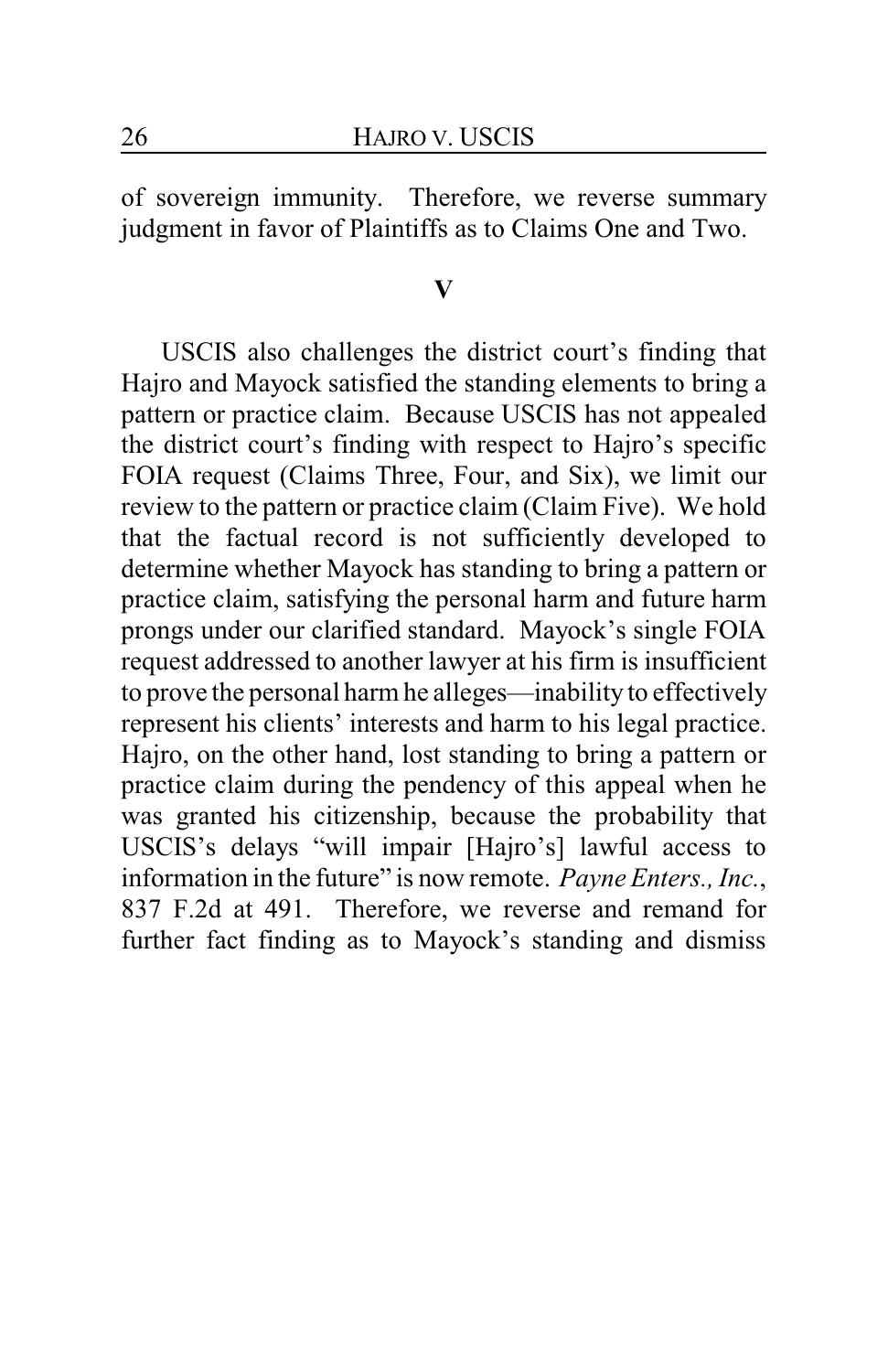Hajro's claim as moot.**<sup>11</sup>** *See Pac. Fisheries, Inc.*, 539 F.3d at 1149.

**\*\*\***

We begin our inquiry with the "irreducible constitutional minimum" elements of standing: injury in fact, causation, and redressability. *Lujan*, 504 U.S. at 560. Neither party debates causation or redressability. The contested element here is the showing of injury in fact in the context of injunctive relief.

A plaintiff can establish injury in fact by showing that he suffered "an invasion of a legally protected interest which is (a) concrete and particularized; and (b) actual or imminent, not conjectural or hypothetical." *Id.* (internal quotations and citations omitted). Where a party seeks injunctive relief, he must allege a sufficient likelihood that he will be subjected in the future to the allegedly illegal policy. *Lyons*, 461 U.S. at 105, 110. At the summary judgment stage, "the plaintiff can no longer rest on [] 'mere allegations' but must 'set forth' by affidavit or other evidence 'specific facts,' Fed. Rule Civ. Proc. 56(e), which for purposes of the summary judgment motion will be taken to be true." *Lujan*, 504 U.S. at 561.

**<sup>11</sup>** Although some issues pertaining to Plaintiffs' standing in seeking injunctive relief may also be relevant to the merits, we do not mean to prejudge the merits of this pattern or practice claim. The standing issue—whether Hajro and Mayock have alleged an injury in fact—is separate but related to the question of whether Plaintiffs have established that USCIS has a pattern or practice of untimely responses to FOIA requests under 5 U.S.C.  $\S$  552(a)(6)(A), (B), (C). While we limit our holding to the question of standing, the district court's supplementation of the record may well overlap with the merits of any pattern or practice claim.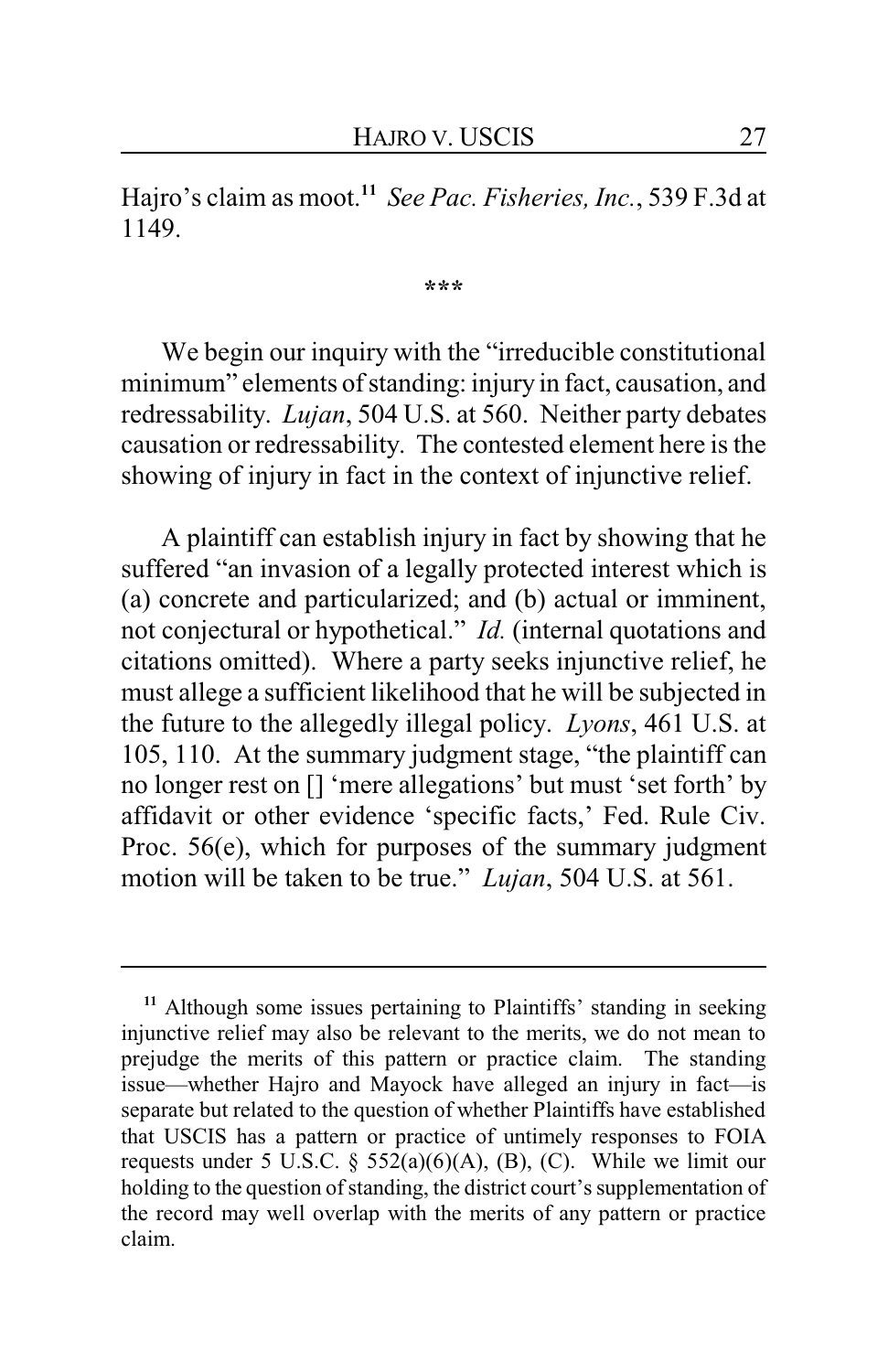We clarify that the Article III requirements for a *specific* FOIA request claim and a *pattern or practice* claim differ from each other. We have recognized two separate claims that complainants can bring against an agency under FOIA. The first is a suit where a plaintiff attacks a specific agency action for (1) "improperly" (2) "withheld" (3) "agency records." *Kissinger v. Reporters Comm. for Freedom of the Press*, 445 U.S. 136, 150 (1980). For specific FOIA request claims, after the agency produces all non-exempt documents and the court confirms the agency's proper invocation of an exemption, the specific FOIA claim is moot because the injury has been remedied. *See, e.g.*, *Perry v. Block*, 684 F.2d 121, 125 (D.C. Cir. 1982) ("[I]f we are convinced that appellees have, however belatedly, released all nonexempt material, we have no further judicial function to perform under the FOIA."); *see also Papa v. United States*, 281 F.3d 1004, 1013 & n.42 (9th Cir. 2002).

A FOIA requester may also assert a FOIA pattern or practice claim—a "claim that an agency *policy or practice* will impair the party's lawful access to information in the future." *Payne Enters., Inc.*, 837 F.2d at 491 (emphasis in original); *accord Newport Aeronautical Sales v. Dep't of the Air Force*, 684 F.3d 160, 164 (D.C. Cir. 2012). For example, we have recognized a pattern or practice claim for unreasonable delay in responding to FOIA requests. *See Mayock*, 938 F.2d at 1006; *Long*, 693 F.2d at 909–10.

We now clarify, based on *Lujan* and our own precedent, that where a plaintiff alleges a pattern or practice of FOIA violations and seeks declaratory or injunctive relief, regardless of whether his specific FOIA requests have been mooted, the plaintiff has shown injury in fact if he demonstrates the three following prongs: (1) the agency's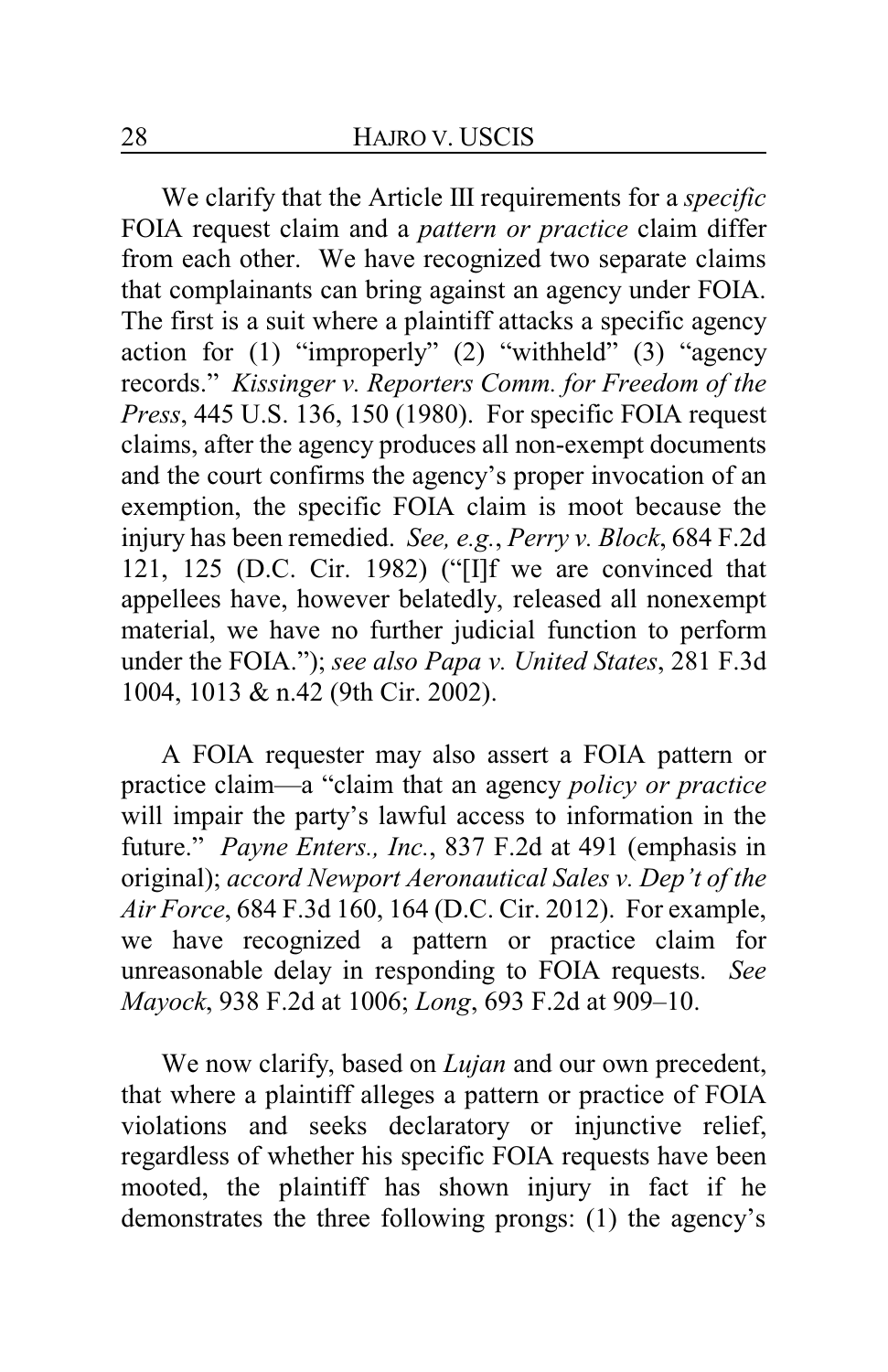FOIA violation was not merely an isolated incident, (2) plaintiff was personally harmed by the alleged policy, and (3) the plaintiff himself has a sufficient likelihood of future harm by the policy or practice. *See Lujan*, 504 U.S. at 563; *Lyons*, 461 U.S. at 105; *Long*, 693 F.2d at 909–10. In other words, a pattern or practice claim is not necessarily mooted by an agency's production of documents. *Payne Enters., Inc.*, 837 F.2d at 491 (holding that a pattern or practice claim is viable "[s]o long as an agency's refusal to supply information evidences a policy or practice of delayed disclosure or some other failure to abide by the terms of the FOIA, and not merely isolated mistakes by agency officials").

These three requirements are not novel, but do clarify our pattern or practice jurisprudence. This standard packages our own precedent that recognizes FOIA pattern or practice claims and the availability of injunctive relief where the "alleged illegal conduct will recur," *Long*, 693 F.2d at 909, and Supreme Court precedent holding that an injury in fact "requires that the party seeking review be himself among the injured," *Sierra Club v. Morton*, 405 U.S. 727, 735 (1972). Morever, because plaintiffs seek injunctive relief, plaintiffs must show a likelihood of future harm caused by the policy or practice. *Lyons*, 461 U.S. at 105. Thus, for the purposes of clarifying the FOIA pattern or practice claim standing requirements, we divide the alleged injury in fact into three parts.

#### **A**

Both Mayock and Hajro meet the first prong of the test for the purposes of Article III standing. Although this first prong overlaps with the merits of a pattern or practice claim, we comment only on the standing aspect here. For the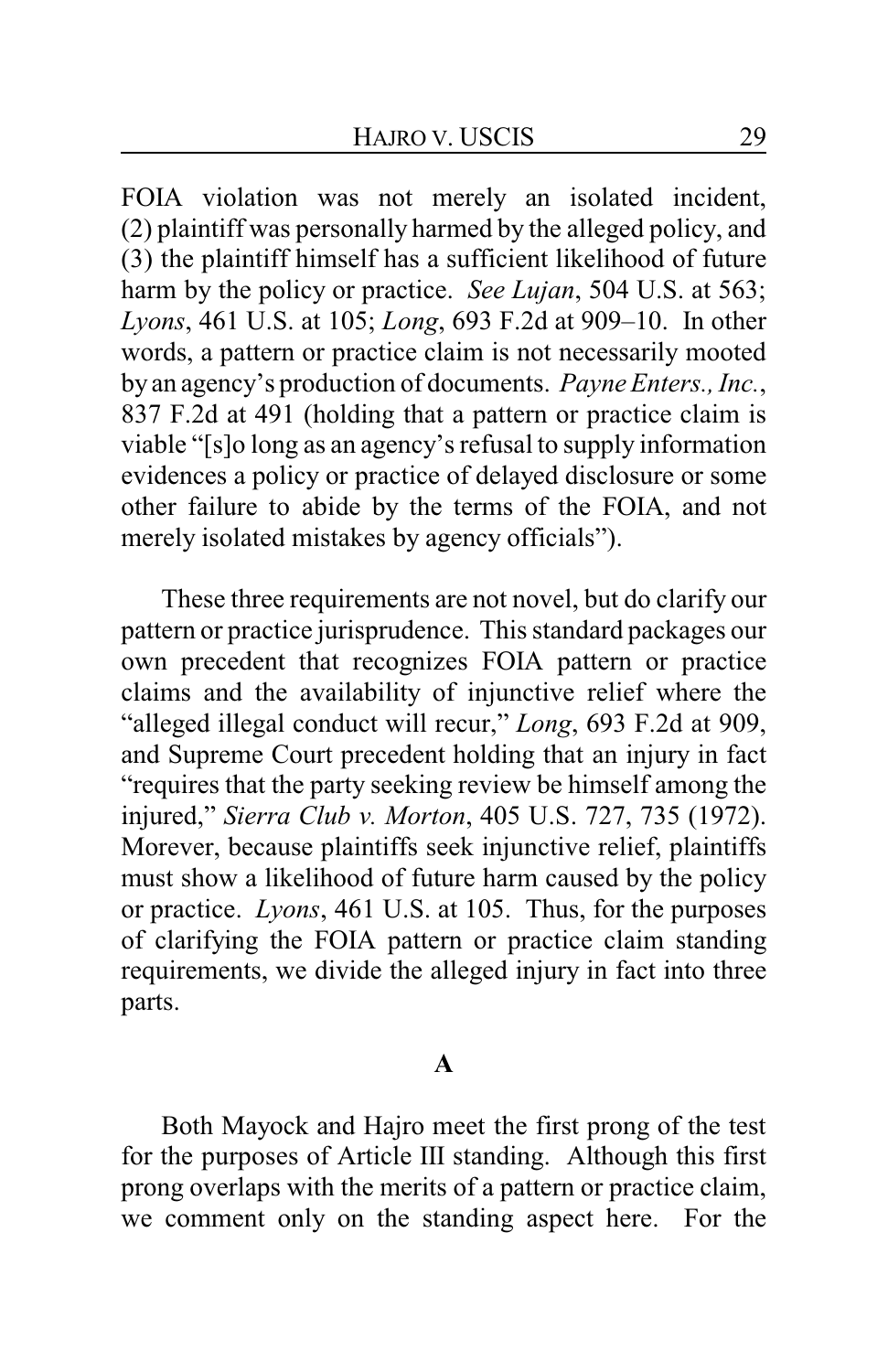purposes of our standing inquiry, we simply review whether the plaintiff asserted that the federal agency has a pattern or practice of violating FOIA and if the plaintiff has provided any type of "specific facts" beyond "mere allegations." *Lujan*, 504 U.S. at 561; *see also City of Houston v. Dep't of Housing & Urban Dev.*, 24 F.3d 1421, 1429–30 (D.C. Cir. 1994). Plaintiffs have a number of ways to prove that the agency's FOIA violation was not an isolated event. For example, a plaintiff can provide evidence that he has been subjected to a FOIA violation more than once. Or a plaintiff can provide the court with affidavits of people similarly situated to the plaintiff who were also harmed by the pattern or practice.

Here, Mayock and Hajro opted for the latter. First, both Plaintiffs expresslyallege in their complaint "that Defendants have a pattern or practice of failing to comply with the time requirement" set forth in 5 U.S.C.  $\S$  552(a)(6)(A), (B), (C). To support their allegation, Plaintiffs then provided twentysix declarations by immigration attorneys detailing USCIS's delayed FOIA responses and attached an immigrant client's FOIA request as proof. Therefore—for the purposes of standing and without opining on the merits—both plaintiffs have met this prong.

Next, we consider each plaintiff individually to determine whether they meet the remaining elements of the test.

#### **B**

#### **1**

Under prong two, Mayock must demonstrate he was personally harmed by the alleged pattern. *See Lujan*,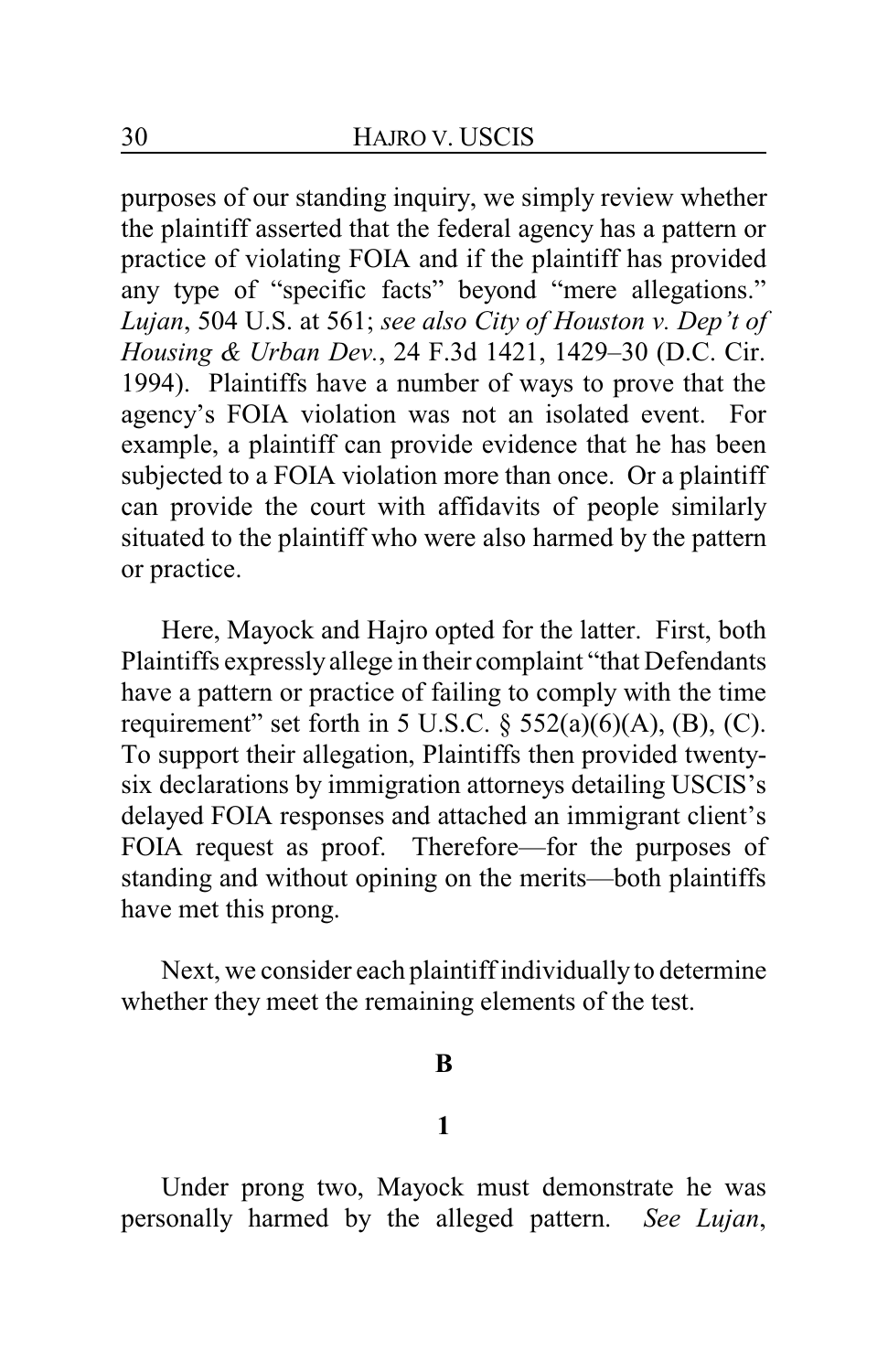504 U.S. at 563; *Payne Enters., Inc.*, 837 F.2d at 491. USCIS attacks Mayock's standing, arguing he was not personally harmed because Mayock, as an attorney, is not a requester under FOIA. Additionally, USCIS argues that Mayock must meet the third party standing requirements, which he cannot establish because he is suing on behalf of prospective clients. We find both arguments unavailing.

First, a practicing immigration attorney who routinely files FOIA requests is a requester under FOIA. USCIS's own FOIA request form (Form G-639) lists the attorney as the "requester" of information.<sup>12</sup> We have previously accorded Mayock "requester" status in his capacity as an attorney to bring a pattern or practice claim. *See Mayock*, 938 F.2d at 1007 n.1.**<sup>13</sup>** FOIA's text and legislative intent also support our categorization of Mayock as a requester. The statute's very first section begins with "[e]ach agency shall make available *to the public* information as follows . . . ." 5 U.S.C. § 552(a) (emphasis added). The statute further states that if an agency's requesting procedures are followed, the agency "shall make the records promptly available to *any person*." 5 U.S.C. § 552(a)(3)(A) (emphasis added). "Congress clearly intended the FOIA to give any member of the public as much right to disclosure as one with a special interest in a particular document . . . ." *U.S. Dep't of Defense v. Fed. Labor Relations Auth.*, 510 U.S. 487, 496 (1994) (internal

**<sup>13</sup>** Although we have previously accorded Mayock standing in his capacity as an attorney without comment, in light of *Lujan* and our refined standard for a pattern or practice claim, here we need more information to determine standing.

**<sup>12</sup>** *See* U.S. Citizenship and Immigration Services, *G-639, Freedom of Information Act/Privacy Act Request*, http://www.uscis.gov/g-639 (last visited October 15, 2015).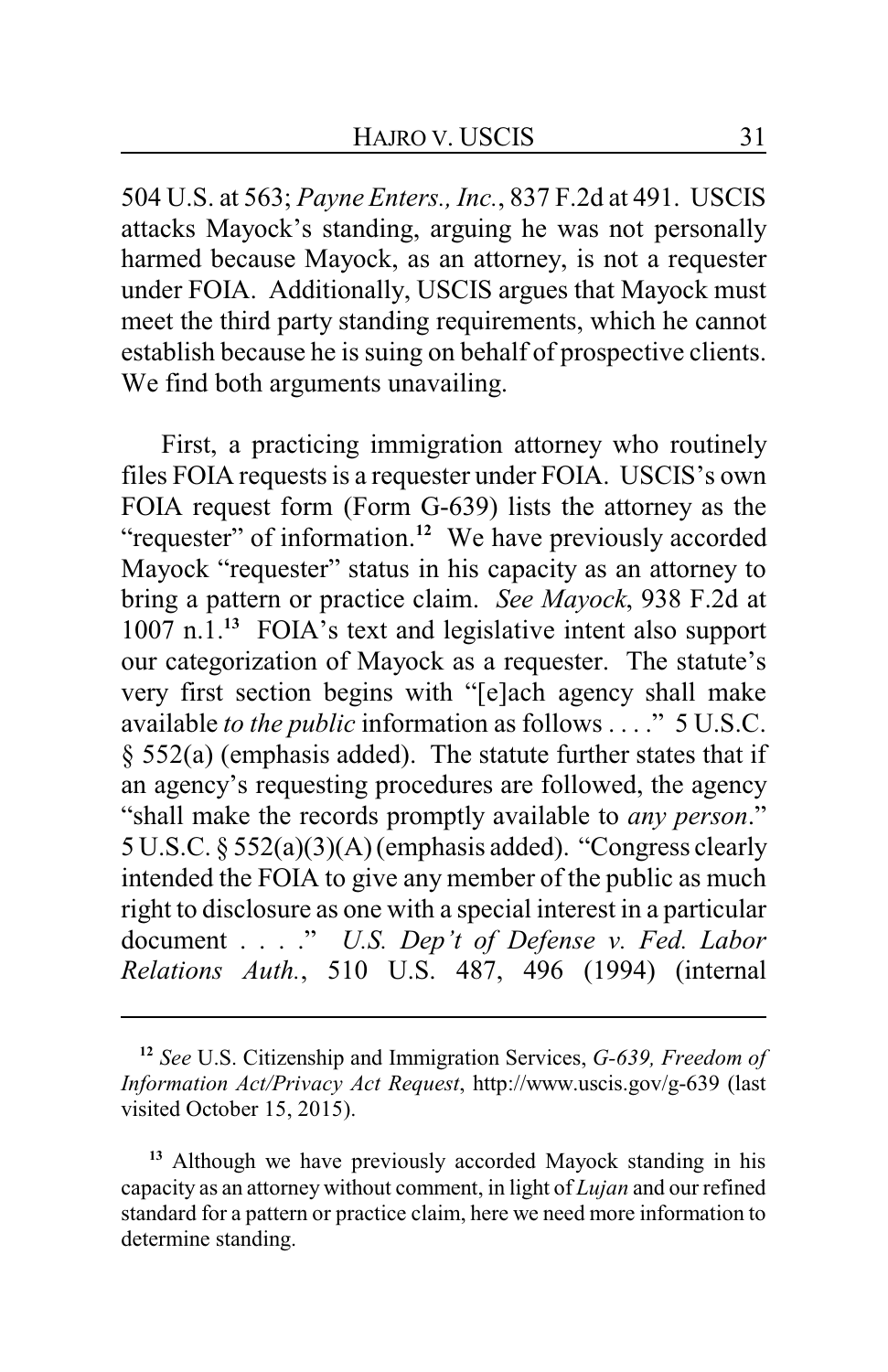quotations and citations omitted); *see also* H.R. Rep. 1419 at 3 (Congress, in enacting FOIA, "adopted a policy that 'any person' should have clear access to identifiable agency records"); *Nat'l Archives & Records Admin. v. Favish*, 541 U.S. 157, 171–72 (2004) (Congress's purpose was to promote transparency across the government); *Swan v. SEC*, 96 F.3d 498, 499 (D.C. Cir. 1996) ("FOIA does not make distinctions based on who is requesting the information."). Thus, Mayock is a requester for the purposes of FOIA.

Next, USCIS argues that Mayock cannot establish standing because he is suing on behalf of prospective clients, citing to *Kowalski v. Tesmer*, 543 U.S. 125, 134 (2004). But *Kowalski* implicates third party standing, and Mayock alleges a personal injury to his legal practice.**<sup>14</sup>** Mayock claims that delayed FOIA requests hinder his ability to effectively represent his clients. *Hajro I*, 832 F. Supp. 2d at 1106. For an immigration attorney such as Mayock, delayed FOIA requests inhibit his ability to build a theory of the case or put forth a defense, and may even expose Mayock to legal malpractice claims and loss of reputation. Thus, the district court correctly rejected USCIS's attempt to characterize Mayock as a third party. *Id.* at 1105–06 ("But Mayock is no

<sup>&</sup>lt;sup>14</sup> The Supreme Court has recognized the attorney-client relationship as sufficient to confer third party standing. *See Caplin & Drysdale, Chartered v. United States*, 491 U.S. 617, 623 n.3 (1989); *Dep't of Labor v. Triplett*, 494 U.S. 715, 720 (1990). *But see Kowalski*, 543 U.S. at 132–33 (attorneys asserting future clients' interest insufficient where the attorneys also sought "a federal court to short circuit the State's adjudication of th[e] constitutional question"). Because the facts before us do not implicate third party standing, we decline to apply that doctrine here.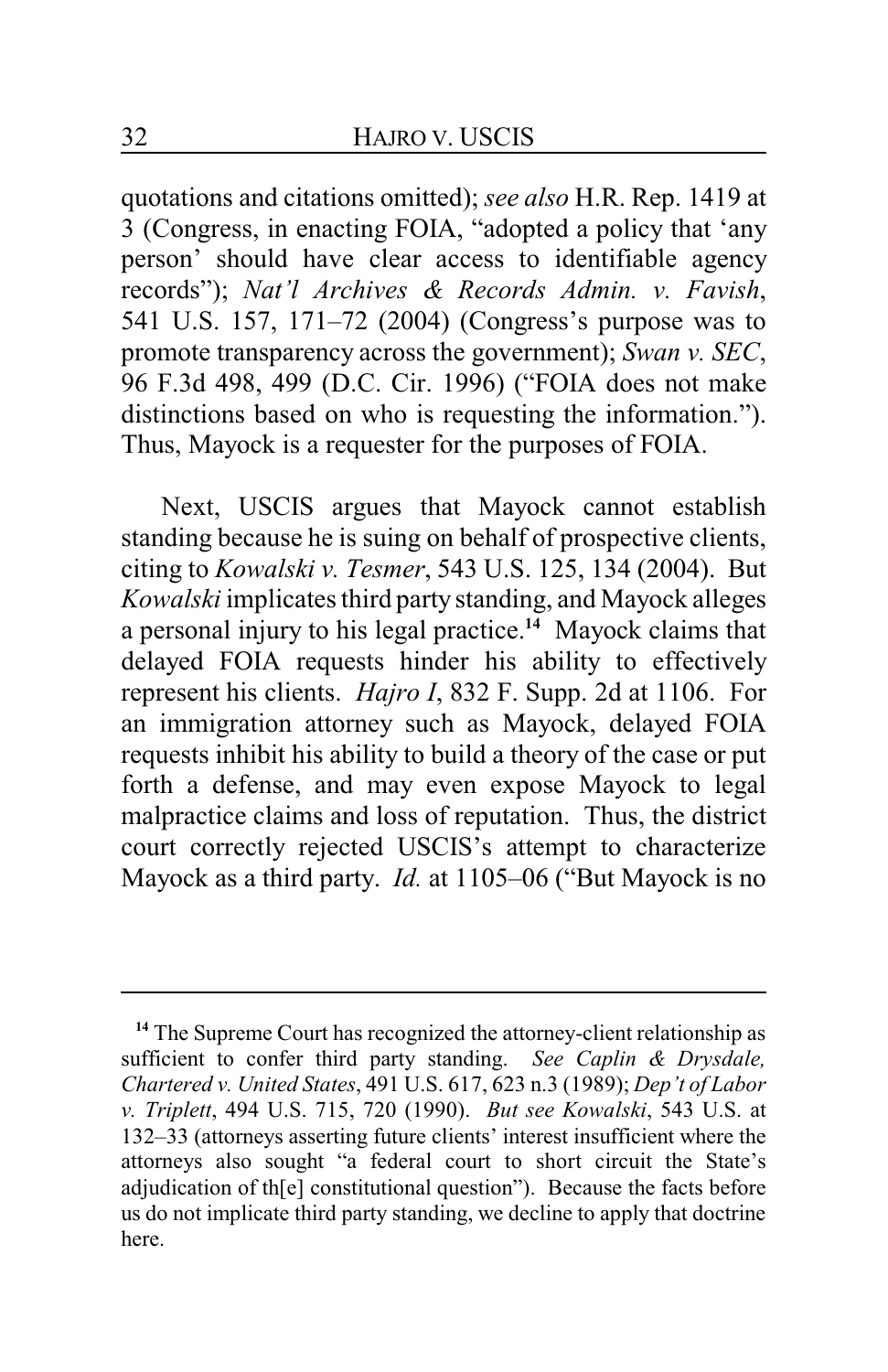mere third party to his clients; he represents them as the most intimate of agents.").**<sup>15</sup>**

Although an inability to effectively represent clients, exposure to legal malpractice claims, and loss of reputation may serve as a basis for individual standing, at the summary judgment stage, we find genuine issues of material fact as to Mayock's personal harm. Mayock's declaration avers that

Second, in his answering brief before us Mayock asserts that "the systematic delays in FOIA processing by USCIS prejudices *both* a client's ability to access potentially critical information *and* an immigration lawyer's ability to represent his or her clients." (Emphasis added). Third, if Mayock cannot establish standing for a pattern or practice claim against USCIS delays upon remand, who can? Mayock is the model plaintiff to assert a pattern or practice claim because his legal practice depends upon the recurring delayed FOIA requests—whereas immigrants, like Hajro, run the risk of mootness if they no longer have a need to file a FOIA request from USCIS after the production of documents. Fourth, nowhere does the dissent acknowledge that our court has previously accorded Mayock—in his capacity as a lawyer—standing for this *exact* claim, albeit under the law as it stood twenty-four years ago. Finally, the dissent erroneously contends that "no prayer for relief [is] reflected [in] any claim due to injury to Mayock separately as an attorney"—Mayock prays for timely FOIA requests so that he can adequately represent his clients.

**<sup>15</sup>** The dissent argues Mayock cannot establish standing because "Mayock has asserted exclusively harm to his clients." This is wrong. First, Mayock, in his own right, alleged a pattern or practice in the complaint. *See* FAC ¶ 66 ("*Plaintiffs* allege that Defendants have a pattern or practice of failing to comply with the time requirements . . . .") (emphasis added). The dissent misunderstands the record. Mayock is not Hajro's attorney; he is an independent plaintiff to this lawsuit alleging a harm from USCIS's pattern of delayed FOIA responses *in addition to* a harm based on the Settlement Agreement. Despite dismissing Mayock's claims based on the Settlement Agreement, we are not free to ignore Mayock's independent cause of action alleging a pattern or practice claim as the dissent suggests.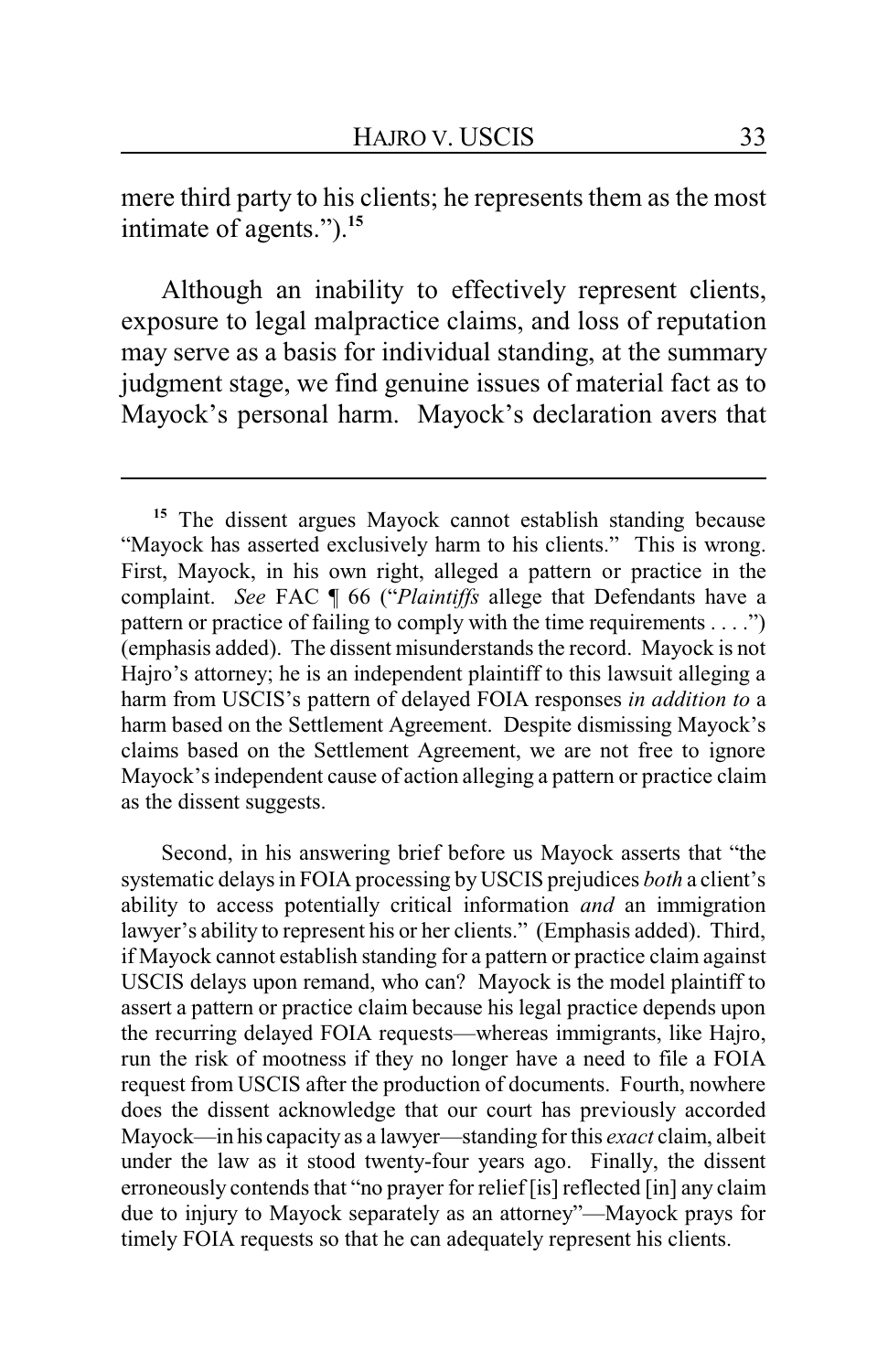the government has never produced the records within the statutory time period nor provided written notice setting forth "unusual circumstances."**<sup>16</sup>** True, USCIS's delays produce a concrete and particularized injury for Mayock as it prejudices Mayock's ability to effectivelyrepresent his clients' interests. *See Lujan*, 504 U.S. at 560. But Mayock's single FOIA request addressed to another attorney at his firm is insufficient to prove his harm was "actual or imminent." *Id.* at 561 ("[T]he nature and extent of facts that must be averred (at the summary judgment stage) . . . in order to establish standing depends considerably upon whether the plaintiff is himself the object of the action (or foregone action) at issue."). We need more. *Cf. Payne Enters., Inc.*, 837 F.2d 486 (corporation engaged in selling information and advice about Government contracts to prospective contractors challenged more than one FOIA request in pattern or practice claim); *Newport Aeronautical Sales*, 684 F.3d 160, 163–64 (company that provided technical data to military contractors provided two specific FOIA requests in alleging pattern or practice claim); *S. Yuba River Citizens League v. Nat'l Marine Fisheries Serv.*, No. CIVS-06-2845 LKK/JFM, 2008 WL 2523819 (E.D. Cal. June 20, 2008) (non-profit organizations provided three specific FOIA requests in alleging pattern or practice of FOIA violation).

The twenty-six declarations from attorneys around the country that Mayock provides as examples of delayed FOIA

<sup>&</sup>lt;sup>16</sup> "In my practice I have sometimes filed requests under the [FOIA] to obtain the alien registration files for my clients who have a previous record with the Immigration Service. In none of these cases has the government ever produced the records I have requested within the statutory time period of twenty days nor has the government provided written notice setting forth any 'unusual circumstances' for an extension of time beyond the statutory period of twenty days."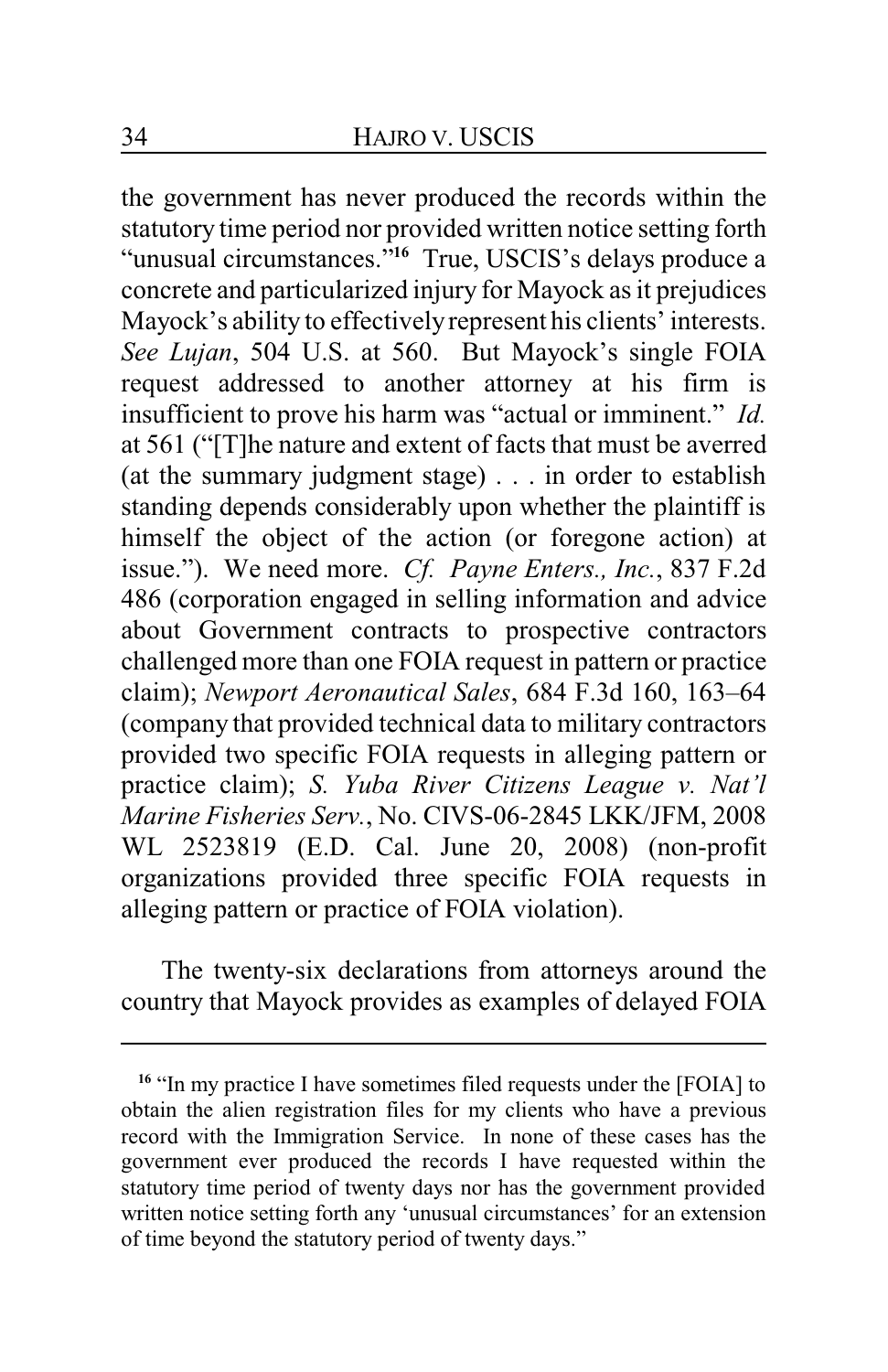requests go to the merits of the pattern or practice claim. They do not help Mayock establish his personal harm. In some instances—for example, where an immigrant himself files a FOIA request seeking his or her alien file—a single FOIA request may suffice to prove personal harm. There, the personal harm would be more obvious and direct; thus, demonstrating personal harm under prong two would be easier. For example, in Hajro's case, USCIS's failure to respond in a timely manner to Hajro's FOIA request forced him to file his brief addressing the denial of his naturalization application without ever seeing the evidence against him on which USCIS relied. Mayock's alleged harm is distinct. Mayock's legal practice requires him to file FOIA requests more than once; and the nature of his harm—potential ineffective legal representation and loss of reputation—requires more than one delayed FOIA request to establish the more attenuated personal harm that may accrue to an immigration lawyer.

The district court's conclusion that Mayock had standing is understandable without the benefit of this opinion. *Hajro I*, 832 F. Supp. 2d at 1106. We also recognize that upon remand Mayock may easily satisfy this element; however, under our refined standard, where the plaintiff alleges he has been subject to a pattern or practice of FOIA violations on multiple occasions, he must provide sufficient evidence of this to the court. *Lujan*, 504 U.S. at 561. Therefore, we reverse and remand for the district court to conduct the requisite fact-finding and determine, in the first instance, whether Mayock meets prongs two and three of the pattern or practice test (e.g., whether Mayock himself submitted more than one FOIA request to USCIS at the time he filed this complaint; whether Mayock himself will likely file more FOIA requests with USCIS in the future).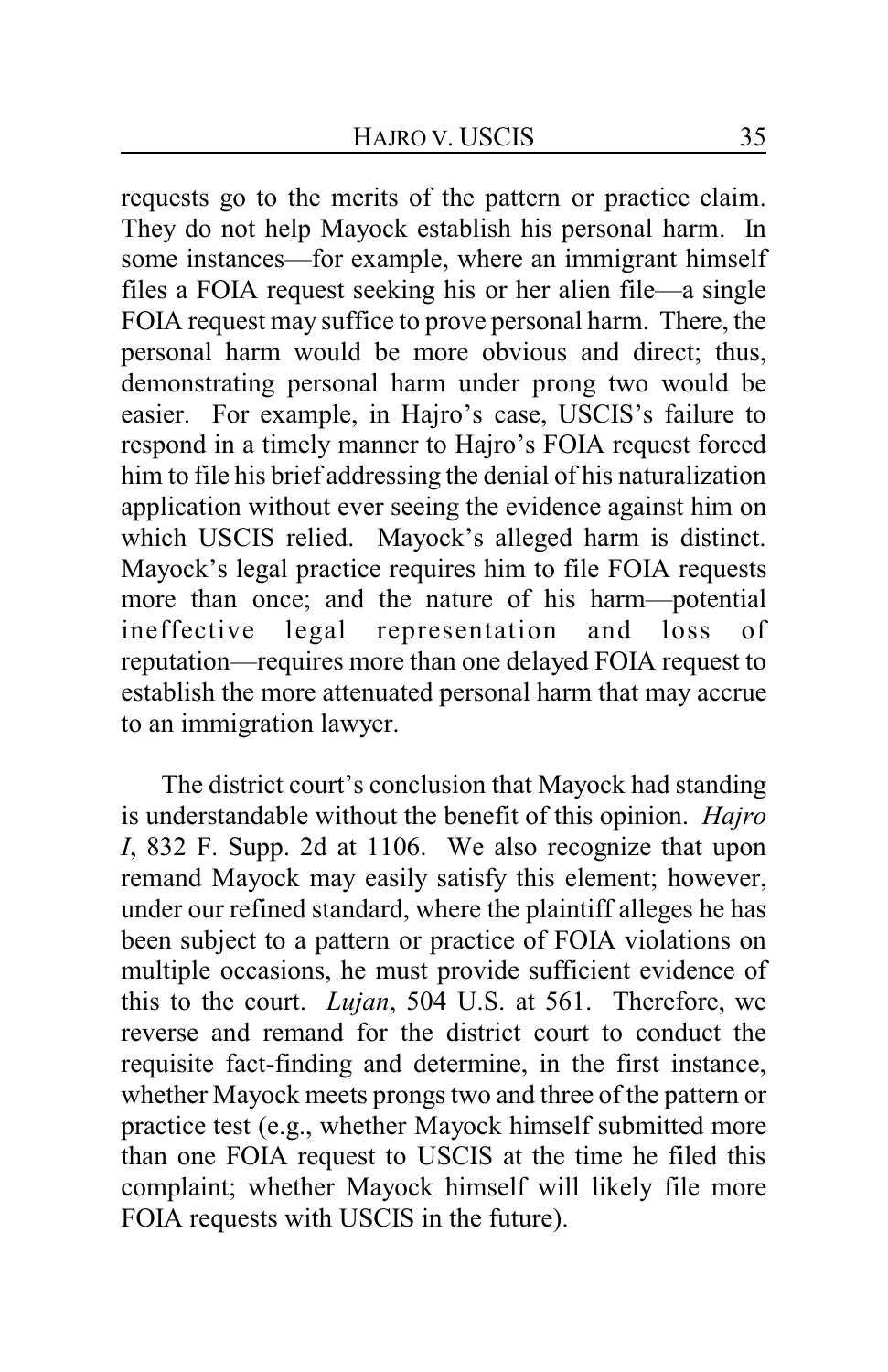#### **2**

Hajro's case under prong two is simpler. His specific FOIA request delayed by USCIS is sufficient to demonstrate that he was personally harmed by USCIS's pattern of delay in contravention of FOIA's time limits. USCIS responded to Hajro's November 2007 FOIA request almost four months later, well beyond the twenty-day limit prescribed by 5 U.S.C. § 552(a)(6)(A), and it "did not include notice of any 'unusual circumstances' justifying an extension of the statutory twenty-day time limit" per 5 U.S.C. § 552(a)(6)(B). *Hajro I*, 832 F. Supp. 2d at 1100–01. As a result, Hajro proceeded to his denial of citizenship appeal without the requested information to rebut USCIS's allegations against him. *Id.* This is sufficient to show Hajro was personally harmed by USCIS's alleged pattern or practice of FOIA violations.

### **C**

The Supreme Court has held that "[p]ast exposure to illegal conduct does not in itself show a present case or controversy regarding injunctive relief . . . if unaccompanied by any continuing, present adverse effects." *Lyons*, 461 U.S. at 102 (quoting *O'Shea v. Littleton*, 414 U.S. 488, 495–96 (1974)). Because FOIA's prescribed relief is injunctive or declaratory, generally a plaintiff alleging a pattern or practice claim under FOIA must also meet this future harm requirement. *See* 5 U.S.C. § 552(a)(4)(B).

Because Mayock did not provide sufficient evidence of his personal harm, we also remand to allow the district court to determine prong three in the first instance after the requisite fact finding.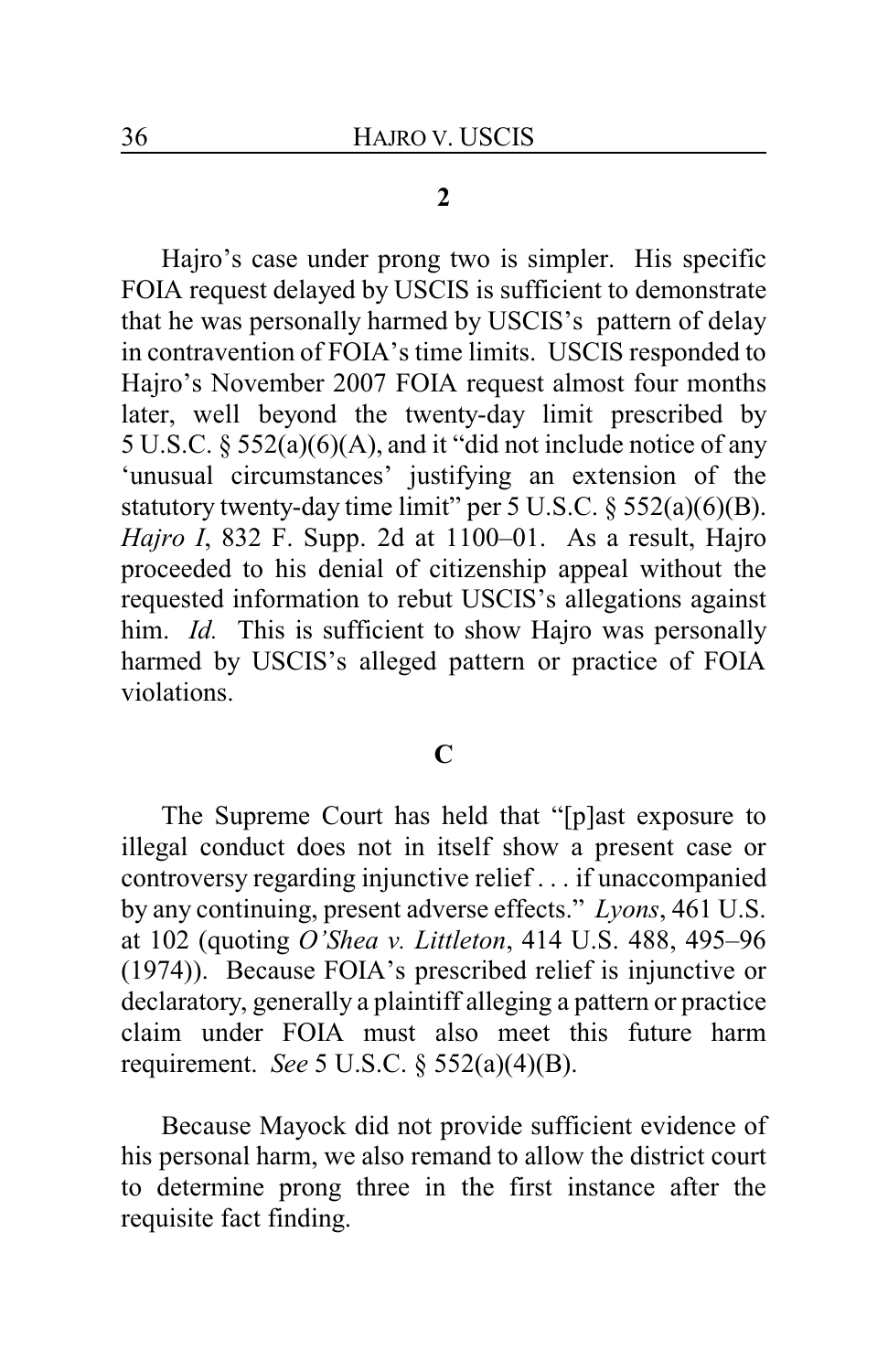While this case was pending before us, Hajro successfully appealed USCIS's denial of his application for citizenship. *Hajro v. Barrett*, No. C 10–01772 MEJ, 2011 WL 2118602 (N.D. Cal. May 27, 2011); *Hajro v. Barrett*, 849 F. Supp. 2d 945 (N.D. Cal. 2012). Thus, based on the record before us, the likelihood that Hajro will file another FOIA request from USCIS seeking access to his alien file is remote. **17** *See Big Lagoon Rancheria v. California*, 789 F.3d 947, 955 (9th Cir. 2015) (en banc) ("A case is moot on appeal if no live controversy remains at the time the court of appeals hears the case. . . .") (citation omitted).

Seeking injunctive relief on a pattern or practice claim requires that Hajro *himself* will likely suffer future injury from USCIS's delayed FOIA requests or demonstrate his injury would be capable of repetition, yet evading review. *See Friends of the Earth, Inc. v. Laidlaw*, 528 U.S. 167, 170 (2000) (detailing when a defendant's voluntary cessation of an allegedly wrongful behavior does not moot a case if the behavior could reasonably be expected to recur); *Lyons*, 461 U.S. at 105; *Long*, 693 F.2d at 909. Here, Hajro's harm was based on USCIS's delayed response in turning over his alien registration file to support his application for naturalization. But with citizenship in hand, it is unlikely USCIS "will impair [Hajro's] lawful access to information in the future." *Payne Enters., Inc.*, 837 F.2d at 491. We reverse and remand as to Hajro's pattern or practice claim with instructions to dismiss his claim as moot.

<sup>&</sup>lt;sup>17</sup> Plaintiffs' reference to the Controlled Application Review and Resolution Program ("CARRP") is not part of the district court record and cannot be a basis to support the likelihood of future harm.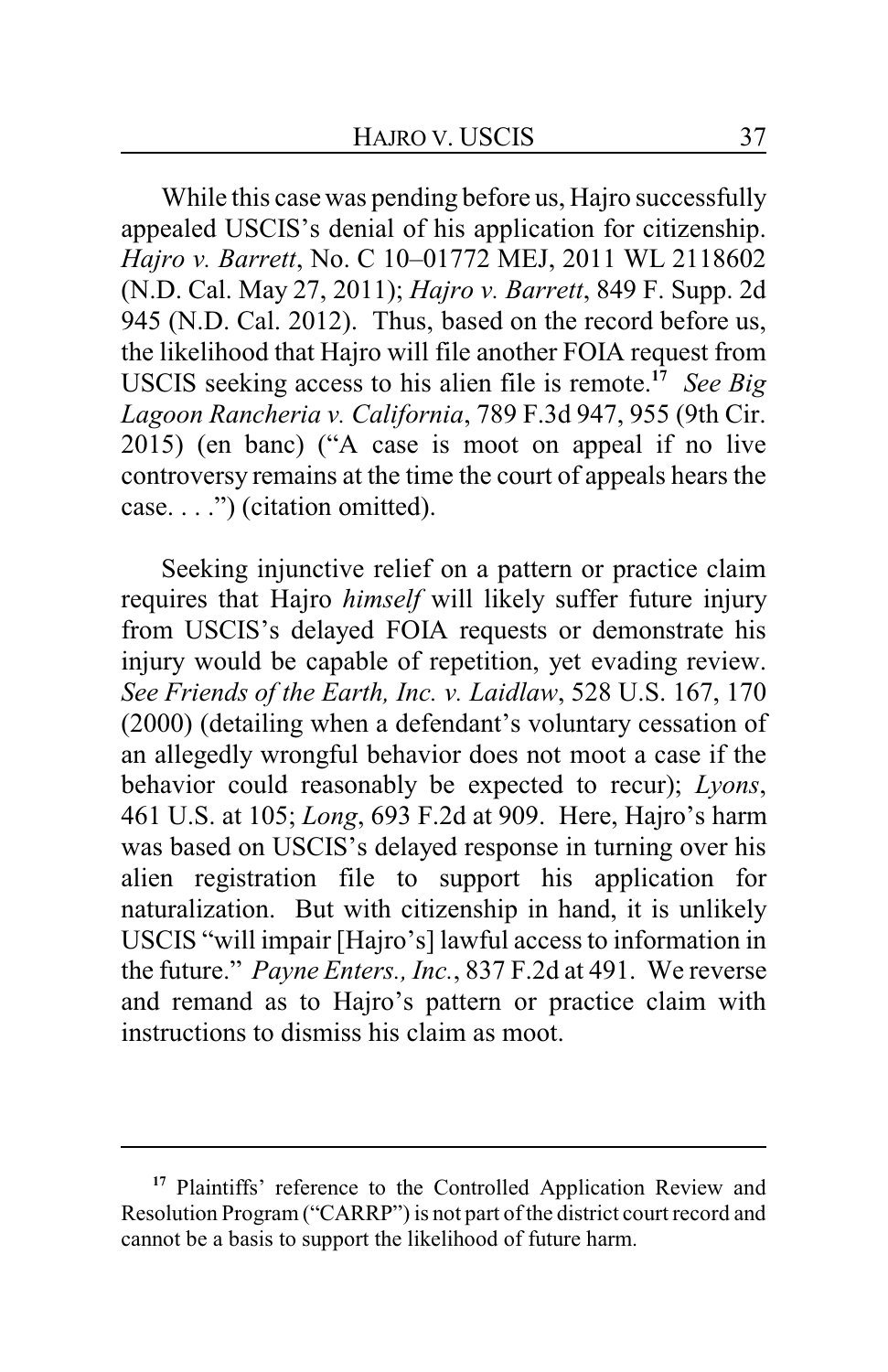### **VI**

In sum, we have jurisdiction to review the district court's summary judgment order under FRAP 4(a)(2), but dismiss USCIS's challenge to the permanent injunction for lack of jurisdiction. We reverse the district court's summary judgment order with respect to Claims One and Two because it lacked a waiver of sovereign immunity to enforce the terms of the 1992 Settlement Agreement. Based on the clarified pattern or practice test, we reverse and remand so that the district court can make the requisite factual findings and determine in the first instance whether Mayock has standing to bring this claim. We also reverse and remand Hajro's pattern or practice claim with instructions to dismiss the claim as moot. In light of our reversal, we vacate the permanent injunction and we also vacate and remand the attorneys' fees award for recomputation.

**REVERSED** and **REMANDED** with instructions.

RAWLINSON, Circuit Judge, concurring in part and dissenting in part:

I agree with the majority that we have jurisdiction to review the summary judgment order and, although it is an extremely close question, I ultimately agree that the government's premature appeal did not preserve its challenge to entry of the permanent injunction.

I also have no quarrel with the majority's conclusion that the jurisdictional rule announced in *Kokkonen v. Guardian Life Ins. Co*., 511 U.S. 375 (1994) applies retroactively to the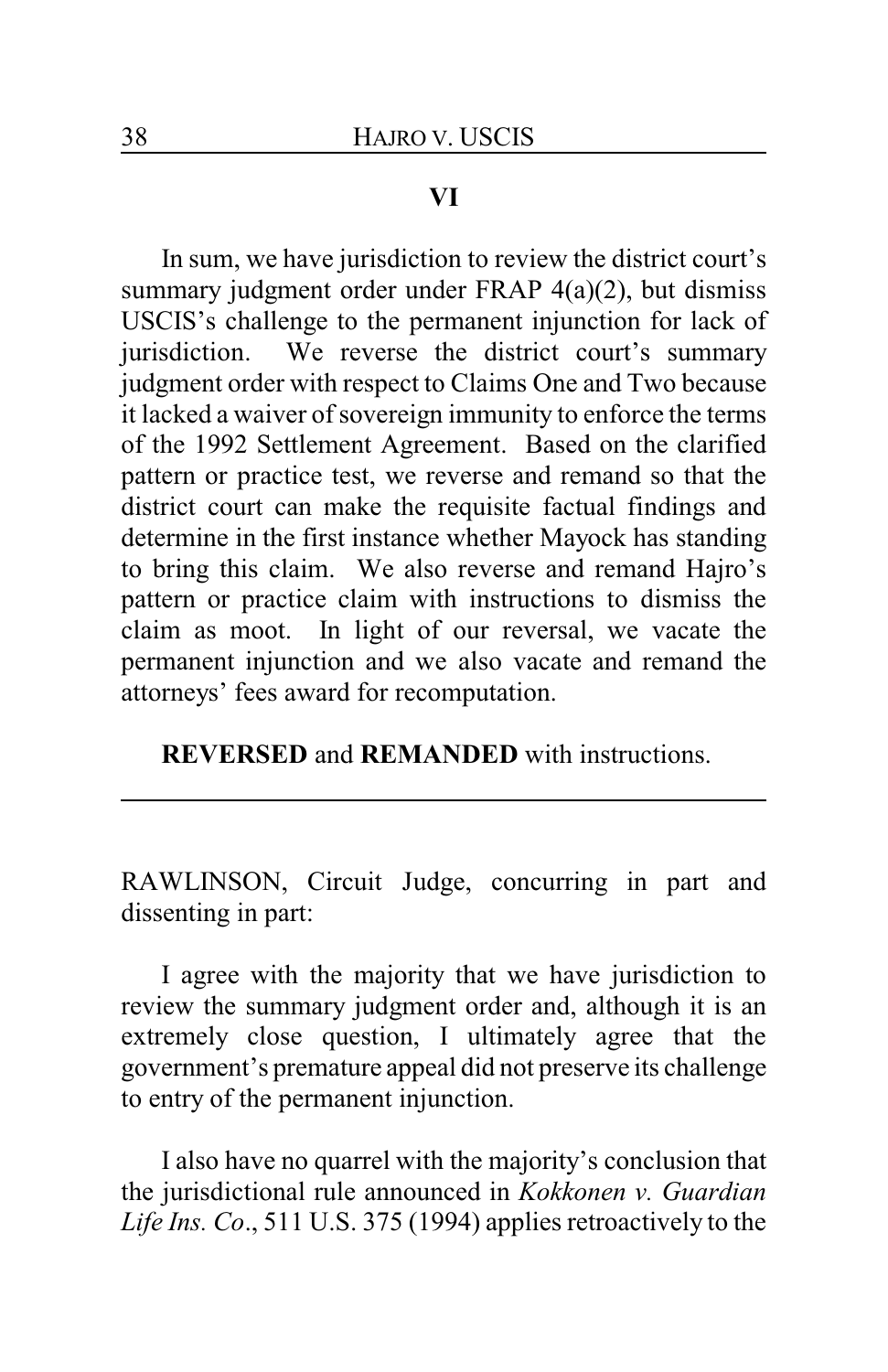1992 Settlement Agreement. Because the district court did not retain jurisdiction over the Settlement Agreement or incorporate the agreement into the final judgment, the district court lacked jurisdiction to enforce the agreement under the doctrine of ancillary jurisdiction. *See id*. at 380–81. Having determined the lack of jurisdiction on that basis, I see no need to wade into the sovereign immunity issue. Finally, I agree that Mirsad Hajro lost standing to bring a pattern or practice claim once he was granted citizenship.

The only issue on which I part company with the majority is the issue of James Mayock's standing to bring a claim under the Freedom of Information Act in his own right. Mayock simply failed to allege any individual harm to him other than indirectly through harm to his clients.

We all agree that Mayock, Hajro's attorney, failed to establish standing to bring an action under the Freedom of Information Act under the operative complaint. In addition, there is no indication in this record that on remand he will be able to plausibly allege an injury in fact, one of the "irreducible constitutional" elements of standing. *Lujan v. Defenders of Wildlife*, 504 U.S. 555, 560 (1992).

The Supreme Court has described the injury requirement as suffering "an injury in fact—an invasion of a legally protected interest which is (a) concrete and particularized, and (b) actual or imminent, not conjectural or hypothetical." *Id*. (citations and internal quotations marks omitted). In addition, the party asserting an injury in fact must plausibly allege "a causal connection between the injury and the conduct complained of—the injury has to be fairly traceable to the challenged action of the defendant . . . *Id*. (citation, alterations, and internal quotation marks omitted).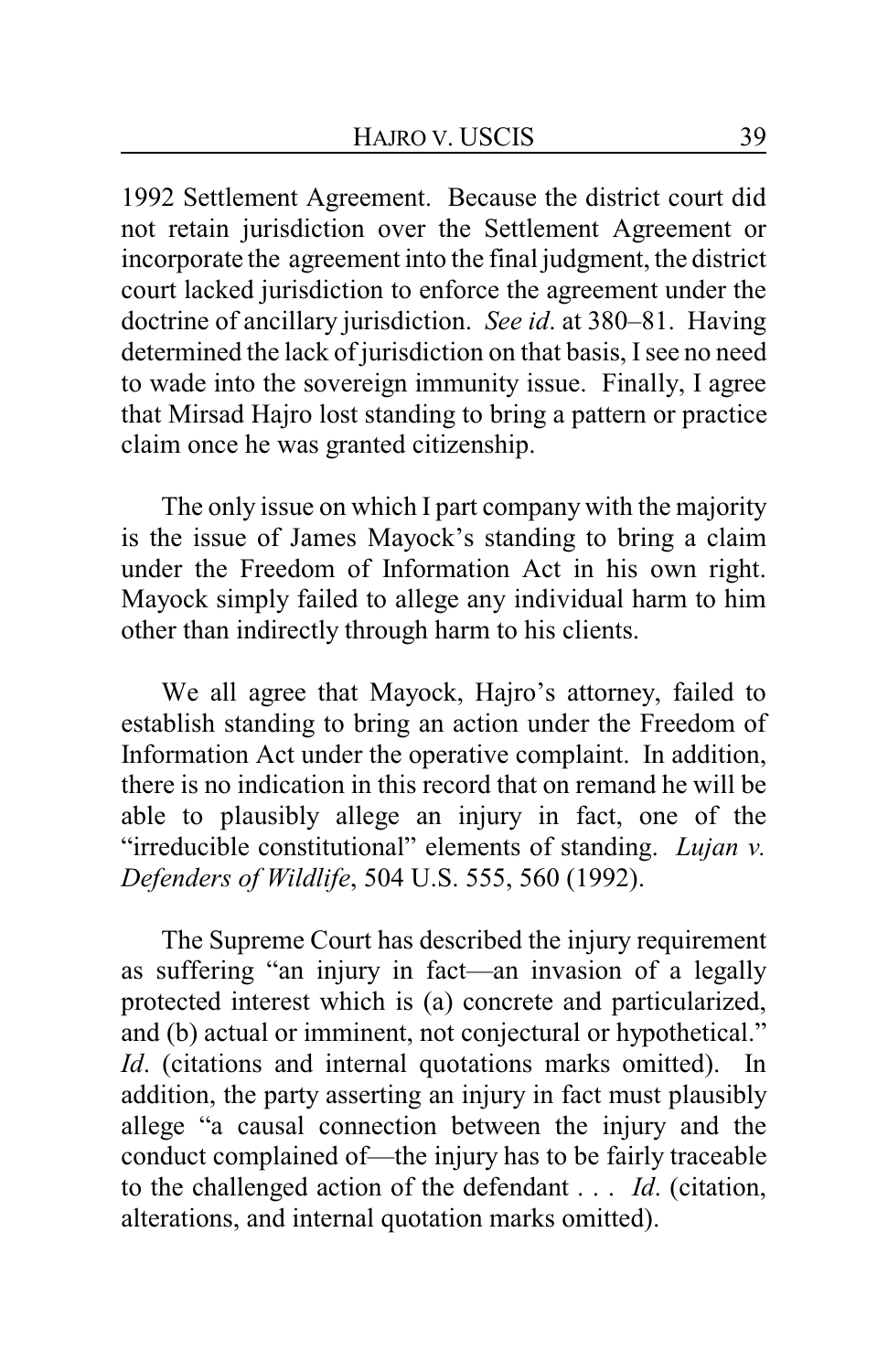In the First Amended Complaint, the allegations focused exclusively on harm to Plaintiff Hajro and violation of the Settlement Agreement.

The First Cause of Action alleged that the multi-track policy violated the Settlement Agreement by allowing expedited processing only for cases scheduled for a hearing before an immigration judge. The First Cause of Action specifically asserted a violation of "essential due process protections for aliens."

The Second Cause of Action asserted that denial of expedited processing of Hajro's Freedom of Information Act request impaired Hajro's "substantial due process rights . . . to a fair hearing" under the immigration statutes.

The Third Cause of Action alleged that the failure to provide Hajro the requested material within 20 days violated the Freedom of Information Act and its implementing regulation.

The Fourth Cause of Action alleged a violation of the notification requirement of "the unusual circumstances which prevented the agency from processing [Hajro's] request within the 20 day statutory limit." (internal quotation marks omitted).

The Fifth Cause of Action alleged a pattern or practice of noncompliance.

The Sixth Cause of Action characterized the agency's action as arbitrary, capricious, willful and unreasonable.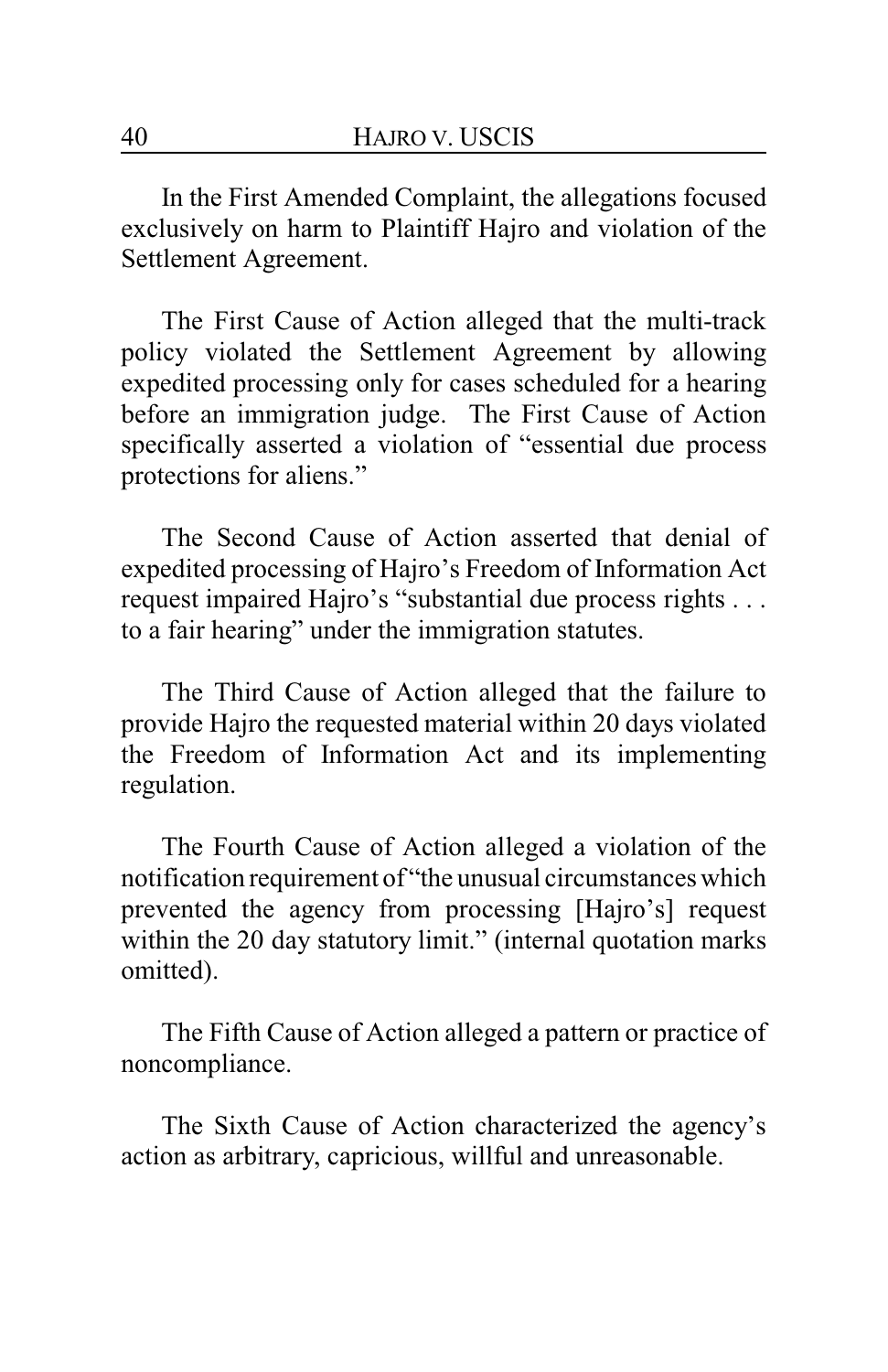The Seventh Cause of Action alleged a violation of Hajro's "due process rights because [withholding the requested documents] prevented [Hajro's] attorney from adequately preparing his brief on appeal," in violation of Hajro's "right to a fair hearing and fundamental fairness."

The Eighth Cause of Action alleged a violation of the "Fifth Amendment guarantee of Equal Protection" by use of a policy that "creates two classes of aliens."

The Ninth and final Cause of Action alleged that implementation of a new policy for processing document requests without notice and an opportunity for comment violated the Administrative Procedure Act.

The Prayer For Relief generally tracked the Causes of Action. Notably, no prayer for relief reflected any claim due to injury to Mayock separately as an attorney.

Similarly, Mayock's declaration, submitted as part of the summary judgment proceedings, focused on Freedom of Information requests made on behalf of his clients. Not one hint of injury to Mayock or to his practice was contained in his declaration.**<sup>1</sup>**

Contrary to the majority opinion's recharacterization of his claims, Mayock has asserted exclusively harm to his clients, primarily from failure to adhere to the Settlement

**<sup>1</sup>** The majority espouses the view that Mayock alleged a pattern or practice claim in his own right. *See Majority Opinion*, p. 33 n.15. However, as noted above, no such claim is asserted in the First Amended Complaint or Mayock's declaration. Tellingly, the majority cites no language from the complaint referring specifically to Mayock. *See id.*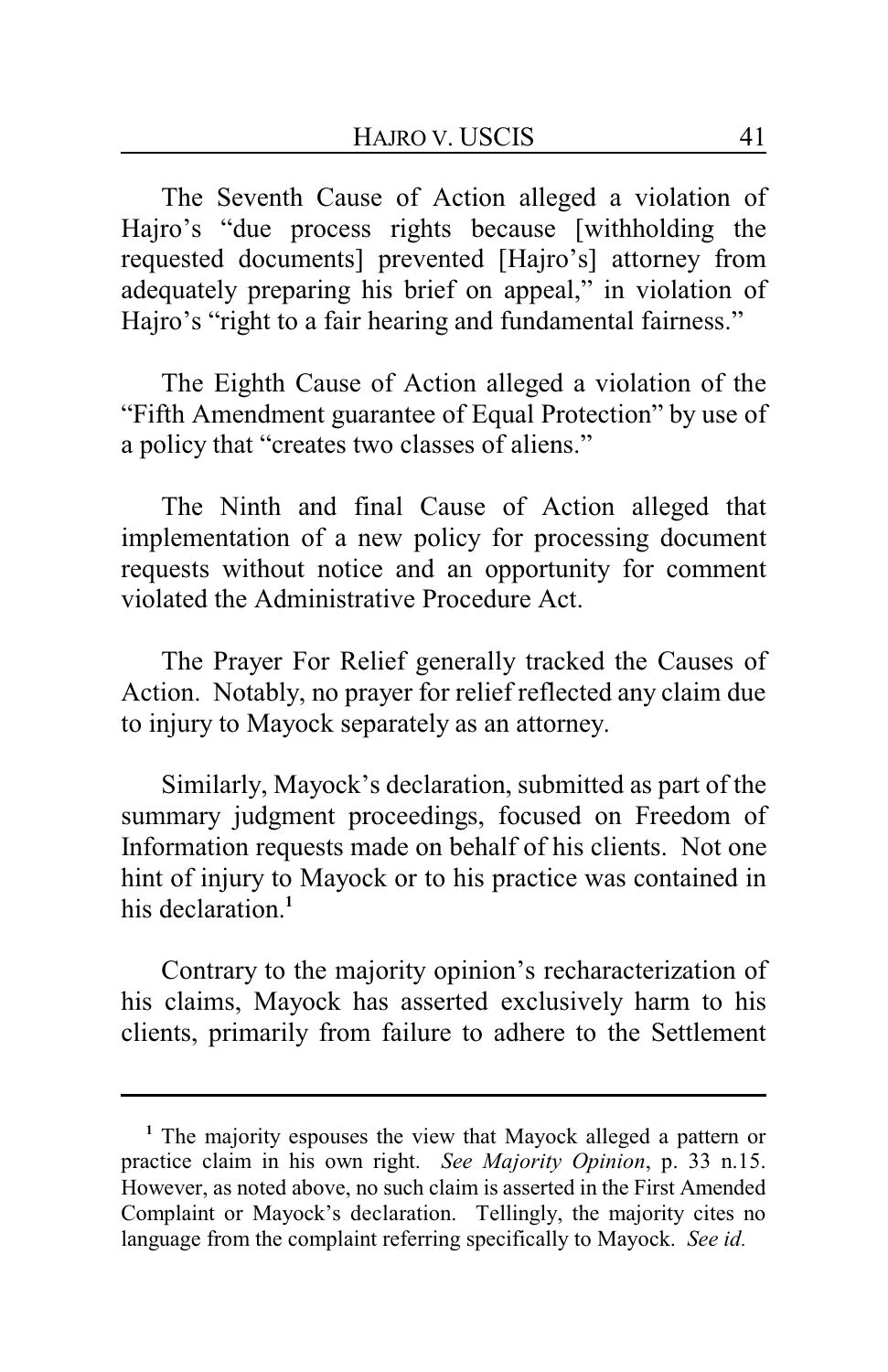Agreement. Curiously, the majority opinion acknowledges that "Mayock is not seeking to enforce the statutory mandate to provide timely [Freedom of Information Act] disclosures itself . . ." *Majority Opinion*, p. 25. Rather, the majority recognizes, Mayock "seeks enforcement of *his own private agreement* with a federal agency related to [Freedom of Information Act] requests. . . ." *Id*. But the majority has concluded, and I agree, that the district court cannot enforce the Settlement Agreement. *See Majority Opinion*, p. 20. If the claims Mayock seeks to enforce are unenforceable, how does he have standing?

In any event, the record in the district court does not reflect any alleged harm to Mayock other than indirectly through his clients. The majority theorizes that "delayed [Freedom of Information Act] requests inhibit [Mayock's] ability to build a theory of the case or put forth a defense . . ." *Majority Opinion*, p. 32. But any resulting harm would be to Mayock's clients, not to Mayock. The majority also hypothesizes that Mayock could be "expose[d] to legal malpractice claims and loss of reputation. . . ." *Id*. Besides the fact that these assertions appear nowhere in the district court record, the notion that Mayock *may* encounter such harm is the type of "conjectural or hypothetical" interest the Supreme Court has held to be insufficient to support standing. *Lujan*, 504 U.S. at 560.

Speculation that Mayock may eventually establish firstparty standing based on unsubstantiated harm to his ability to represent his clients is entirely contrary to the position Mayock advocated before the district court. In his opposition to the government's motion to dismiss, Mayock maintained that he had standing as a party to the Settlement Agreement, "a member of the public," and "as a lawyer on behalf of his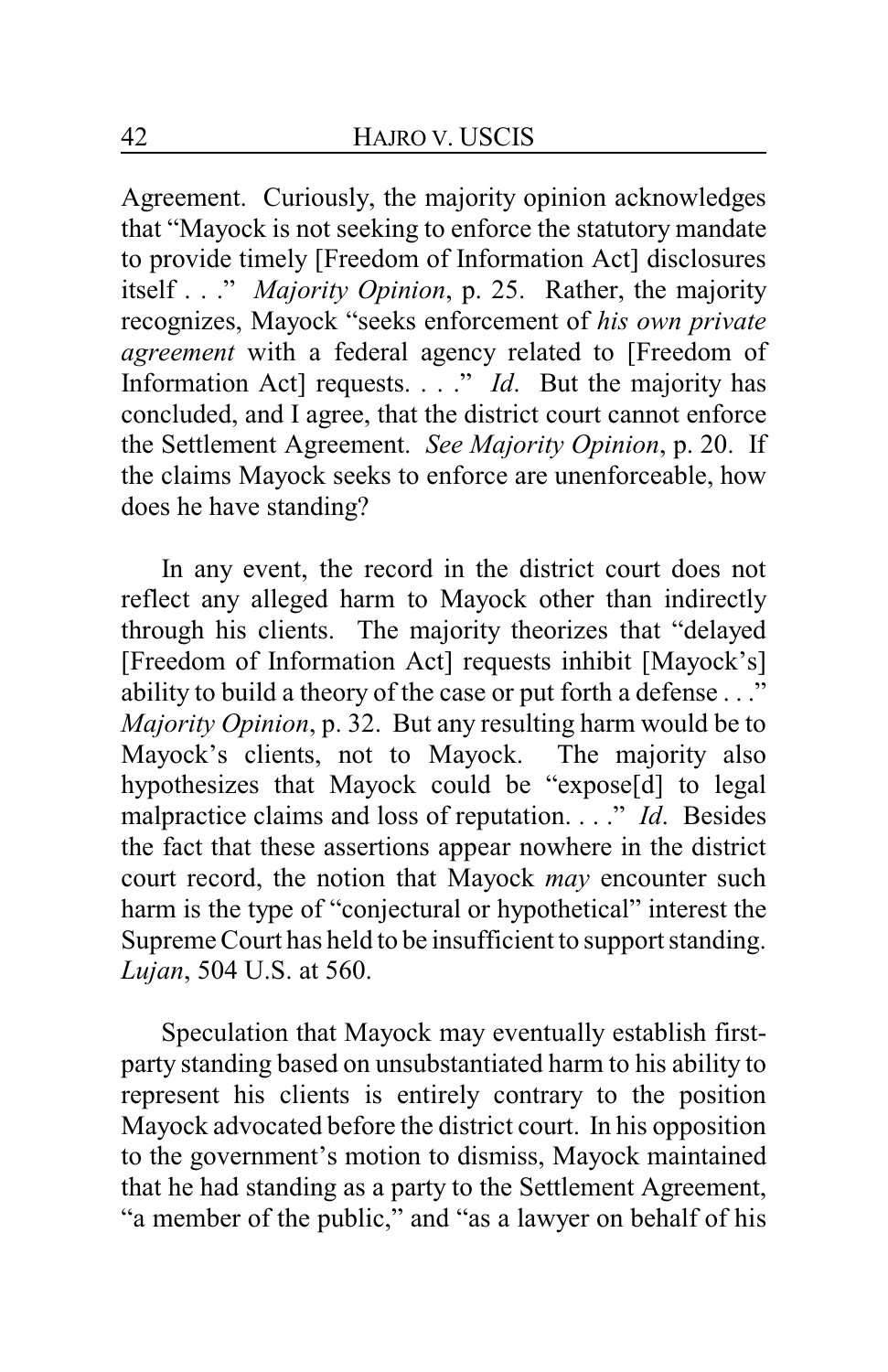injured clients." *Opposition To Motion To Dismiss*, January 19, 2009, p. 9. Mayock further asserted that "a lawyer has standing to sue *on behalf* of his injured clients" and that he had "standing to bring a pattern and practice lawsuit alleging that Defendants routinely exceed the twenty day legal response period in [the Freedom of Information Act] *on behalf of his injured clients*." *Id.* at 10 (emphases added). Significantly, Mayock countered the government's reliance on *Gilmore v. United States Dept. of Energy*, 33 F. Supp. 2d 1184 (N.D. Cal. 1998), a case involving first-party standing, by asserting that he had third-party standing:

> Defendants are correct that Gilmore was not asserting any third party rights. He was asserting his own. However . . . the courts have allowed lawyers to assert the *third party rights of their clients* in pattern and practice cases. Therefore, the third party argument is a red herring.

*Id.* at 10–11 (emphasis added). Additionally, Mayock emphasized that:

> The Complaint states that Plaintiff Mayock has filed several [Freedom of Information Act] requests on behalf of his clients seeking copies of their alien registration files and it has taken more than twenty days for Defendants to produce the records in those cases. . . . As Plaintiff Mayock's *clients'* [Freedom of Information Act] requests are processed in an untimely manner, *they* suffer an injury which can be redressed by an injunction. Because Plaintiff Mayock is an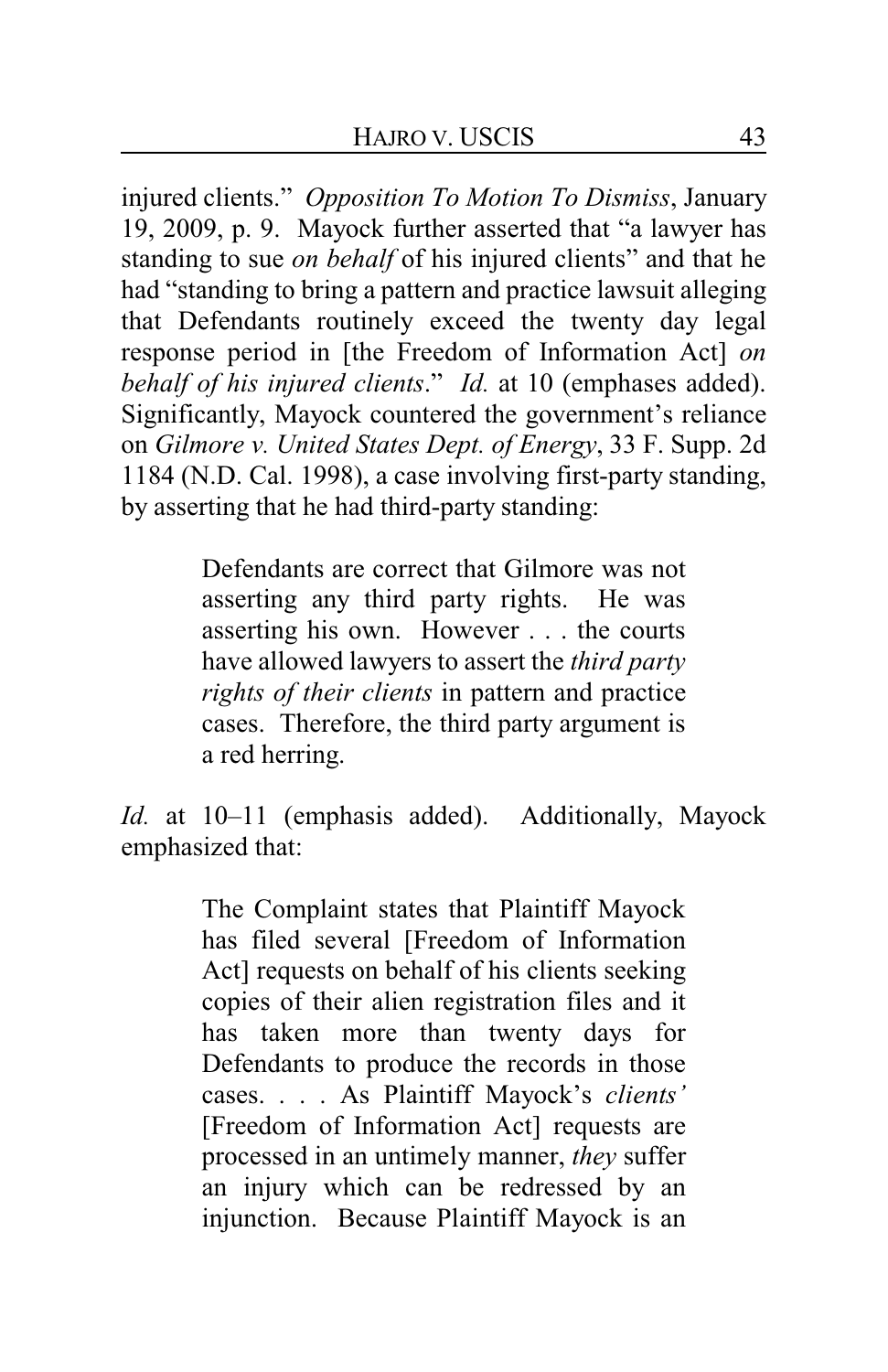attorney, he has standing to seek this redress by means of a pattern and practice lawsuit.

*Id.* at 11 (emphases added). Because Mayock relied on the First Amended Complaint in asserting third-party standing to file a pattern and practice claim on behalf of his clients, it is inappropriate to suggest reinvention of his claim to establish standing on remand. *See Yamada v. Snipes*, 786 F.3d 1182, 1203–04 (9th Cir. 2015) ("As with all questions of subject matter jurisdiction except mootness, standing is determined as of the date of the filing of the complaint.  $\ldots$ ") (citation omitted).

Contrary to the majority's approach, Mayock's inadequate assertion of third-partystanding requires dismissal of his asserted claim, and precludes any further development based on newly minted and speculative theories premised on first-party standing. *See La Asociacion de Trabajadores de Lake Forest v. City of Lake Forest*, 624 F.3d 1083, 1089 (9th Cir. 2010) (holding that a party "may not effectively amend its Complaint by raising a new theory of standing" at the summary judgment stage) (citation omitted). As the majority concedes, Mayock failed to present any evidence of the requisite personal harm for standing, which is unsurprising because he totally relied on third-party standing in the district court proceedings. *See Majority Opinion*, pp. 34–35; *see also Opposition To Motion To Dismiss*, pp. 9–10. A remand for re-pleading purposes is particularly inappropriate given the majority's recognition that the articulated standing "requirements are not novel" and that "[t]his standard packages our own precedent" and that of the Supreme Court. *Majority Opinion*, p. 29. *See La Asociacion de Trabajadores*